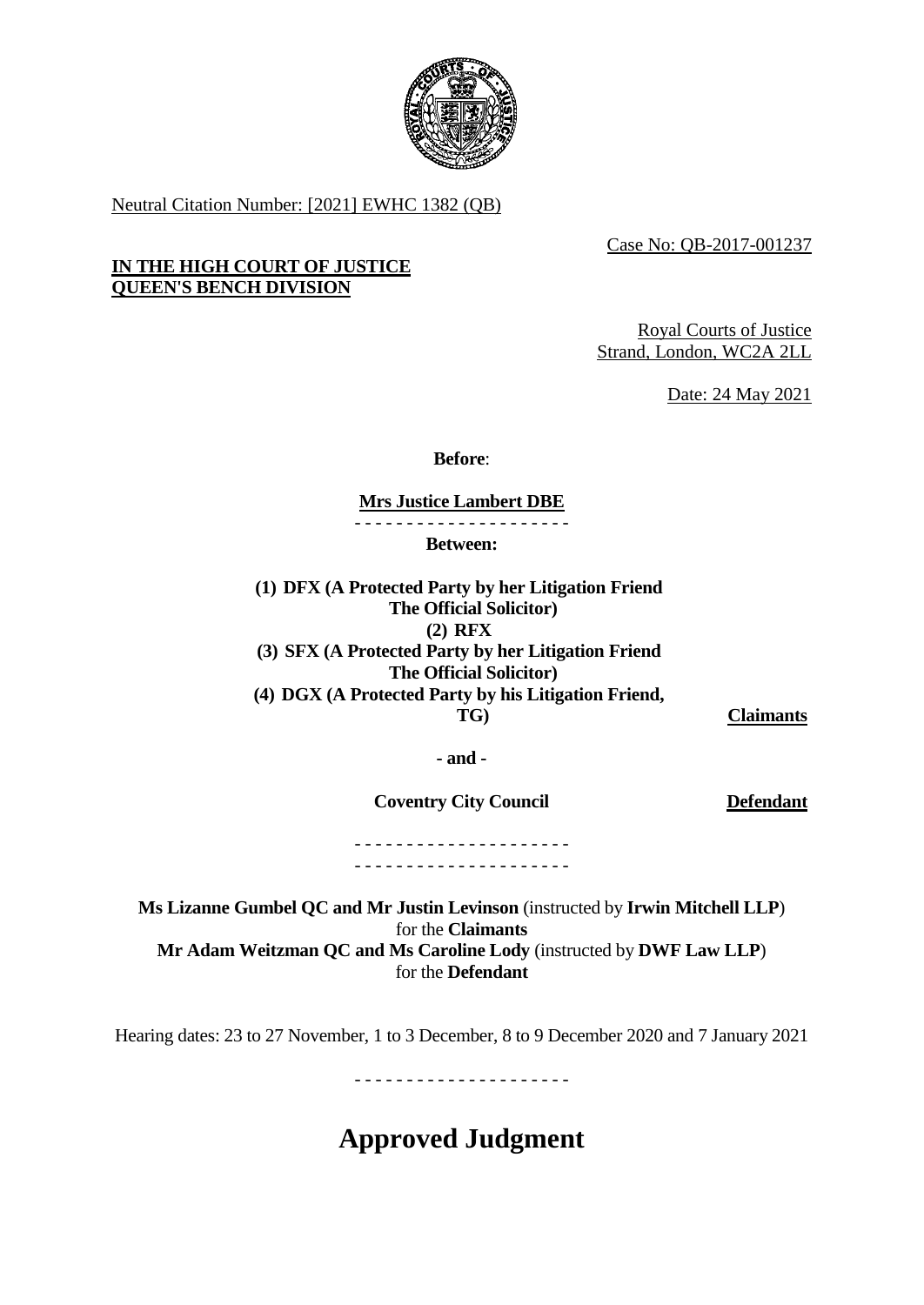I direct that pursuant to CPR PD 39A para 6.1 no official shorthand note shall be taken of this Judgment and that copies of this version as handed down may be treated as authentic.

# **MRS JUSTICE LAMBERT DBE**

.............................

Covid-19 Protocol: This judgment was handed down remotely by circulation to the parties' representatives by email, release to BAILII and publication on the Courts and Tribunals Judiciary website. The date and time for hand-down is deemed to be 1300 on Monday, 24 May 2021.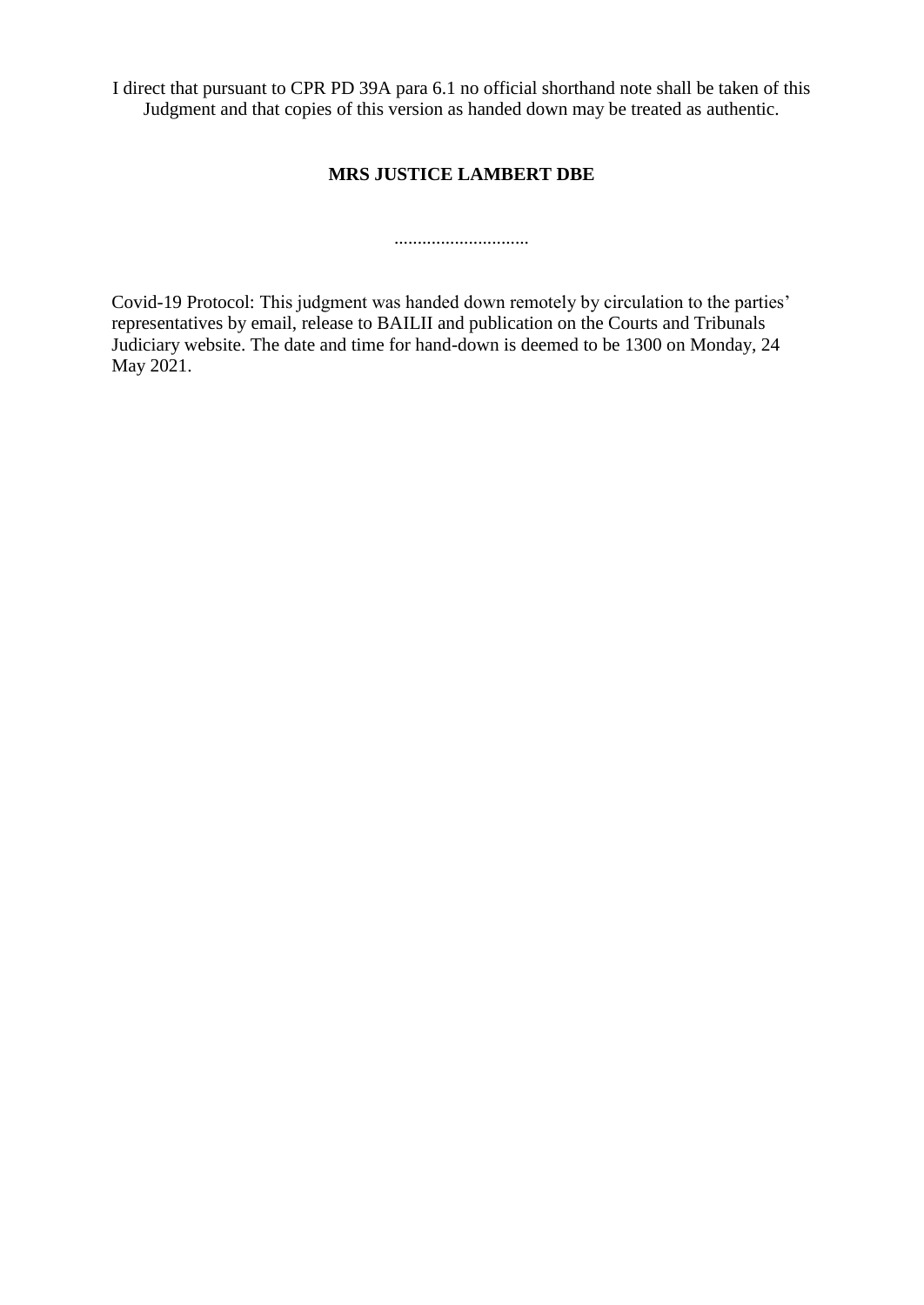# **Mrs Justice Lambert:**

#### **Introduction:**

- 1. This is an acutely sensitive case involving information which is private to the claimants. For this reason, the Master made an order anonymising the claimants at an early stage of the litigation. There were no representations from the press to set aside or vary that order and, given my view that the balance lay heavily in favour of protecting the privacy of the claimants, I continued the anonymity order at the pre-trial review in October 2020 and made a further order under CPR 39.2(4) preventing the disclosure of the identities of the claimants. In this judgment therefore I refer to the claimants by their cyphers and, in order to protect their identity by association, I refer to members of their family by their relationship to the claimants and to three male visitors to the claimants' household by their initials. Consistent with the principles of open justice, the identities of the defendant's witnesses and the various professionals may be reported in the usual way.
- 2. The four claimants are siblings:
	- (a) the first claimant, DFX, is a girl born in March 1995. She is now aged 26 years. She suffers from a learning disability and brings this action by her litigation friend, the Official Solicitor;
	- (b) the second claimant, RFX, is a girl born in September 1996 and she is now aged 24 years;
	- (c) the third claimant, SFX, is a girl born in November 1999. She is now aged 21 years. She also suffers from a learning disability and brings this action by her litigation friend, the Official Solicitor;
	- (d) the fourth claimant, DGX, is a boy born in December 2001. He is now aged 19 years. He also suffers from a learning disability and brings this action by his adoptive father.
- 3. In addition to the claimants, the parents had five other children. The eldest was a boy, born in January 1993. There were four other girls, all younger than the claimants, born in March 2003, August 2006 and twin girls born in February 2009. Until 2010, the claimants lived with their parents and siblings in a four-bedroomed terrace house in a suburb of Coventry where the defendant was the local authority responsible for the provision of social services, including child welfare and child protection.
- 4. Between 1995 and 2010, the defendant's social services department ("the SSD") were involved with the claimants and their family. The SSD responded to and, where necessary, investigated referrals and concerns; it supported the family generally by monitoring and through the provision of advice and direct work undertaken with the parents and the claimants; it assessed the risks to the claimants which were posed by family members, friends and acquaintances of the family. The SSD's involvement with the family was pursuant to the powers and duties vested in the defendant by the Children Act 1989 ("the 1989 Act").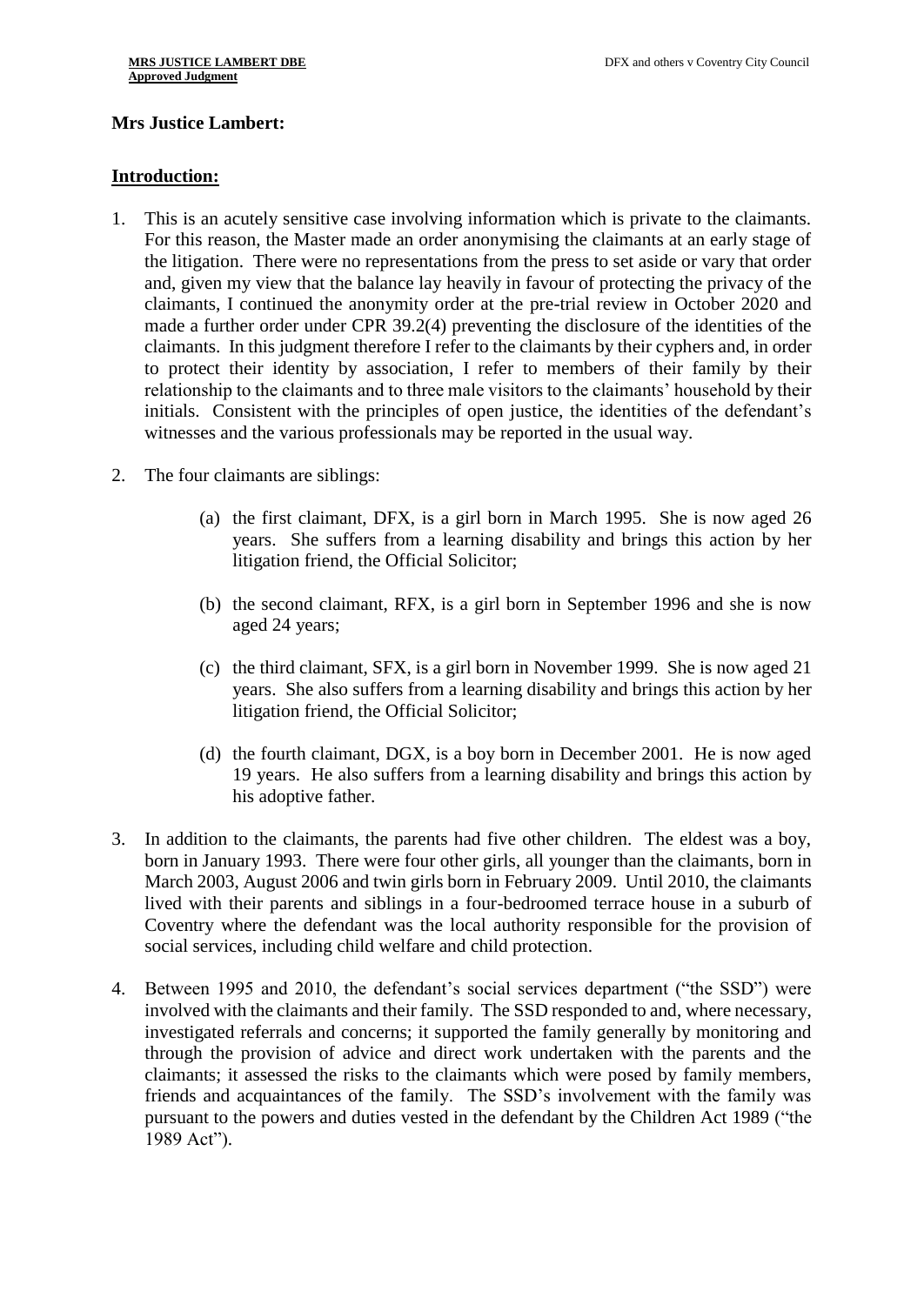- 5. Save for a hiatus between June 2001 and February 2002, the SSD's engagement with the family was ongoing throughout the 15 years from 1995 to 2010. Between 1996 and 1999, the first and second claimants were on the child protection register ("the register") and, between March and September 2002, all of the claimants were on the register. In April 2009, the defendant issued care proceedings in the Coventry County Court. Initially, the removal of the children was sought under an emergency protection order. This was not successful. Following a series of interlocutory hearings and adjournments to obtain relevant evidence, HHJ Cleary made an interim order in March 2010 removing all of the children, save for the eldest (a boy, by then aged 17), into foster care. In June 2010, full care orders were made and care plans removing the eight children from the family were approved by the court.
- 6. The claimants' case is that they each suffered abuse, including sexual abuse, and neglect whilst in the care of their parents before their removal from the family in 2010. In the case of the first, third and fourth claimants, it is alleged that the sexual abuse was perpetrated by the father; in respect of the second claimant, by the father and a family friend.
- 7. The claimants allege that their parents were unfit to be parents and that this should have been obvious to the social workers involved with the family. Between 1992 and 1997, the father was convicted of four offences of indecency towards teenage girls. He had learning difficulties and had limited insight into his offending. The mother also had learning difficulties and, it is alleged, she demonstrated repeatedly that she was either unable or disinclined to protect the claimants from their father or from predatory men who visited the home. The risks to the children were increased by the presence in the home of the maternal grandmother who lived with the family until March 2004. She also had learning difficulties and was associated with three "risky adult" men who visited the home. The home was often squalid and the children dirty and unkempt.
- 8. The action is brought in negligence and under the Human Rights Act 1998 ("the 1998 Act") for breach of Articles 3 and 8 of the European Convention on Human Rights. The argument on Article 8 was withdrawn by the claimants during the course of the trial.
- 9. The essential elements of the pleaded claim in negligence are that:
	- a) the defendant is vicariously liable for the acts and omissions of the social workers, family support workers and other employees engaged by the defendant in the SSD who were involved in child protection and child welfare work;
	- b) the social workers involved in the child protection and child welfare work undertaken in respect of the claimants owed the claimants a private law duty of care to exercise reasonable skill and care in the discharge of this work;
	- c) the social workers failed to exercise reasonable skill and care in their involvement with the claimants;
	- d) had the social workers, for whom the defendant is liable, discharged their child welfare and protection function to a reasonable standard then care proceedings would and should have been issued by mid-2002, or alternatively by no later than the end of 2003/early 2004;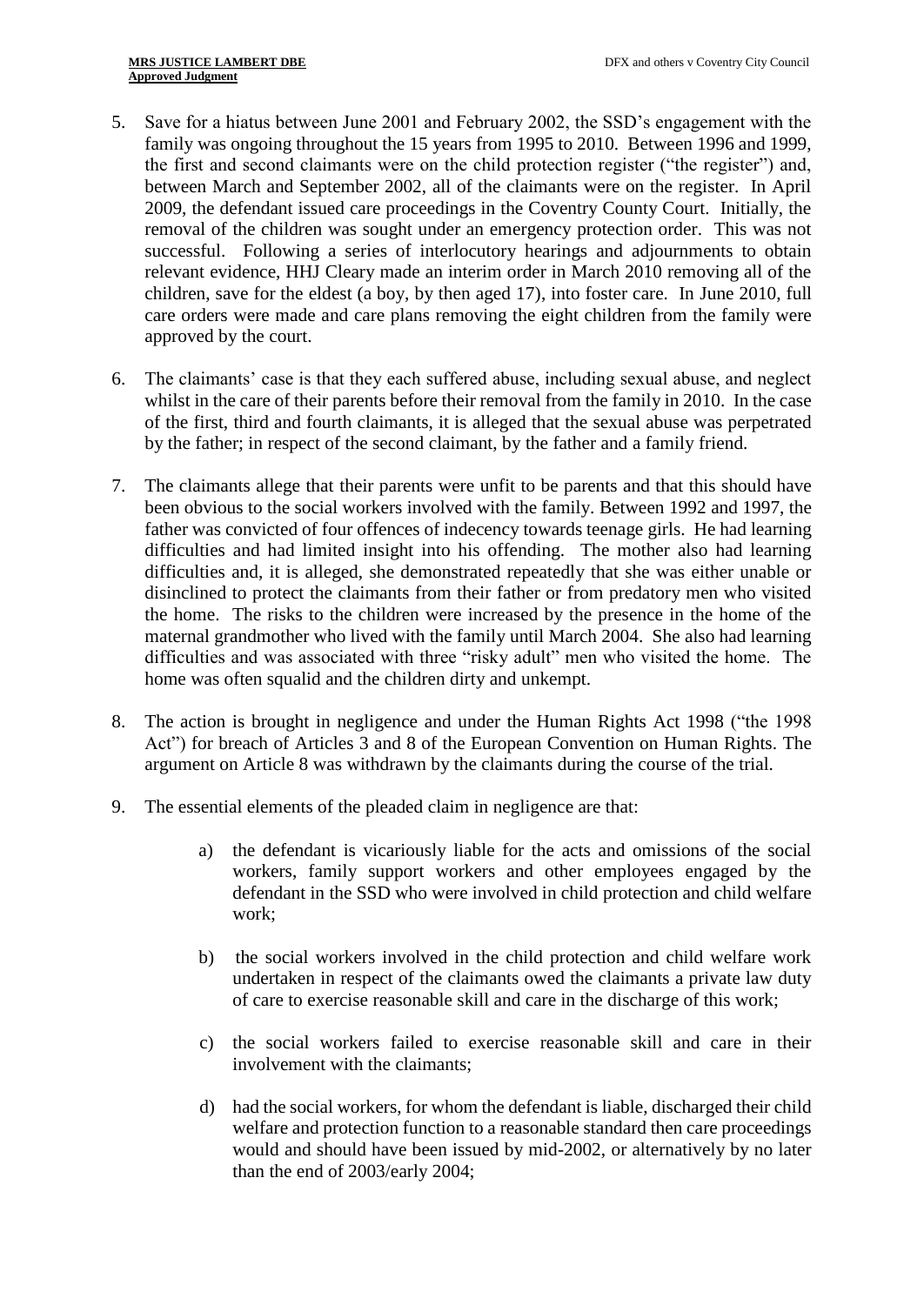- e) as a matter of fact, had such proceedings been issued then, even if not on an interim basis, by the date of any final hearing by the court, orders removing the claimants from the care of their parents would have been made;
- f) in these circumstances the abuse suffered by each of the claimants would have been avoided or substantially alleviated.
- 10. So far as the claim in negligence is concerned, there are two areas of common ground between the parties. First, there is no issue that the defendant is liable for any unlawful acts and omissions of those working in the SSD. Second, quantum, subject to liability has been agreed. The defendant accepts that the second claimant was sexually abused by two men: by AD in either 2001 or 2002 and by her father on two occasions between late 2008 and mid-2010. AD admitted the offence and was cautioned. In 2014, the father also admitted his offences and was sentenced to a custodial term. The defendant does not accept that the other claimants were the subject of sexual or other assaults either by the father or anyone else. However, I am not invited to make findings of fact as to whether and if so when/how and by whom the claimants were assaulted. For present purposes the parties have agreed a sliding scale of awards which will then be applied by the parties to any findings of liability which I may make. This is obviously sensible as it avoided the claimants giving oral evidence which, I anticipate, would have been extraordinarily difficult for them. I pause only to note that the agreed award range is £25,000 to £125,000. These figures are very substantially lower than the initial pleaded claims (which totalled in excess of £40 million) and which included losses, where appropriate, arising from the claimants' learning disabilities. It is now accepted, following investigation, that those disabilities are genetic rather than acquired, hence the reduction in the value of the claims. Save for these two issues however, each other element of the claim is disputed.
- 11. In their claim under the 1998 Act for breach of Article 3 rights the claimants assert that they were exposed to a real and immediate risk of sexual harm of which the defendant was or ought to have been aware, together with a failure by the defendant to take reasonable available measures which could have had a real prospect of altering the outcome or mitigating the harm. There is considerable overlap between this claim and the claim in negligence in that the operational failings alleged against the defendant mirror the allegations of negligence. Although for the purpose of the human rights claim the claimants need not establish the existence of a duty of care owed to the claimants, and the causation requirement is different, the claim is not without its own particular difficulties, not least that it was commenced many years after the expiry of the limitation period for such actions.
- 12. The claimants were represented by Ms Lizanne Gumbel QC and Mr Justin Levinson and the defendants by Mr Adam Weitzman QC and Ms Caroline Lody. I heard evidence and submissions between 24 November and 9 December 2020 and closing submissions on 7 January 2021. I directed further written submissions from the parties addressing the recent decision of the Court of Appeal in *Begum v Maran UK Limited* [2021] EWCA Civ 326 which I received on 15 April 2021. I am very grateful to all involved for their help throughout the case.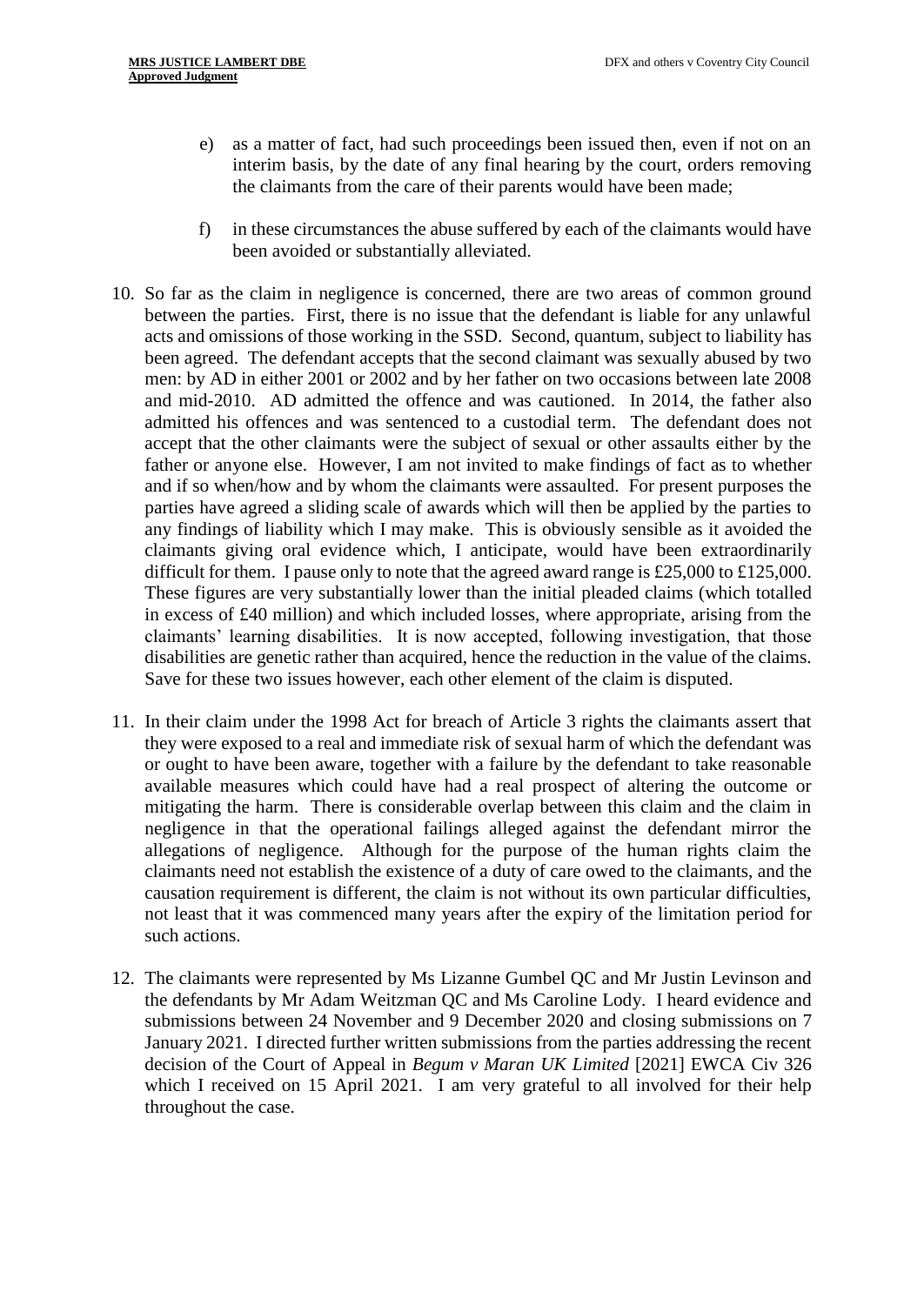# **The Issues:**

13. In the immediate run up to the trial, and during the trial itself, the issues were refined considerably by Ms Gumbel. Her case at the end of the trial bore only a passing resemblance to the case pleaded in the Re-Re-Amended Particulars of Claim (which was the claimants' statement of case at the start of the trial). I did not direct a further set of amendments to the Re-Re-Amended Particulars of Claim although the claimants' settled case on the establishment of a duty of care was dealt with by Ms Gumbel in a Note dated 4 December 2020 and, later, by the formal withdrawal of various paragraphs of the Re-Re-Amended Particulars of Claim following closing submissions. I set out below the central issues for my determination as they had crystallised at the close of the trial.

# Existence of a Private Law Duty of Care

- 14. The first issue that I need to resolve is the existence, or otherwise, of a private law duty of care owed by the defendant's social workers (and other members of the child welfare team) to the claimants. The parties' arguments are formulated against a backdrop of a long series of cases which have examined the circumstances in which a public authority may owe a duty of care in negligence in the discharge of its public law functions. Ms Gumbel commenced her submissions with a chronological tour of the authorities starting with *X v Bedfordshire County Council* [1995] 2 AC 633. However, the legal framework which I must apply in this context is set out in three more recent cases, and for the reasons which I give later in this judgment, it is those cases which are central to my analysis of the issue.
- 15. The Re-Re-Amended Particulars of Claim asserted four bases upon which it was alleged that a duty of care arose. However, by the time of her closing submissions, Ms Gumbel had reduced her case to a single question: whether the defendant had assumed responsibility for "the claimants' plight" such as to give rise to a wide-ranging duty of care on the part of the defendant to keep the claimants safe and protect them from sexual harm from third parties.
- 16. The matters relied upon by the claimants as the foundation of the asserted assumption of responsibility in the Re-Re-Amended Particulars of Claim run to 22 paragraphs, each one identifying an action or response by the SSD to concerns raised about the welfare of the claimants. Those 22 paragraphs assert reliance by different people or agencies, depending upon the identity of the person or agency raising the concern (health visitors; school; medical specialists). The claimants now rely, however, only upon three events in support of their case that the defendant assumed responsibility for their plight and therefore owed them a duty to keep them safe:
	- a) the commissioning of, and response by the SSD to, a psychology report prepared in January 1997 by Dr Sarah Warren and Mr Richard Ball of the Reaside Clinic ("the Reaside report"); and/or
	- b) the "direct work" undertaken by social workers and family support workers with the parents and the children to educate them as to the risks posed by third parties; and/or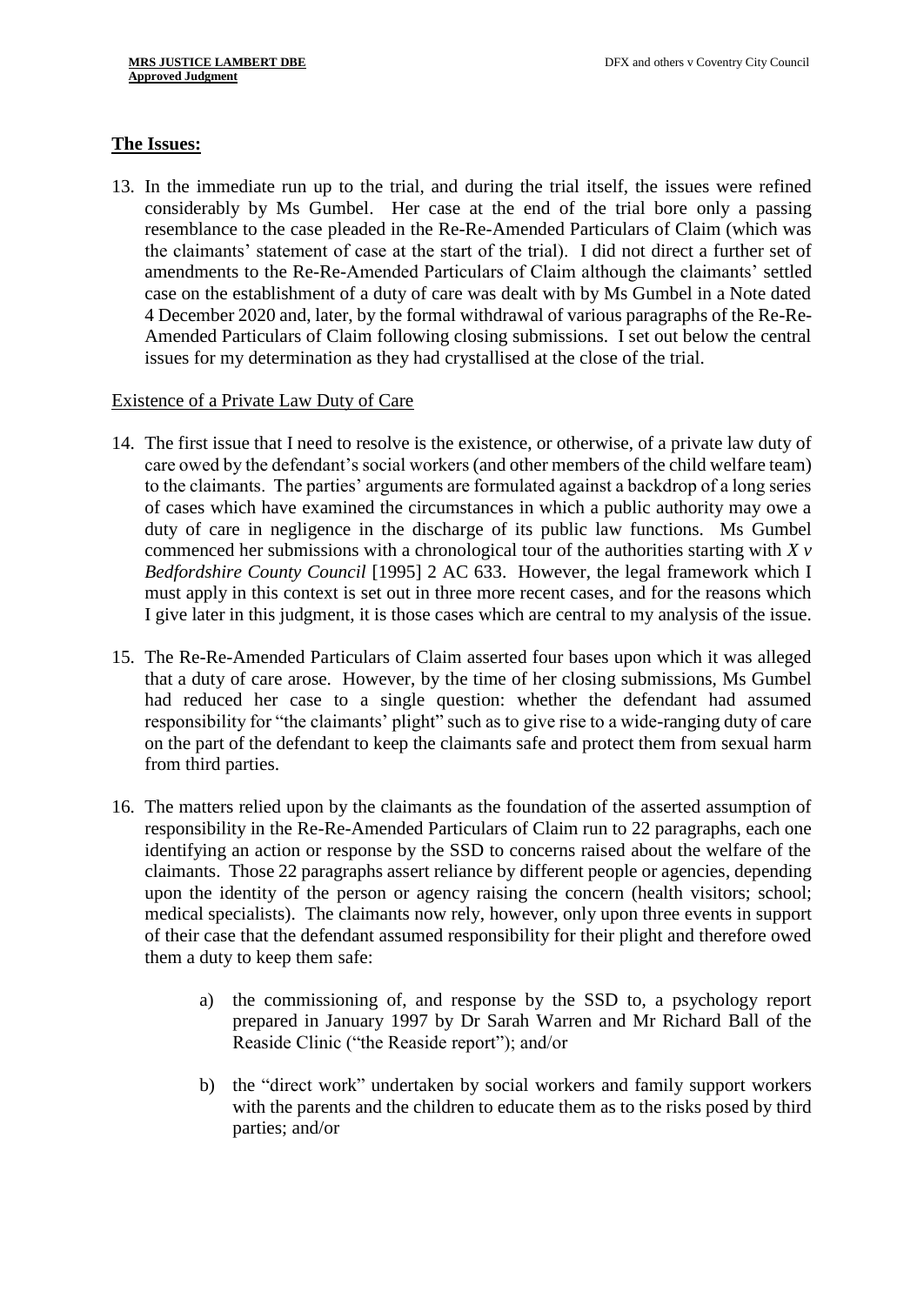- c) the assessment in February 2002 that the claimants were at risk of significant harm and the decision to commence care proceedings in March 2002. As a consequence of that assessment, it is alleged that the defendant "assumed responsibility to the claimants for competently pursuing such proceedings whilst it remained necessary to do so".
- 17. Mr Weitzman denies the existence of a duty of care. At this stage, I need only indicate that he deploys a number of overlapping arguments in support of his submission that no duty of care arises in this case. He submits that the essence of the claim is that the public authority failed to protect the claimants from third party harm by failing to discharge its statutory function of commencing care proceedings under section 31 of the 1989 Act. As such, the imposition of liability is inconsistent with well-established legal principle. He further submits that on an application of straightforward common law principles, there has been no assumption of responsibility by the defendant in this case.
- 18. The resolution of this issue involves an examination of the current legal framework and of the claimants' allegations set against the backdrop of the statutory functions of the local authority and the facts of the case.

# **Breach of Duty**

- 19. The Re-Re-Amended Particulars of Claim set out 34 allegations of breach between 1995 and February 2009. There was duplication in the allegations and some are unhelpfully generic. In her closing however, Ms Gumbel focussed upon events and decisions during 2002 when (in June) the child protection conference reversed its earlier recommendation that care proceedings should be commenced with a view to obtaining shared parental responsibility with the local authority. This so-called "overriding" of the recommendation is the main focus of the claimants' case: Ms Gumbel states that the "overriding of the previous decision to commence care proceedings shows a blatant lack of understanding of the purpose of professional work in protecting children". Alternatively, it is submitted that in late 2003 and following RFX's disclosure that some years earlier she had been sexually abused by a friend of the grandmother, care proceedings should have been started.
- 20. In refining her case in this way, Ms Gumbel accepted that, in terms of its causative effect, there was nothing to be gained by her pursuing a case after late 2003. Also, realistically, she appeared to accept that if she were unable to establish a duty of care and a breach of that duty by reference to events and decisions during that time frame, then she was unlikely to persuade the court that events and decisions thereafter established her case. So far as the defendant is concerned, all I need record at this stage is that the claimants' case on breach of duty is denied.
- 21. There is no issue between the parties as to the approach I should take in evaluating whether the social workers, by their decisions and actions (or failures to act) were in breach of any duty owed to the claimants. The approach is a familiar and well-trodden one. I must apply the *Bolam* test and ask myself whether the decisions made by members of the SSD fell outside the reasonable range when measured against contemporary standards and guidance. In resolving the issue, I was assisted by expert evidence from two social workers: Ms Maria Ruegger for the claimants and from Ms Felicity Schofield for the defendant. I remind myself that, when considering expert evidence, I must be satisfied that there is a logical basis for the opinions expressed.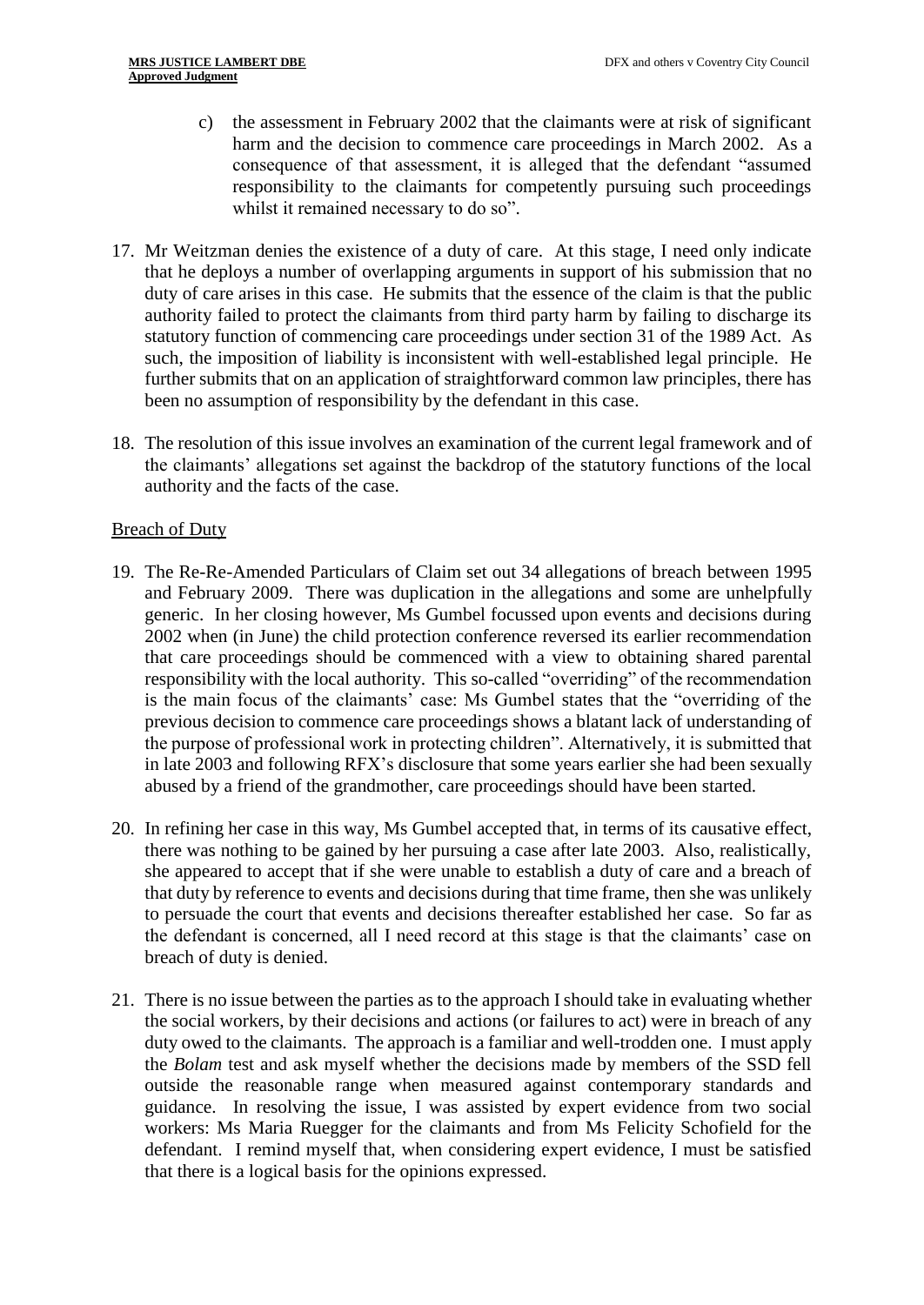#### Causation

- 22. The claimants' case is that, whether commenced in 2002, late 2003 or early 2004, care proceedings would have, on balance, led to an order by the court removing the claimants from the family. Had proceedings been commenced in 2002, then an interim order seeking shared parental responsibility would or should have been sought. The expert evidence which the court would have required would have led the court inevitably to the conclusion that the parents were not fit for that role and the children removed. Although no expert psychology evidence (concerning children and parents) was deployed before me, Ms Gumbel invites me to infer that the evidence which would have been assembled (hypothetically) in 2002 would have been similar to that which was in fact obtained in 2010 from Ms Norma Howes (psychologist) and Mr Kevin McCarthy (social worker).
- 23. Again, all I need note at this stage is that the defendant disputes causation. Mr Weitzman draws my attention to the radical change and deterioration in the family circumstances in 2009, when compared with 2002 or 2003.

#### Claim under the Human Rights Act for breach of Article 3 ECHR

24. The issues that I may need to resolve in respect of this claim are: whether in all of the circumstances it would be equitable to extend the discretionary time limit for the commencement of such a claim; whether the claimants were exposed to a real and immediate risk of sexual abuse by the father, taking into account what the social workers knew at the time and, if so, whether there were any operational failures by the defendant. In addressing this last issue, it is common ground between the parties that the standard demanded for the performance of the operational duty is one of reasonableness. As such, both parties rely upon their respective cases on breach of duty in negligence.

# **The Legislative Context**

- 25. Having set out the issues in the case, I turn to the statutory framework within which the SSD was operating at the relevant time. During the course of the trial, I directed the parties to provide me with an agreed note of the legislative context and what follows largely reflects the contents of that note which I found to be very helpful.
- 26. The relevant legislation is the 1989 Act which gives local authorities statutory powers and obligations to support children and families (Part III), to take steps, including by way of investigation, to protect children in the community, to seek orders from a court to interfere with parental rights and ultimately to seek an order from the court to remove a child from its parents.

# Section 17: provision of services for children in need

27. The provision of services for children in need, their families and others are set out at section 17 of the 1989 Act where it is stated that: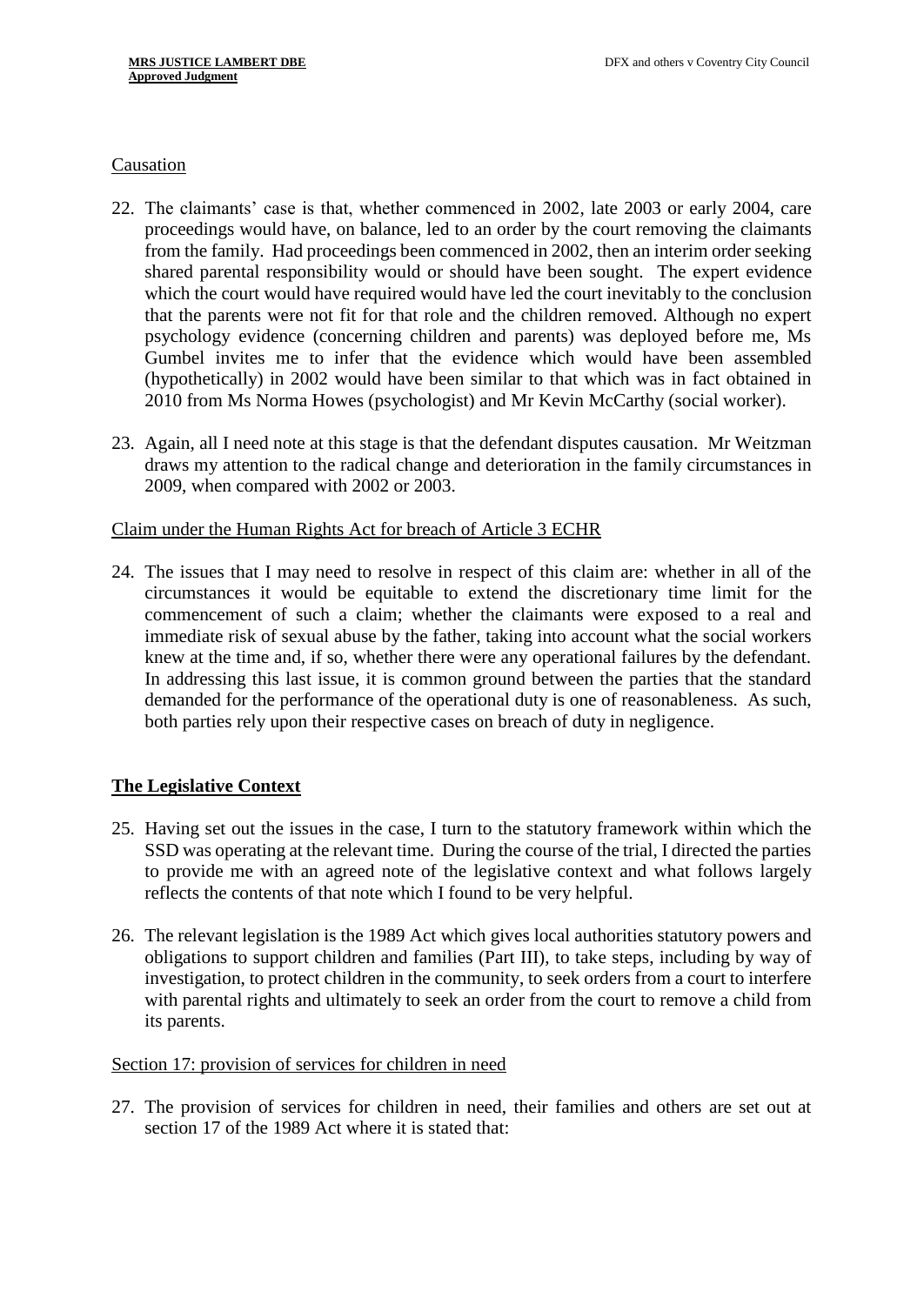- "(1) It shall be the general duty of every local authority (in addition to the other duties imposed on them by this Part) –
	- (a) to safeguard and promote the welfare of children within their area who are in need; and
	- (b) so far as is consistent with that duty, to promote the upbringing of such children by their families,

by providing a range and level of services appropriate to those children's needs."

A "*child in need*" is defined in section 17(10) of the Act:

"(10) For the purposes of this Part a child shall be taken to be in need if  $-$ 

- (a) he is unlikely to achieve or maintain, or to have the opportunity of achieving or maintaining, a reasonable standard of health or development without provision for him of services by a local authority under this Part
- (b) his health or development is likely to be significantly impaired or further impaired without the provision of him for such services
- (c) he is disabled.
- $(11)$  ... in this Part
	- …

"development" means physical, intellectual, emotional, social or behavioural development;"

- 28. By providing these specific powers and duties the 1989 Act requires local authorities to support children in need, including disabled children, within the community and in accordance with section 17(1)(b) insofar as possible within the family unit.
- 29. Part 1 of Schedule 2 sets out the specific duties and powers given to local authorities to discharge their general duty under section 17. It starts by prescribing that every local authority shall take reasonable steps to identify the extent to which there are children in need within their area. So far as is relevant to this claim, the duties and powers of the local authority are: to take reasonable steps to prevent children in their area suffering illtreatment and neglect (Part 1, Schedule 1 paragraph 4(1)) and to provide services designed to minimise the effect upon disabled children of their disabilities (Part 1, Schedule 2, paragraph  $6(1)(a)$ ). Local authority services provided under section 17 are provided on a voluntary basis: the local authority has no power to require a family to accept them.
- 30. Paragraph 7 of the same Part states that every local authority shall take reasonable steps designed to reduce the need to bring proceedings for care or supervision orders with respect to children within their area.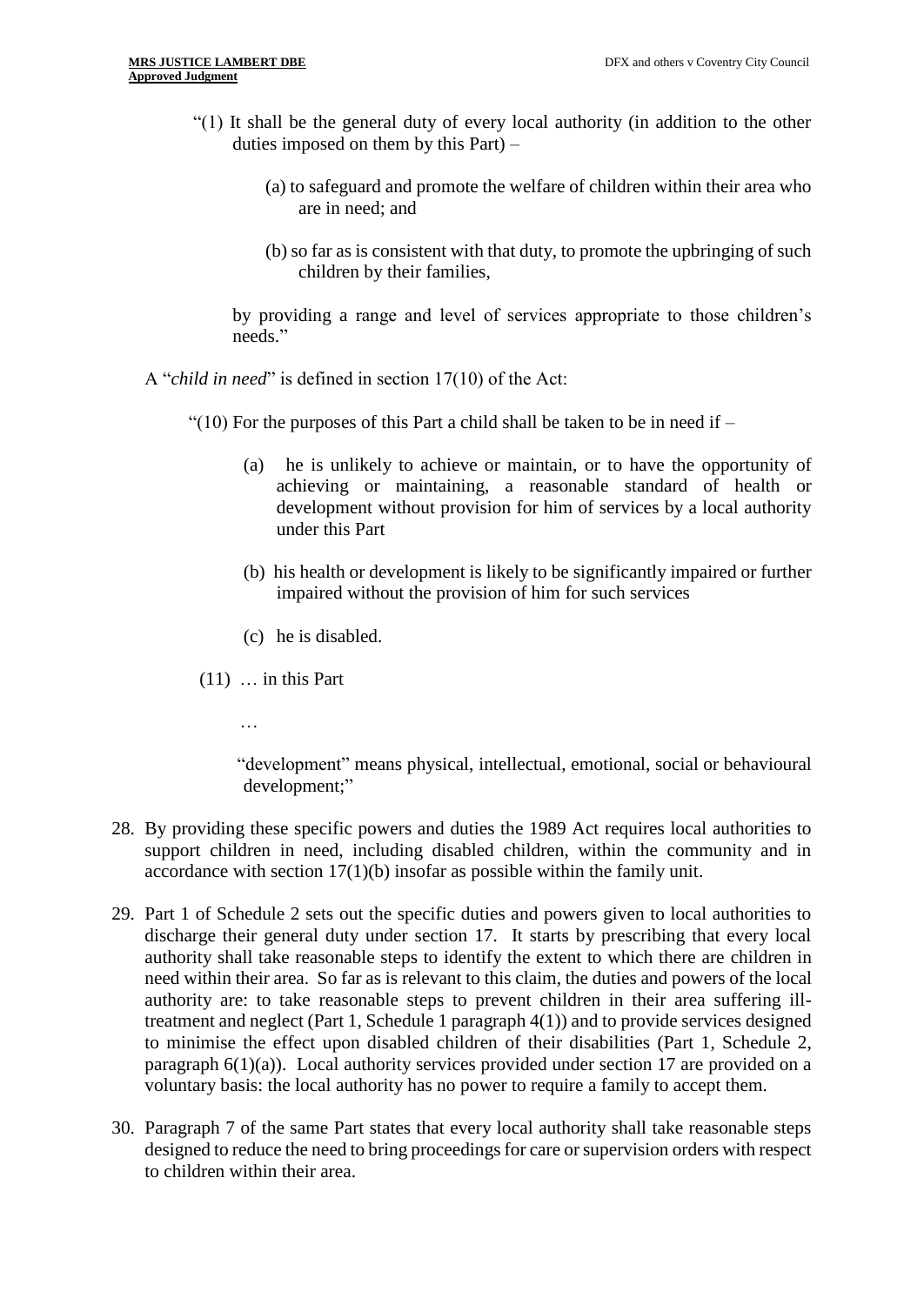Section 47: Local Authority's duty to investigate

- 31. Section 47 of the 1989 Act is concerned with the protection of children. It imposes, by section 47(1), a duty on local authorities to investigate a child's circumstances where there is "reasonable cause to suspect a child in their area is suffering or is likely to suffer, significant harm".
- 32. Again, so far as relevant to this claim, section 47 states that:
	- "(1) Where a local authority

…

(b) have reasonable cause to suspect that a child who lives, or is found, in their area is suffering or is likely to suffer significant harm

the authority shall make, or cause to be made, such enquiries as they consider necessary to enable them to decide whether they should take any action to safeguard or promote the child's welfare.

…

- (3) The enquiries shall, in particular, be directed towards establishing
	- (a) whether the authority should **–**
		- (i) make any application to court under this Act;
		- (ii) exercise any of their powers under the Act;

…

- (4) Where enquiries are being made under subsection (1) with respect to a child, the local authority concerned shall (with a view to enabling them to determine what action, if any, to take with respect to him) take such steps as are reasonably practicable –
	- (a) to obtain access to him; or
	- (b) to ensure that access to him is obtained, on their behalf, by a person authorised by them for the purpose,

unless they are satisfied that they already have sufficient information with respect to him.

…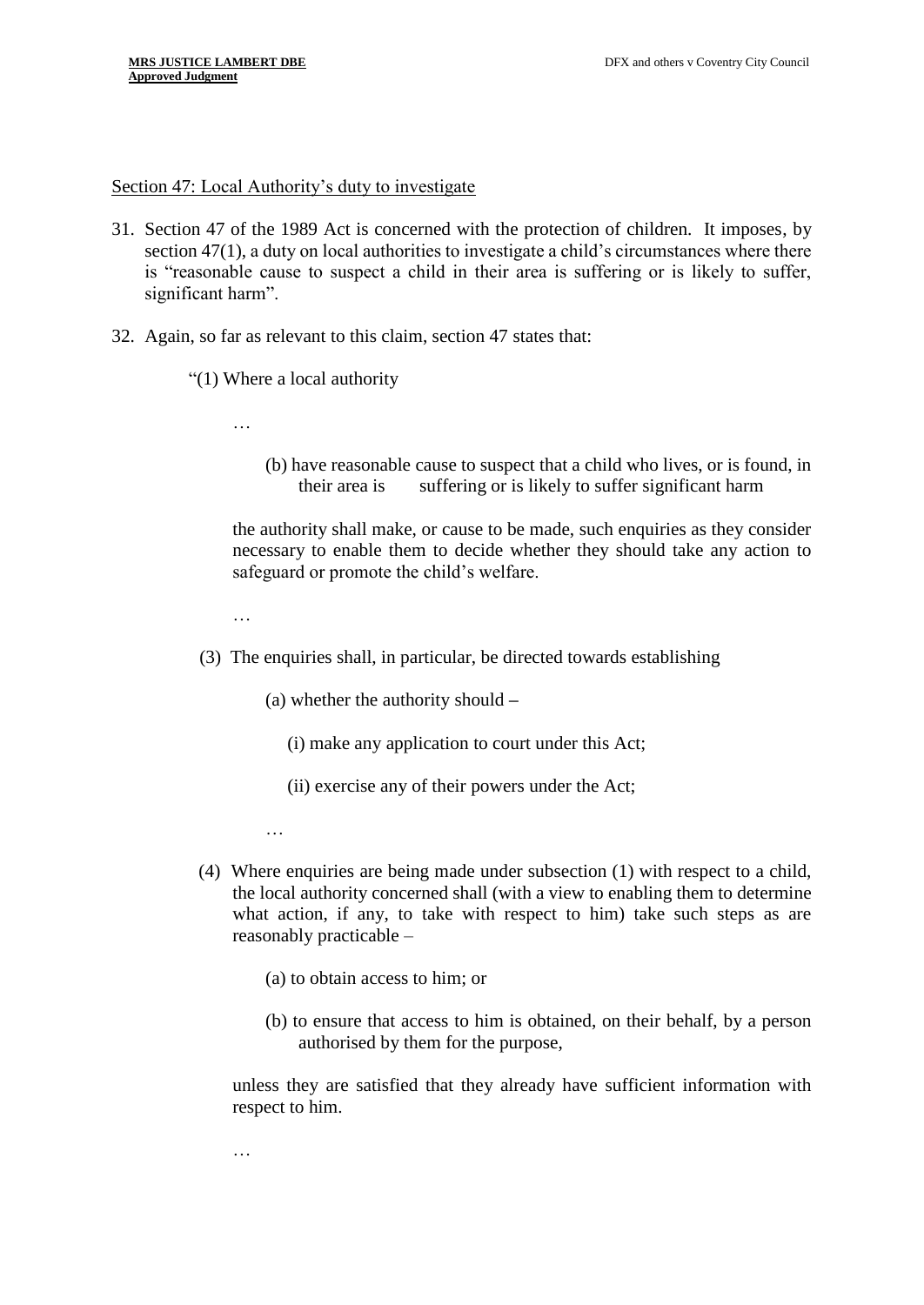- (7) If, on the conclusion of any enquiries or review made under this section, the authority decide not to apply for an emergency protection order, a child assessment order, a care order or a supervision order they shall:
	- (a) consider whether it would be appropriate to review the case at a later date; and
	- (b) if they decide that it would be, determine the date on which that review is to begin
- (8) Where, as a result of complying with this section, a local authority conclude that they should take action to safeguard or promote the child's welfare they shall take that action (so far as it is both within their power and reasonably practicable for them to do so)"
- 33. In their joint note, Ms Gumbel and Mr Weitzman expand upon the local authority's section 47 investigative powers in the following way:

"the local authority can decide whether as a result of such investigation they need to take steps. Such steps include no further action, a child protection conference to decide if the child's name should be placed on the child protection register or applications for an emergency protection order, a child assessment order or an interim care or supervision order. Where concerns are substantiated and a child is found to be at a continuing risk of significant harm, the local authority are required to convene a child protection conference with the aim of deciding whether a child is at continuing risk of significant harm and to plan how best to safeguard and promote their welfare. The child can then be registered on the register and made the subject of a child protection plan. Children who become subject to a child protection plan following an initial child protection conference must have a key worker who is allocated to them. The key worker must always be a social worker. Thereafter protection plans are subject to continuous reassessment and review at core groups and child protection review conferences. The child protection conference can register the child under the categories of neglect, physical abuse, sexual abuse and emotional abuse. The powers of the child protection case conference are limited to registration and deregistration. It is for the local authority and their partners to carry into effect the provisions of the child protection plan."

# Section 31: Care Proceedings

- 34. Only the local authority (or an authorised person which for this purpose is the National Society for the Prevention of Cruelty to Children) is empowered to make an application to the court for a care order. Part IV of the 1989 Act sets out the provisions in respect of care proceedings which can result in either a care order or a supervision order.
- 35. Section 31(2) identifies the threshold criteria for a care order:

"(2) A court may only make a care order or supervision order if it is satisfied –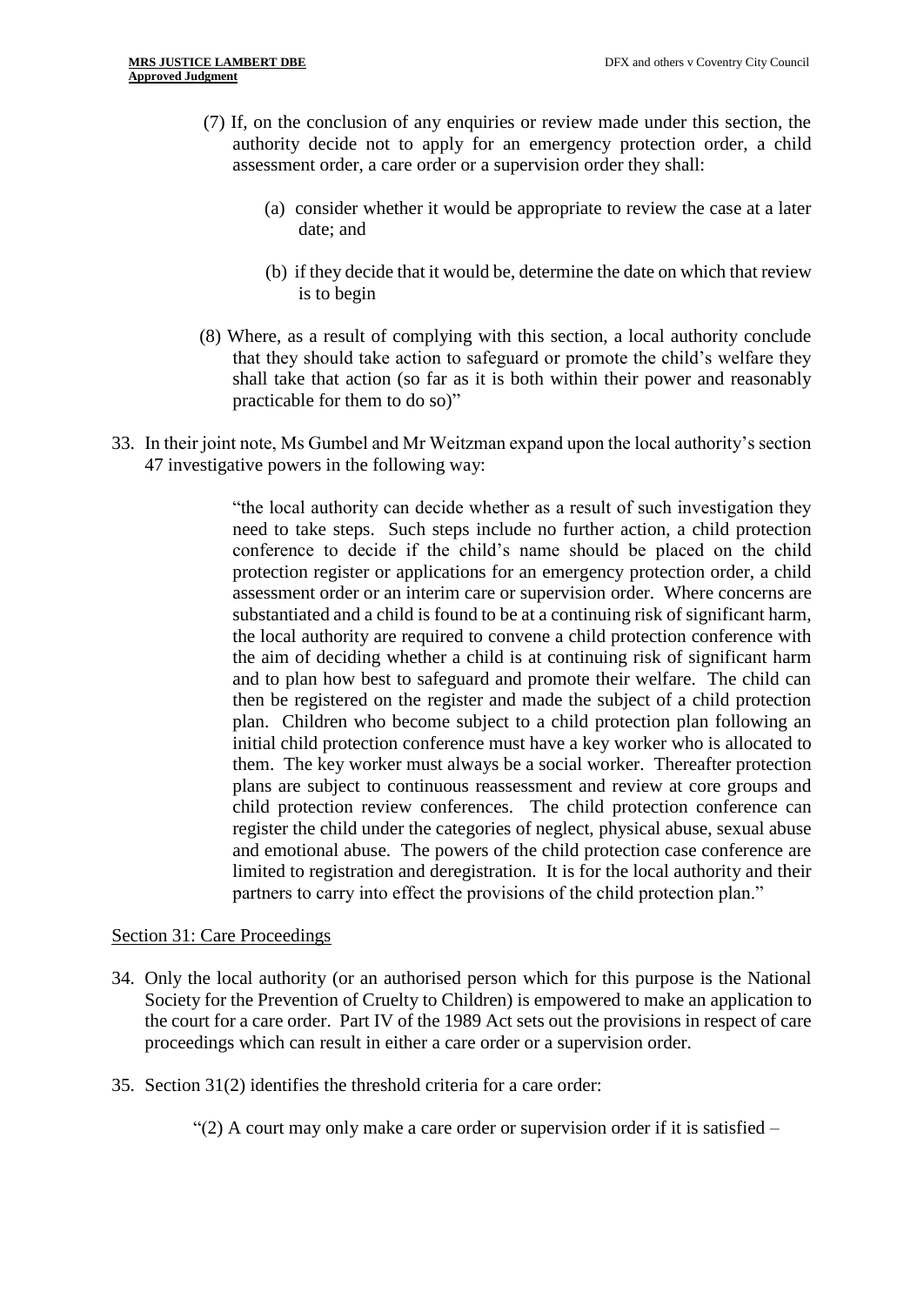- (a) that the child concerned is suffering or is likely to suffer significant harm: and
- (b) that the harm or the likelihood of harm is attributable to  $-$ 
	- (i) the care given to the child, or likely to be given to him if the order were not made, not being what it would be reasonable to expect a parent to give to him; or
	- (ii) the child's being beyond parental control."
- 36. Pending consideration of a full order, the court may grant an interim care order if it is satisfied that there are reasonable grounds for believing that the child is suffering, or likely to suffer significant harm. Whilst investigating whether to make a care order the court may make orders in respect of contact between the child and its parents and make orders for medical or psychiatric examination of the child or other assessments.
- 37. Local authorities are required to produce care plans for all children who are subject to care proceedings. At the time of the initial application, an interim care plan must be filed. Such interim care plans are frequently revised during the proceedings prior to the final care plan being devised. Care plans should describe what the local authority proposes to provide for the child should the order sought be granted. There must be separate care plans for each sibling in recognition that children will have different needs as a result of the harm they suffered, depending on their age and stage of development, and any special needs they may have. Care plans will state what the individual needs are and how they are to be met, for example educational or therapeutic needs. They should set out the arrangements for the child's contact with parents and siblings in the short and longer term from the perspective of the child's needs. Reference should be made to the child's wishes and feelings, the views of others such as the court appointed guardian, and the support to be provided to parents. Care plans also set out contingency plans in the event that the care plan cannot be implemented, for example if an adoptive placement cannot be identified in a timescale appropriate to the child's needs. A care plan will specify whether the child will remain with the parents or is to be looked after by the local authority. A significant change in the care plan will require court approval. Hence, if the court makes an interim care order giving the local authority parental responsibility but leaving the children in the care of their parents, the local authority will need to return to court if it wishes to alter the care plan and remove the children from their parents' care at any point before a final care order is made. A court will not remove the children at the interim stage unless the children's safety requires removal, and removal is proportionate in the light of the risk posed by leaving them where they are (see *In re G (Interim Care Order)* [2011] 2 FLR 955 §22).
- 38. The granting of a final care order by the court places the child in the care of the local authority until the child reaches 18 years. The final care order gives the local authority parental responsibility and enables the local authority to decide with whom the child will live up to the age of 18 years. The parents retain parental responsibility, but this is subject to the local authority's powers of veto. If the local authority decide to move the child from one home to another, the local authority does not need to return to court, but the parents may return to court and seek to discharge the care order.

# Legislative Guidance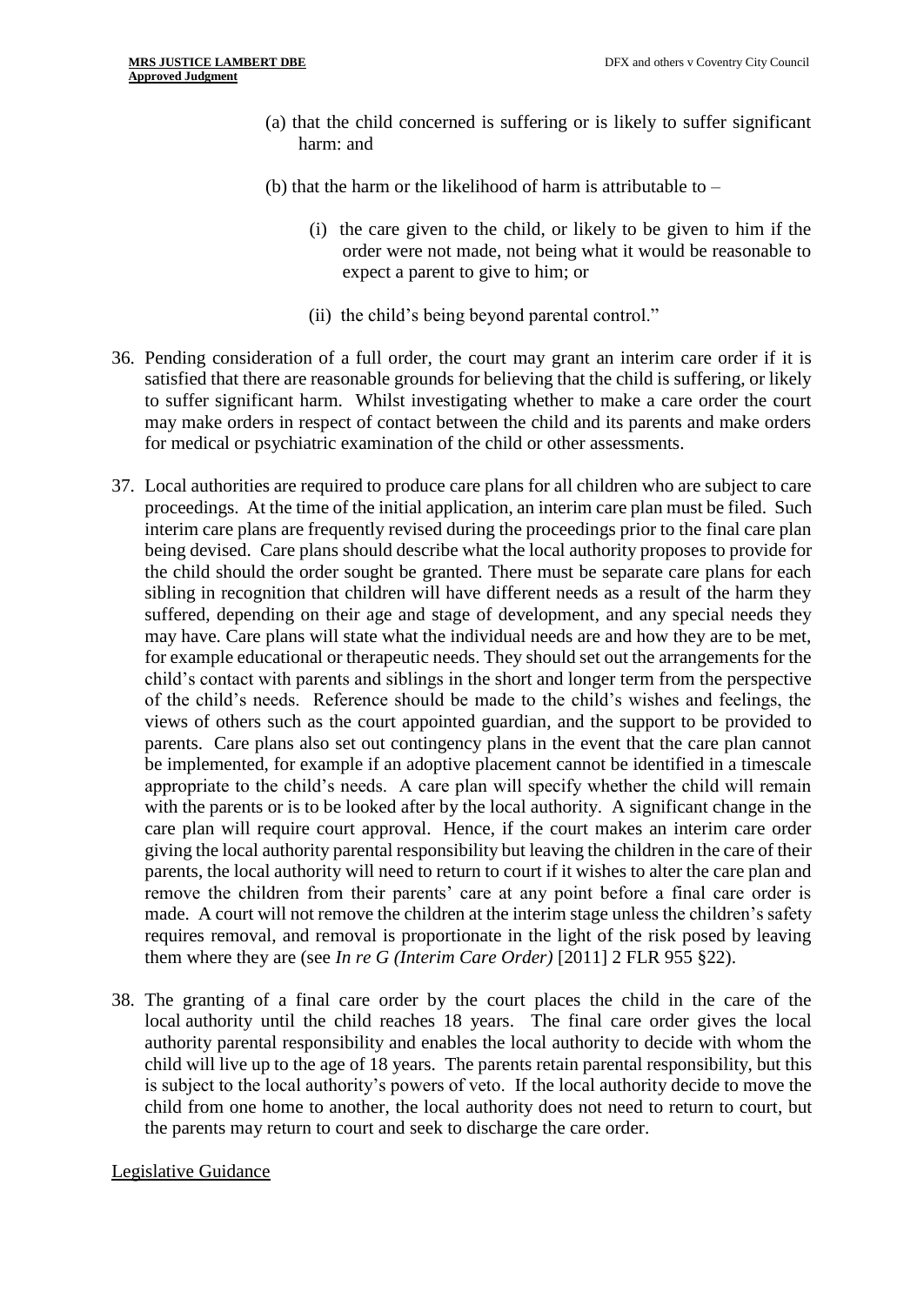- 39. During the course of the evidence I was taken to two sets of guidance which were published in conjunction with the 1989 Act.
- 40. "*The Children Act 1989 Guidance and Regulations*" emphasises the important principles underpinning the 1989 Act. I pick up on two such principles that are relevant to the issues before me.
- 41. The first is the principle that children should, if possible, be cared for within the family. Paragraph 1.5 of the Guidance states that: "*The Children Act rests on the belief that children are generally best looked after within the family with both parents playing a full part and without resort to legal proceedings. That belief … is reflected in … the local authority's duty to give support to children and their families".*
- 42. The second is the "no order" principle. Paragraph 1.11 of the Guidance sets out that: "*The Act prohibits the court from making an order unless it is satisfied that the order will positively contribute to the child's welfare".* Paragraph 1.12 continues: *"There are two aims. The first is to discourage unnecessary court orders being made … The second aim is to ensure that the order is granted only where it will positively improve the child's welfare and not simply because the grounds for making the order are made out, as for example, in care proceedings where the court may decide that it would be better for a particular child not to be in local authority care*". The point is underlined at paragraph 3.2: "*a care or supervision order will be sought only when there appears to be no better way of safeguarding and promoting the welfare of the child suffering, or likely to suffer, significant harm. The local authority has a general duty to promote children's welfare and to avoid the need for proceedings where possible; it should have regard to the court's presumption against making an order in section 1(5) while at the same time giving paramount consideration to the child's welfare. This means that voluntary arrangements through the provision of services to the child and his family should always be fully explored*". The point is made again at paragraph 3.11: "*Local authorities should be guided by the founding principles in 3.2 above. Having identified the child's needs they should consider in each case whether any of the services which the authority provides or could provide under Part 3 in Schedule 2 or which might be available from voluntary organisations or others would be likely to improve the situation sufficiently. Where parents are struggling to care for the child, home help, day care, parenting advice, voluntary befriending and other support of like kind coupled with close monitoring of the child's welfare by a health visitor and social worker may retrieve the situation*". Paragraph 3.16 states that: "*even if the conditions (for making a care order) are met the court is not obliged to make the order. It must go on to apply the child-centred principles of section 1 of the Act namely that the welfare of the child is the paramount consideration, the checklist of factors to be considered and the presumption of no order. Thus where the prognosis for change is reasonable and parents show a willingness to co-operate with voluntary arrangements, an application for a care or supervision order is unlikely to succeed*".
- 43. "*Working Together 1991*", as the title suggests, emphasises the importance of co-operation between all of the agencies providing protection to children. At paragraph 5.10, the guidance requires that the co-operation must be underpinned by a shared agreement about the handling of individual cases at every stage of the process, from the initial referral and recognition through the subsequent stages of immediate protection and planning; investigation and initial assessment; the child protection conference and decision making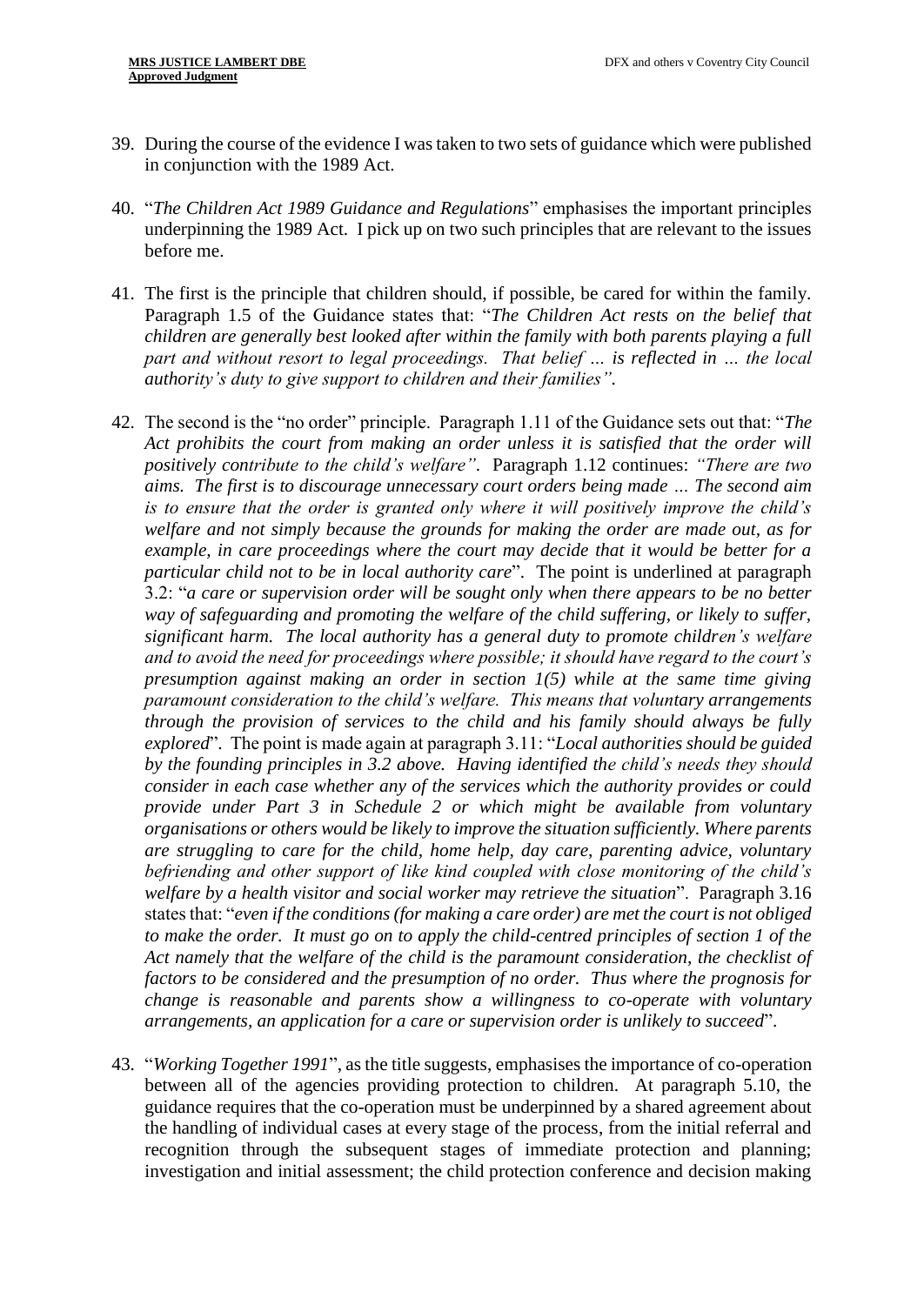about the need for registration; the comprehensive assessment and planning phase; the implementation review and, where appropriate, de-registration.

44. Part 6 of "*Working Together*" deals with the child protection conference and child protection register. The following points are made. They are all self-explanatory:

> At [6.1] the child protection conference is central to child protection procedures. It is not a forum for a formal decision that a person has abused a child. That is a matter for the courts. It brings together the family and the professionals concerned with child protection and provides them with the opportunity to exchange information and plan together.

> At [6.8] the only decision for an initial child protection conference is whether or not to register the child. It discusses and records a proposed plan of action and it is for each agency representative to decide whether to accept the recommendations for action and their part of the plan.

> At [6.9] the child protection review's purpose is to review the arrangements for the protection of the child, examine the current level of risk and ensure that he or she continues to be adequately protected, consider whether the interagency co-ordination is functioning effectively and to review the protection plan. Every child protection review should consider whether registration should be continued or ended.

> At [6.36] Child Protection Register: this is not a register of children who have been abused but of children for whom there are currently unresolved child protection issues and for whom there is an inter-agency protection plan. Elsewhere it is recorded that the "register will provide a central point of speedy inquiry for professional staff who are worried about a child".

> At [6.39] Requirements for registration: before a child is registered the conference must decide that there is or there is a likelihood of significant harm leading to the need for a child protection plan. There is a requirement that either: (i) there must be one or more identifiable incidents which can be described as having adversely affected the child. It is important to identify a specific occasion or occasions when the incident has occurred. Professional judgement is that further incidents are likely; or (ii) significant harm is expected on the basis of professional judgement of findings of the investigation in this individual case or on research evidence. The conference will need to establish so far as they can a cause of the harm or the likelihood of harm.

# **Factual Background**

45. Before setting out the factual background, I make three preliminary points. First, the narrative is not disputed by the claimants in any material way. What follows therefore is an uncontentious chronology of events drawn from the running records and associated documents maintained by the defendant. Second, the documentation is very extensive. The social services running records extend to thousands of pages. The chronology below is not exhaustive and has been reduced considerably in the light of the more focussed way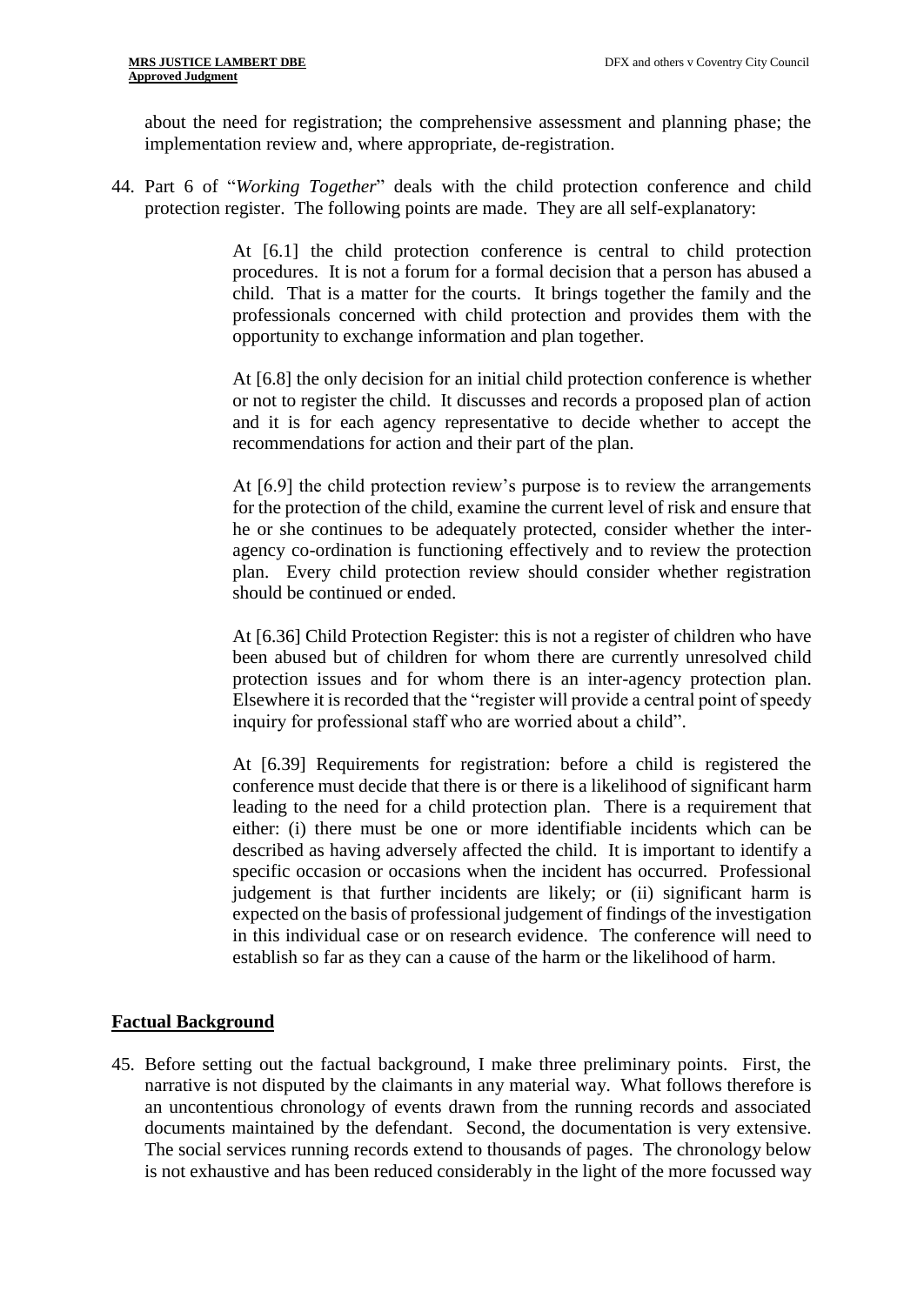in which the respective cases were advanced by the close of the trial. Third, the physical condition of the home and the physical state of the children was a source of concern to the SSD during the period to 2004 (and beyond). Ms Ruegger accepted that these aspects of the family circumstances never reached the stage whereby care proceedings, with or without removal of the children, would have been indicated. I do not therefore document below the very many references in the social services running record to the state of the home and the physical state of the children.

# 1995: elder brother aged 2 in January, DFX born in March

- 46. The SSD's involvement with the family started in June 1995 when it received a referral concerning the wellbeing of DFX and her older brother. The referral was made by an "anonymous" neighbour. It was to be the first of many from that source. The referral concerned the competence of the children's grandmother as carer. A further neighbour referral was made in August 1995. It again related to the quality of the care provided by the grandparents. In August 1995, the probation service informed the SSD that the father had been bailed by Coventry Magistrates' Court for two offences of indecent assault upon a 14 year old girl, and that the father had a previous conviction for indecent assault in 1992 for which he had been conditionally discharged.
- 47. In October 1995, a social worker, Mr Richard Copland, was allocated. He convened a child protection conference for 15 December 1995. By this stage, the father had pleaded guilty to the two counts of indecent assault. The pre-sentence report prepared by the probation service for the purposes of the criminal court hearing recorded under "risk to the public of re-offending" that the father was not viewed as presenting a major risk in the community. The father had apparently acknowledged that what he had done was wrong. He was reported to be depressed after his own father's death and by his wife's infidelity. The probation service recommended a three-year probation order and requirement that the father should attend a sex offender programme.

# *15 December 1995: Child Protection Conference*

- 48. The conference was chaired by Mr Paul Tudor. A number of agencies were represented, including the police family protection unit and the health visitor service. The parents attended along with the father's solicitor. Mr Copland reported that he had spoken to Dr Sansom, the psychiatrist instructed in the criminal proceedings who had told him that, although his focus had been on community risk rather than the welfare of the children, he did not believe that the father presented "much of a risk of him hurting his own children". He recommended that a psychiatrist with a specialisation in learning difficulties should be instructed to provide an "assessment of the overall situation".
- 49. The outcome of the conference was the unanimous decision to place both children on the register under the category of neglect. The key elements of the child protection plan included: continued access to the children and parents at home by social workers and family assistants; an assessment and monitoring of the consistency and quality of parental care of the children; and psychiatric assessments of both parents focussing on their ability to protect and keep safe the children in the light of father's convictions for indecent assault. It was hoped that the plan could be implemented on a voluntary basis but, in the event of non-cooperation and non-compliance, legal advice would be taken with a view to placing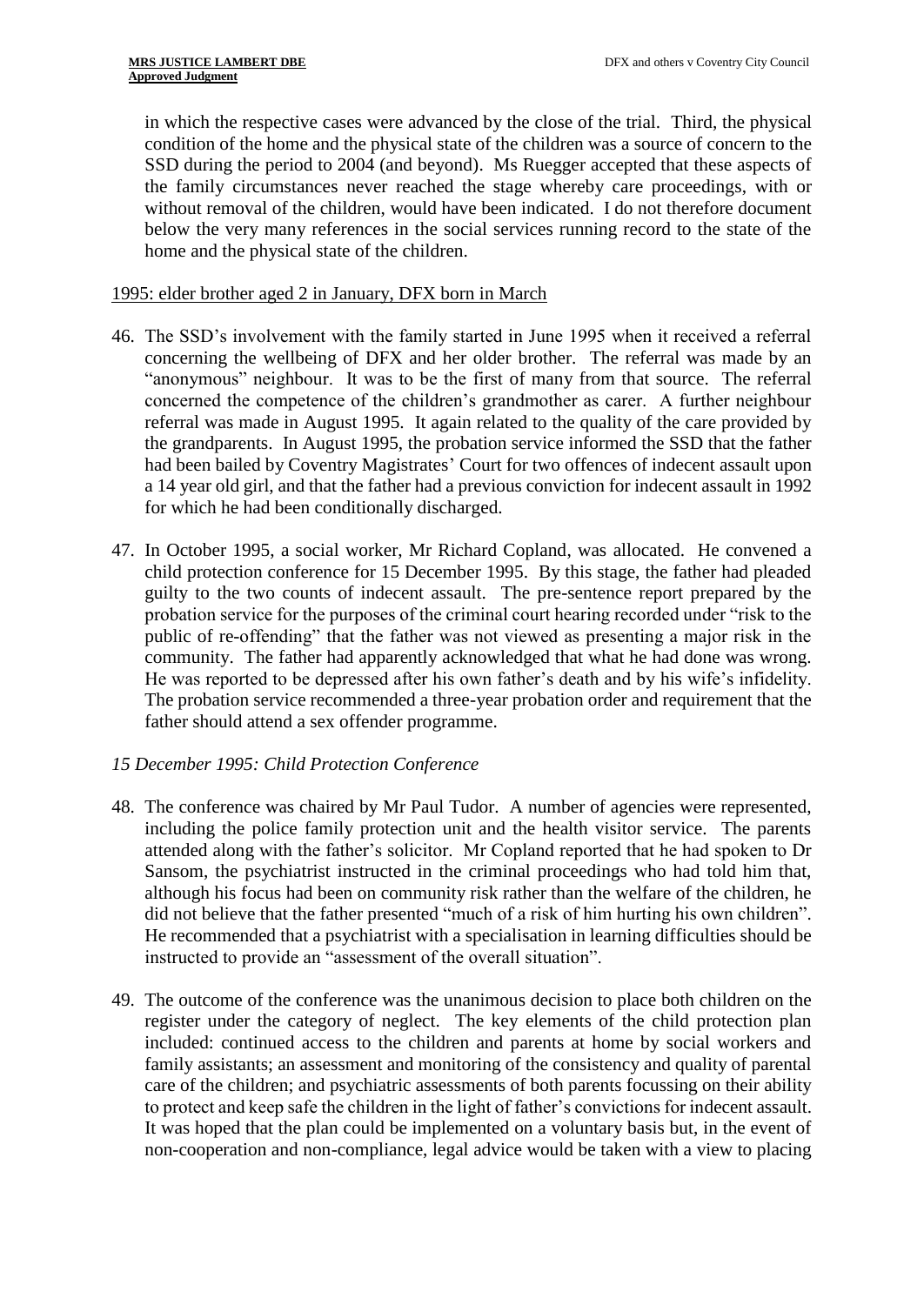the matter before the court. The key worker was to be Mr Copland. The members of the core group were identified.

# 1996: elder brother aged 3, DFX aged 1 in March, RFX born in September

- 50. A core group review took place on 28 March 1996. The parents had co-operated and all elements of the child protection plan had been complied with, including a parenting assessment which had taken place over a six week period. The parents were considered to have demonstrated a high level of commitment to the children. In spite of the "very positive progress" however the meeting agreed that the children should remain on the register as there was still work outstanding from the child protection plan. There had been a delay in arranging the psychological assessment due to the SSD having encountered problems obtaining funding for the assessment which had been refused by the NHS.
- 51. The psychological assessment was commissioned on 10 June 1996. It was to be undertaken by specialists from the Reaside Psychiatric Unit, a specialist forensic centre dealing with sex offenders. Initially, the instruction was only to Dr Warren, a forensic psychologist but, given the parents learning difficulties, the instruction was extended to Mr Ball from Coventry Learning Disabilities Service.
- 52. During 1996, Mr Copland and various family support assistants monitored the family. There were visits to the home, some unannounced. The SSD monitored the domestic conditions, the health of DFX and quality of the parental care. There were continued reports of poor home conditions and poor parental care but on each occasion that Mr Copland attended he found the home to be in an adequate condition and the children happy and well fed.
- 53. In September 1996, RFX was born. Mr Copland noted on the day of delivery that her siblings' names were on the register under the category of neglect. He proposed a child protection conference to consider the new-born claimant's safety and welfare but proposed that this conference should be deferred until the psychological assessment had been completed. This proposal was approved by Mr Copland's team leader.
- 54. On 27 November 1996, the mother made a number of disclosures to the SSD concerning her own sexual history. She revealed that she had been raped on a number of occasions. She reported her concern that one of the men, WG, was a visitor to the current home and that he had convictions for sexual offences. Although he had not had unsupervised access to the children or actually done anything to them the mother was reported to be very anxious about the SSD's response. She also said that WG had pressed himself against her. She had called out and the father had intervened.

# 1997: elder brother aged 4, DFX aged 2 in March, RFX aged 1 in September

# *January 1997: The Reaside Report*

55. In January 1997, the Reaside report was received by the SSD. It was stated to be an assessment of the risk of harm to the three children in the light of father's convictions for indecent assault and of the level of the parents' learning disabilities and how this might affect their ability to care for their children.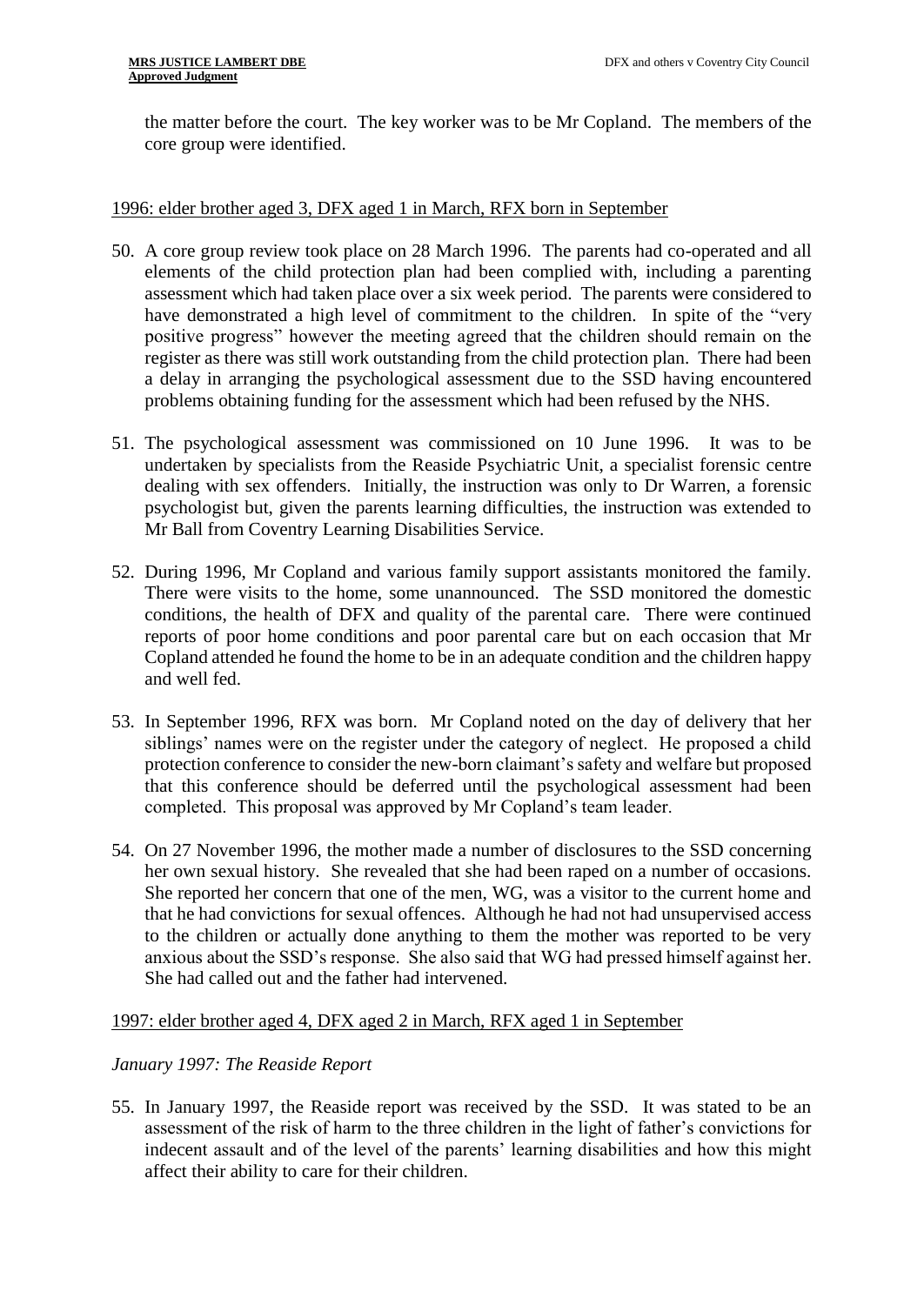- 56. For the purpose of their report the authors, Dr Warren and Mr Ball, reviewed documentation including the minutes of the child protection conference of 15 December 1995 and the father's pre-sentence report; they spoke with Mr Charles Tate of the West Midlands Probation Service Regional Sex Offender Unit who ran the group for sex offenders with learning disabilities which the father had been attending since April 1996; and they conducted an assessment which extended over 6 sessions. The authors noted that the mother refused to be interviewed alone, or to allow her husband to be seen alone.
- 57. A history of the father's family, educational, occupational, social and sexual background was recorded. He had met his wife when she was underage, but it was not possible to say whether a sexual relationship started when she was underage. The circumstances of the indecent assault in 1992 were recorded: the incident had taken place on the night of the wedding and the victim had been one of the bridesmaids staying at the home. In April 1996 the father had been convicted of the indecent assault of a 14 year old girl and given a sentence of two years' probation. The father explained that this assault had taken place in the context of his wife having an extra-marital affair. According to the authors he appeared to blame the victim to some extent although Mr Tate had informed them that the father had moved significantly from his initial position which had been to blame the victim entirely. A history was obtained from the mother. Her violent family history was noted and that she had been placed on the Child Protection Register because of the risk of harm to her from her father.
- 58. Psychometric testing of both parents was undertaken. In addition, the father completed the Beckett Children and Sex Questionnaire, a self-reporting questionnaire. The mother refused to leave the room while he completed the questionnaire and expressed impatience throughout the testing which was thought to have possibly influenced his responses.
- 59. The authors concluded that the father's intellectual functioning was within the range of individuals with mild/borderline learning disabilities, with an overall IQ of 68. The mother was assessed to have an overall IQ of 73, functioning within the range of individuals with borderline learning disabilities. The father was diagnosed with personality difficulties sufficient to fulfil the criteria for Personality Disorder, Borderline type. The profiling suggested that he displayed features of depressive, dependent and passive aggressive personality styles with marked anxiety and symptoms of PTSD. The results of the Beckett Questionnaire demonstrated that his degree of emotional congruence was within the normal range of non-offending fathers whilst his level of cognitive distortions was slightly above that found in non-offenders. The authors noted however that the mother had insisted on being present while the father completed the questionnaire and that this had led him to become flustered. The authors noted that the information to be gleaned from this questionnaire alone was limited and that generally this information would be collated with that obtained from other questionnaires. This had not been possible however as the mother had refused to allow the father to complete further questionnaires in that session or return at a later date to do so. Mr Tate reported that perceived rejection by his wife and the presence in the house of possibly sexually active teenage girls were risk factors in father's offending.
- 60. In evaluating the risk of harm to the children which was posed by the father, the authors noted that the father's convictions related to older pubescent girls and that there was no evidence to suggest that he had ever abused pre-pubescent children or boys of any age.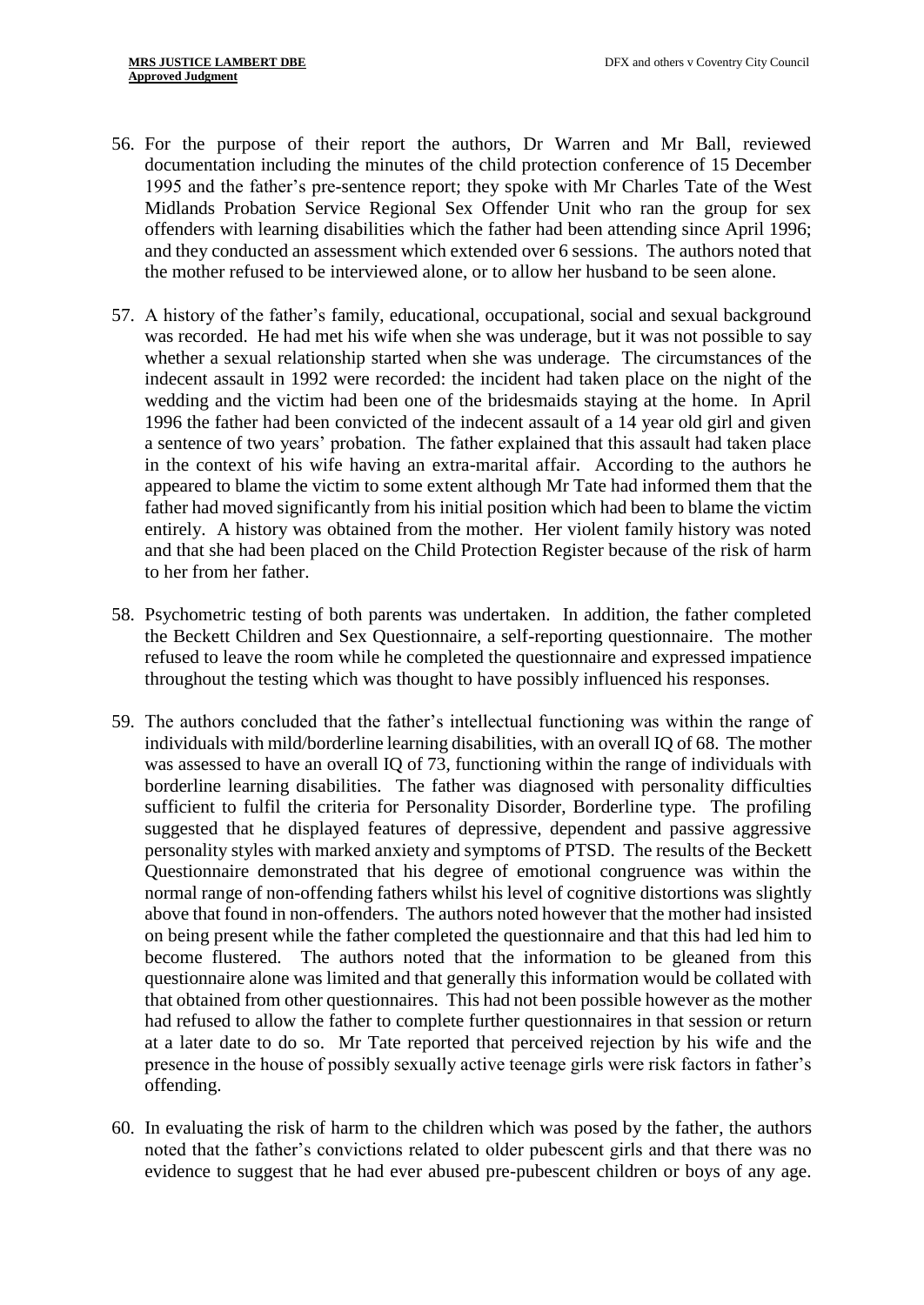They stated that "*his own children are currently not at risk of being abused by him. However, when his daughters reach puberty, the probability of him abusing them might be expected to increase*". The authors concluded that, due to the incomplete nature of parts of the assessment, it was difficult to draw firm conclusions regarding the factors influencing the father's sexual offending. However, in their view "*the evidence currently available suggested that there was a low probability of him sexually abusing his own children, although the probability of him abusing his daughters as they reach puberty may increase*". The authors stated that one of the risk factors for the father re-offending would be marital difficulties, as he had informed them that one of his offences had been committed in the context of the mother having an extra-marital affair.

- 61. The authors recommended close monitoring on an ongoing basis. The parents had agreed to accept input from social services and both appeared to value being included in the decision making process without feeling that they were being criticised. In the opinion of the authors both parents appeared intellectually capable of understanding and meeting their children's needs. In the past they had failed to do so because they put their own needs first. Given their sensitivity to criticism, the authors considered that it would be important that the parents should feel that their views and efforts were appreciated.
- 62. Having received the Reaside report in January 1997, in April 1997 the SSD were informed that the father was alleged to have touched, inappropriately, a 17 year old girl with learning difficulties. The planned child protection conference was therefore deferred so the allegation could be investigated.
- *19 June 1997: Child Protection Conference*
- 63. The child protection conference took place on 19 June 1997. Its purpose was to review general progress, to consider the conclusions of the psychological report and to address the recent charge of indecent assault. In the usual way, the preparation for the conference included obtaining reports from the agencies involved with the children. The Nursery Officer expressed no concerns about DFX and RFX who were appropriately dressed, alert and in good health. DFX was reported to show some developmental delay in speech and gross motor ability, but RFX was making steady progress. Mr Copland recommended that, although there had been improvement in the parents' co-operation since the original case conference and there were no longer high levels of concern about neglect, the psychological assessment indicated some areas of concern, and the children should therefore remain on the register.
- 64. The conference was chaired by Mr Sean Sheridan. Dr Warren, Mr Tate (from probation) and Mr Bradfield (from the police family protection unit) attended together with representatives from the school, the health visitor service and others. Mr Bradfield described the recent allegation as involving a girl with learning difficulties who was functioning at the level of a 14 year old. She was the mother's cousin. Apparently the parents would visit the victim's parents and would watch pornographic videos. The victim had agreed to babysit for the children and, when at the family home, the father had touched her back and breasts on two occasions. The father admitted having touched her inappropriately on one, but not two, occasions. Dr Warren confirmed the view expressed in the Reaside report that the father presented a low risk of offending against his own children but that this situation might change when his daughters were pubescent. She confirmed that there needed to be a close relationship between the parents and the SSD in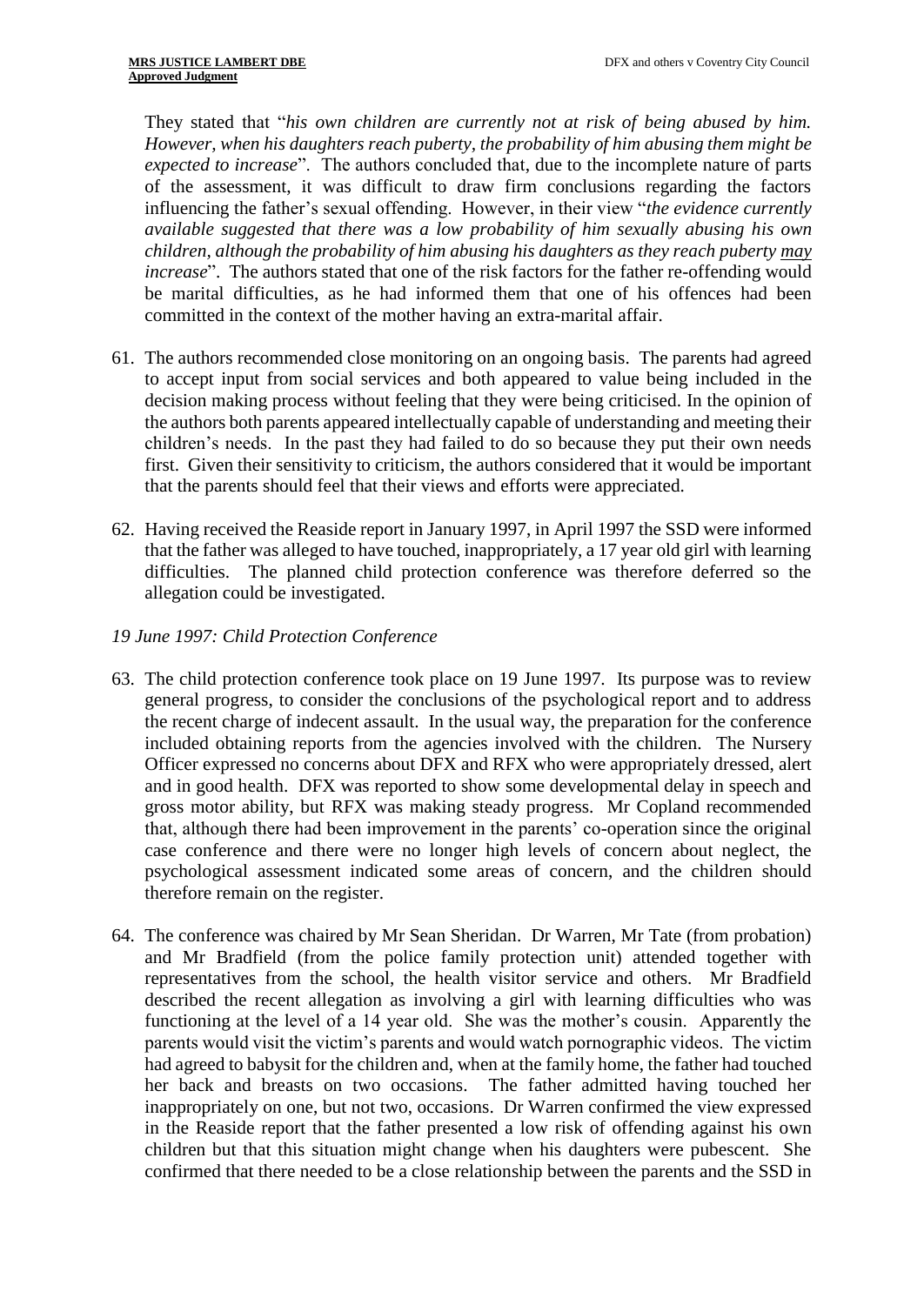order to provide encouragement and support to the couple, bearing in mind that they had found it difficult to work with professional agencies. She said that if the parents were able to trust the people that they were working with, then this would be beneficial in monitoring and helping them if difficulties in their marital relationship arose.

- 65. The unanimous conclusion of the conference was that the children's names should be registered under the category of sexual abuse. It was agreed that the family should continue to receive social services support and that Mr Copland should continue liaising with the probation service.
- 66. In July 1997 the father was convicted of indecent assault and sentenced to 180 hours of community service. Mr Copland recorded that the parents were reluctant to accept guilt and suggested that the victim had given a false or at least exaggerated account to the police.
- *23 September 1997: core group review meeting*
- 67. In September 1997 there was a core group review of the child protection plan when it was noted that the children appeared to be making good progress and that no fresh concerns were raised. The risk of sexual abuse by the father was to be reviewed upon the conclusion of the father's attendance at the Probation Group. The children were therefore to remain on the register.
- 68. Throughout 1997, Mr Copland monitored progress with the family by phone calls and home visits.

#### 1998: DFX aged 3 in March, RFX aged 2 in September

69. The SSD received a report, dated 25 March 1998, from Roy Watson of the Probation Service, Regional Sex Offender Unit following the father's attendance upon the Learning Disability Sex Offender Treatment Programme. Mr Watson's opinion was that the father was extremely immature and that he craved praise. Mr Watson concluded that the father had neither the ability nor potential to control his behaviour but that he was willing to respond to controls set by people in authority whom he respects.

# *2 April 1998: Core Group Review*

- 70. In early April there was a core group review. It was attended by the parents, Mr Copland, Mr Watson and others. Mr Watson offered his view that the family needed a high level of support and that if the risks of sexual abuse presented by the father were to be reduced then the social services would need to be involved for a long time. He reported that the father's attendance at the sex offenders' group had been very good but that the father had nonetheless committed an offence whilst attending the group. He had shown no remorse and so the risk of the father reoffending was high.
- 71. It was decided that the children should remain on the register; that Mr Copland would explore self-protection work with the mother to heighten her awareness of sexual abuse and that father should continue attending the sex offenders' group in Birmingham.
- 72. On 21 May 1998 the children's plan was reviewed. Monitoring of the home circumstances was to be continued with Gill Kane, a family support worker, taking on an outreach role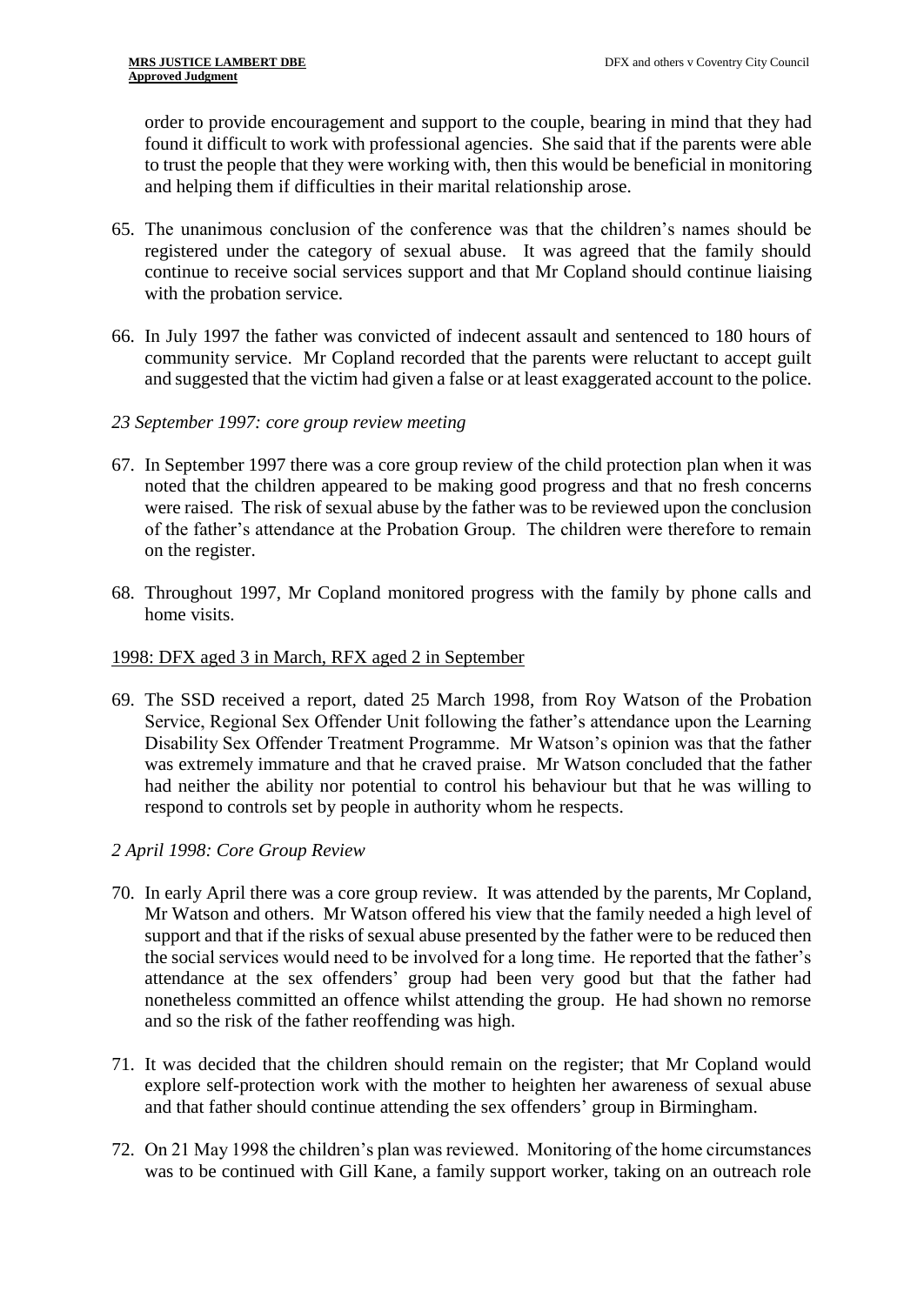including spot checks. Ms Kane was also to start the self-protection work with the mother "*in terms of her abilities to protect children and looking at how [the mother] can help the children in age appropriate ways to protect themselves*".

- 73. In June 1998, Ms Kane embarked upon her protective work with the mother and children. There were different strands to the work, including training around the father's convictions, protecting the children and work to assist the mother meeting the children's needs. The first of six sessions took place 2 June 1998. Mr Copland also made regular visits to the home to assess the standards. On the whole, he found the standards to be generally acceptable and the children to be clean and healthy.
- 74. In December 1998 the father completed his probation order.

# 1999: DFX aged 3 in March, RFX aged 2 in September, SFX born in November 1999

- 75. In January 1999 the SSD received a report that WG had been visiting the home. WG was known by the SSD to have been convicted of sexual offences. Mr Copland and Ms Kane visited the family. The mother confirmed that WG had called on a number of occasions bringing a video player and some videos for the children because the family video machine was broken. Mr Copland advised the parents that WG should not be allowed into the home and that the children should have no contact with him because of his criminal conviction for an offence against a child. This advice was repeated in a letter. Similar advice was given to the grandmother.
- 76. It appears that the parents complied with the instruction. On 7 February 1999, the mother sought help from the police to exclude WG. She told them that she had been told that WG should not come to the house because of his history of offending and that she had asked him not to visit and told him why. He had been making telephone calls however and shouting abuse. She asked for someone to give him some advice.

# *9 March 1999: Child Protection Conference*

- 77. In her report for the meeting on 9 March 1999, Ms Kane said that the mother refused to believe that the father could have committed the offences of which he had been convicted and believed that the victims had ulterior motives for making it up. Ms Kane anticipated that, whilst the mother would believe the children if they accused someone else, she would not do so if they accused the father. Mr Copland reported his concern that the parents had permitted a known sexual offender to visit home on regular basis and that it was worrying that the mother appeared to be still arguing that the father was not guilty of the offences which led to registration.
- 78. The meeting was chaired, once again, by Mr Sheridan. He summarised that the children appeared to be well cared for, although domestic standards continued to be an occasional issue; that the father was thought by Dr Warren to pose a low risk to his own children but that this risk might change as the girls reached puberty; that there was a concern that WG was a regular visitor to the home and that he posed a risk to the children either at the present time or in the future, as it may be that his showing videos to the children was a "grooming" process. The main risks were identified as "father's position, mother's attitude to his offending and the acknowledgement that WG had been a regular visitor to the home". It was decided that the children would remain on the register under the category of sexual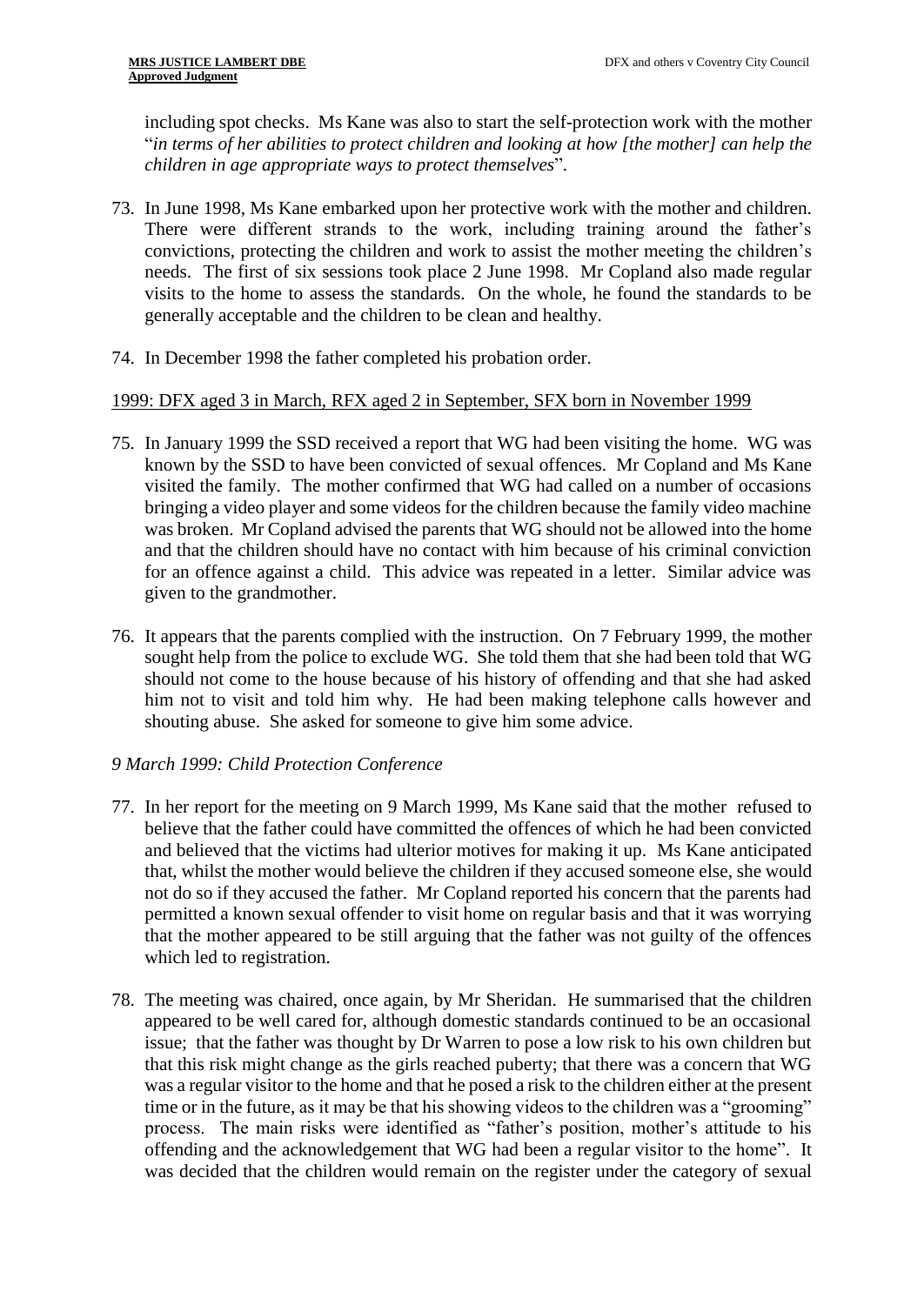abuse. The recommendations included that work should be undertaken with both parents to help them understand the grooming process and to assist mother in protecting children and helping her acknowledge the implications of her husband's offending.

- 79. In April 1999 a family support worker raised the concern that DG may have been seen leaving the family home. DG had a conviction for having physically (but not sexually) abused his young child. Mr Copland visited the home. The father told him that he knew that DG had a conviction for assault upon a child, but that DG was never left alone with the children, nor would he be.
- 80. In June 1999 Mr Copland and Ms Kane started the planned work with the parents. It was to be undertaken in four sessions, each lasting 45 minutes. The first session focussed upon the father's convictions. The second session addressed the grooming process and the ways in which people can be groomed. The visitors to the house were discussed, including WG and DG. The mother told Mr Copland that WG no longer visited and that he had been "*told straight*" that he could not attend. Session 3 was a more in-depth discussion about visitors to the house. The discussion included a male visitor, AD. The parents told Mr Copland that AD was a friend of the grandmother, that they had known him for a long time and thought that they could trust him. They confirmed that he had on occasions babysat. Mr Copland used him as an example of someone who might be genuine or who might be grooming the children and so they should be careful about who they left the children with. Session 4 was described as a "*recap*" of the message "*you never know who is safe and that you should always be on your guard*".
- 81. In July 1999, Ms Kane reported that DG had been staying at the house at the invitation of the grandmother. The mother had sought a tenancy transfer.

# *7 September 1999: Child Protection Conference*

- 82. In her report, Ms Kane noted that both parents had been very co-operative and had participated fully in the work which had been undertaken by her and Mr Copland with them. Notwithstanding this co-operation, the parents had still permitted DG to come into the home at the invitation of the grandmother.
- 83. The meeting was chaired by Mr Sheridan. He noted that there were clear indicators that the children were definitely "in need". However, the conference members needed to be satisfied that the criteria for ongoing registration were met. Mr Copland said that in his view deregistration under the category of sexual abuse was appropriate. He referred back to the assessment undertaken at the Reaside Clinic and the conclusion that the father presented "fairly low-level risk but that the risk might increase around the time of puberty for the children". However, whilst much work had been done and progress made, there were concerns that DG, who had a conviction for physical abuse of a child, had been allowed into the household. He accepted that work could continue with the family without registration and that social services could continue to offer a high level of support. His view was that registration under the category of neglect was justified.
- 84. The meeting concluded unanimously that the children's names should be removed from the register under the category of sexual abuse. Although not a unanimous decision, the conclusion of the conference was that the criteria for registration under the category of neglect was not met either. The claimants' names were therefore removed from the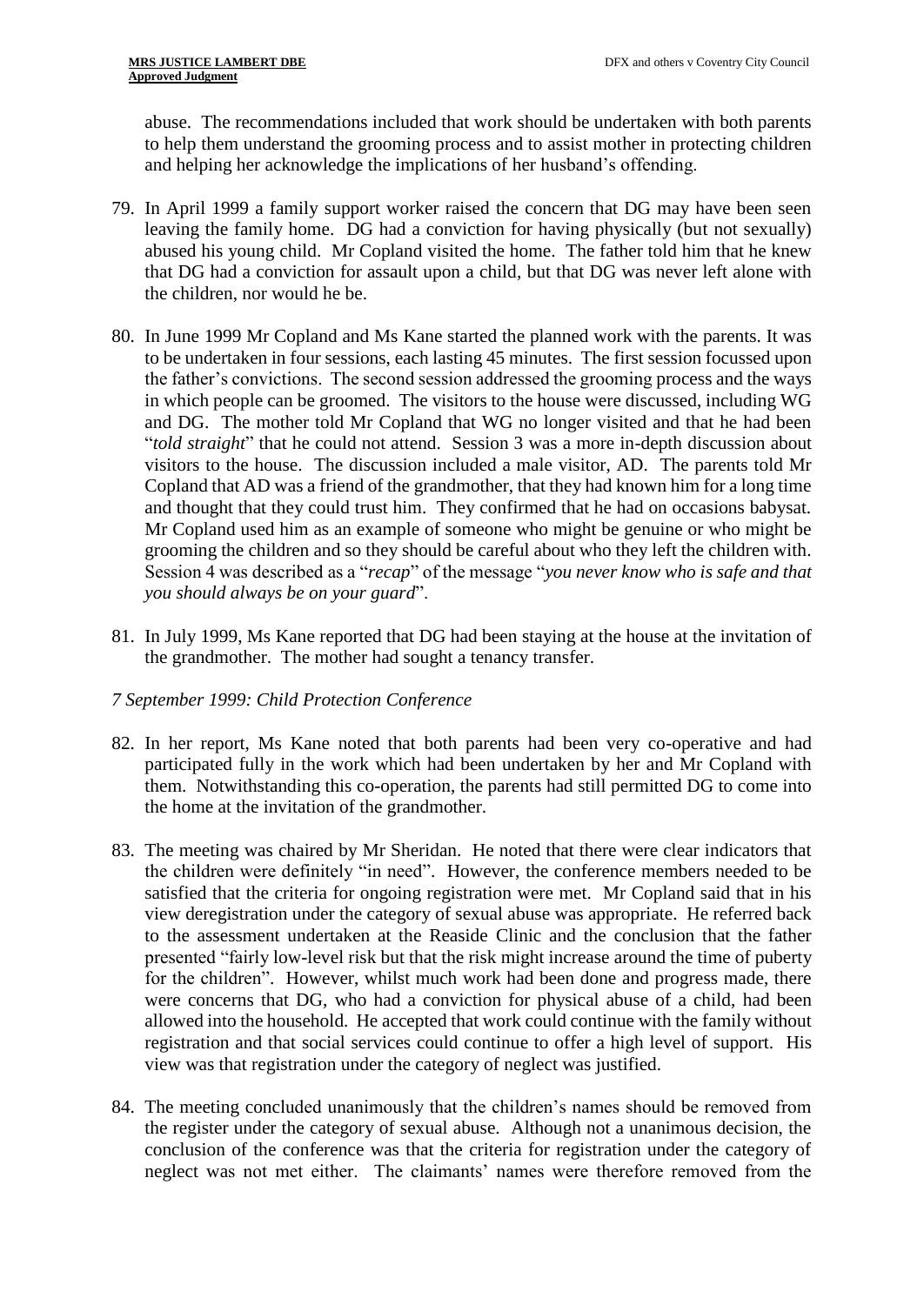register. It was however acknowledged that the family would be in need of continuing support and that if it appeared that the children were at risk then the conference would be reconvened.

- 85. Following the decision, Mr Copland made a referral to the Family Support Team for agency input to assist the parents and to monitor the welfare of the children. He requested that this support be provided before the birth of the new baby in November.
- 86. In November 1999, SFX, the third claimant, was born.
- 87. On 23 November 1999 the SSD received a referral from DFX's school that DFX had been moving her pants and looking at herself. The head teacher thought that DFX could be doing this because the mother had recently had a baby. Mr Copland made a home visit on 24 November and spoke to the mother. Following his visit it was agreed that Ms Kane would visit to see if she could "gently discover any more information".
- 88. On 7 December 1999 one of the home carers reported to the SSD that RFX had told her that she had slept in her father's bed as the mother was sleeping on the settee with the new baby. A section 47 investigation was commenced and Ms Kane was despatched to gather information and to monitor the situation. Ms Kane visited the family on 10 December and spoke to the mother concerning the sleeping arrangements.

# 2000: DFX aged 5 in March, RFX aged 4 in September, SFX aged 1 in November

- 89. Over the course of the year, the family accepted regular domestic support. Mr Copland visited the family on occasions, including on 16 May following a further referral from the neighbour concerning the mother's care of the children. Mr Copland contacted the care agency, the school and nursery but no concerns about the children's general condition were reported. He concluded that the referral was malicious, but he advised the parents that the grandmother should not be allowed to collect the children from school or babysit as she was unable to control the children. The referral was closed.
- 90. Mr Copland made an unannounced visit on 1 September following a concern having been raised by RFX's nursery that she was dirty and had an injury to her toe. He described the children as appearing to be healthy and well nourished, reasonably clean and clothing clean and adequate. He concluded that all the children appeared generally well cared for.
- 91. Towards the end of the year, the parents stopped accepting support from Care UK. Mr Copland recorded that although there had been some significant changes, he was anxious that these would not be maintained if the SSD ceased visiting the family. Mr Copland attempted to persuade the parents to continue with Care UK support. They refused. The mother informed him that she was managing the children adequately and preferred to look after them herself. Care UK support was therefore withdrawn. Mr Copland informed the school and the health visitor so that they would alert the SSD to any concerns.

# 2001: DFX aged 6 in March, RFX aged 5 in September, SFX aged 2 in November, DGX born in December

92. On 10 January 2001, Mr Copland made a home visit. He found the home to be clean and tidy but wrote to the parents after the visit telling them that they needed some help from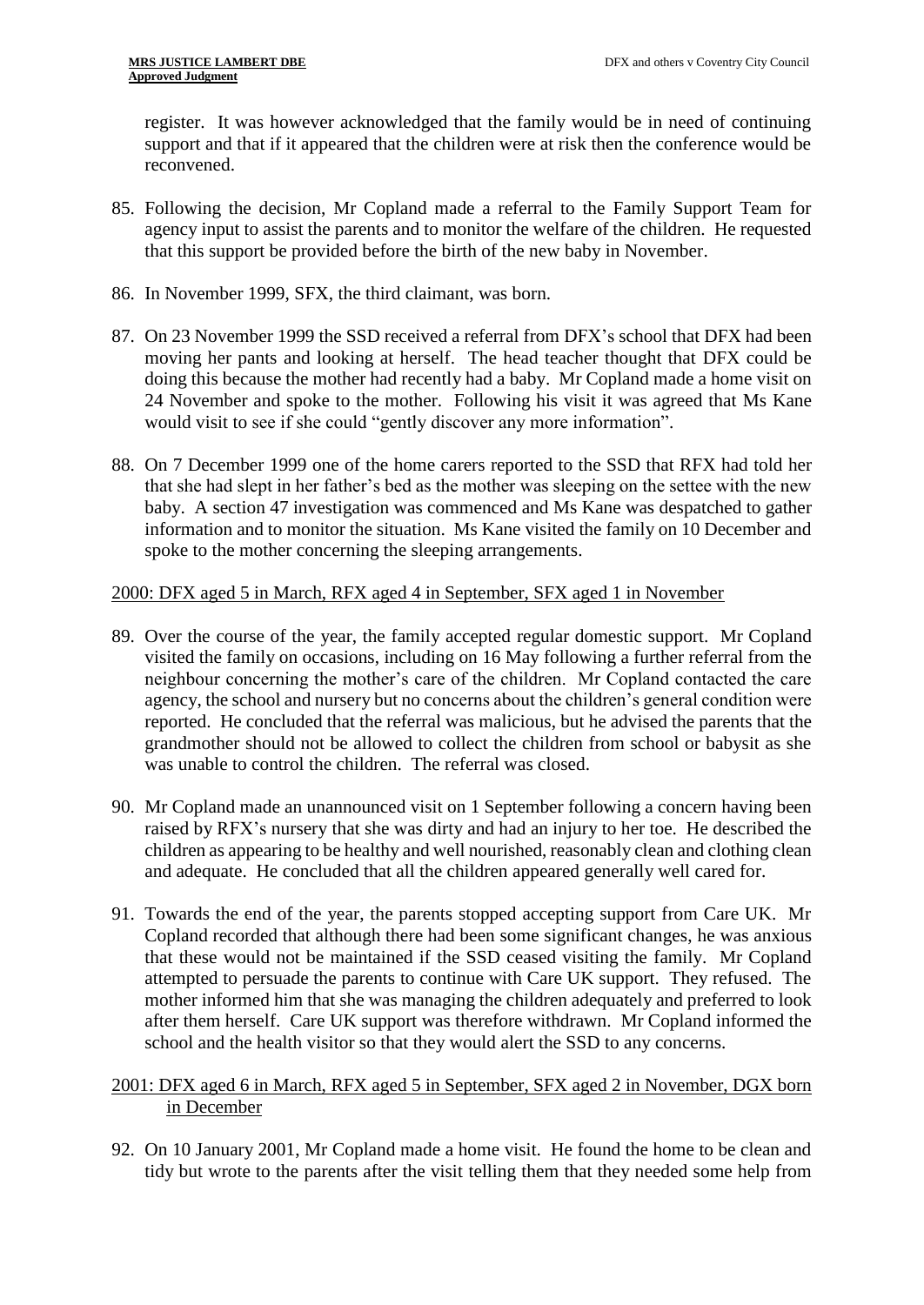Care UK. He made another visit on 26 January 2001. The parents told him that the grandmother was babysitting on occasions and he reminded them that they should not leave the children in her care. He repeated this advice in a letter and wrote to the school asking them to let him know if the grandmother was ever used as an escort to and from school.

- 93. On the 25 April 2001, Mr Copland made a further unannounced visit to explain to the parents that he was transferring the support and monitoring to the Family Support Team. In his transfer summary (to the Family Support Team) he set out a summary of social services involvement, highlighting the relevant conference reports and minutes and the Reaside Report. He noted that in addition to concerns that the father might pose a risk to his own children there have also been concerns about other "risky adults" being allowed contact with the children. He expressed his view that the children would always need a service from the SSD to keep them safe from abuse/neglect and that this was not a case that can be "tidied up and then closed".
- 94. Following the transfer of the case to the Family Support Team, the family was assisted in obtaining a charity grant for new beds and bedding. In June 2001, Liz Rogers the Team Leader at the SSD closed the case, alerting the school, the family's GP surgery and the health visitor service to the need for monitoring by education and health providers.
- 95. The SSD became involved once again in October following contact from the mother informing them that she was having difficulty in coping with the children, as the father was (she reported) having a sexual relationship with DG's partner. At around the same time, the NSPCC received an anonymous referral that the mother was having difficulty controlling the children and that she was physically abusing them. Nancy Collett, a social worker, was allocated to investigate the concerns. She undertook an assessment of the situation. She visited the family and whilst it was clear that the mother was angry with the father's infidelity, the children appeared healthy. No concerns were expressed by other agencies, the school reporting that RFX was "blossoming". In the light of this information Ms Collett took no further action.
- 96. The fourth claimant, DGX, was born in December 2001.

# 2002: DFX aged 7, RFX aged 6, SFX aged 3 and DGX aged 1 in December 2002

- 97. In February 2002, Ms Collett was involved in the investigation of allegations that AD had been sexually abusing his granddaughter. During the course of a home visit to AD's daughter, it came to her attention that AD's girlfriend was the claimants' grandmother. She noted that the claimants had a "long history" of SSD involvement due to their father's status as a sex offender and the ongoing childcare concerns. In the light of the new information, Ms Collett made an unannounced joint home visit with a welfare officer. The father was present. He confirmed that AD was the grandmother's boyfriend but that he had not been to the house recently because the parents had learned of the allegations that he had sexually abused one of his relatives. He told Ms Collett that the grandmother was still seeing AD and that she would sometimes babysit the children.
- 98. Ms Collett returned to the house the following day accompanied by Mr Phil Dax, another social worker. The children were present and were spoken to. They were shy and appeared vulnerable but made no disclosures of having been abused. Ms Collett thought that the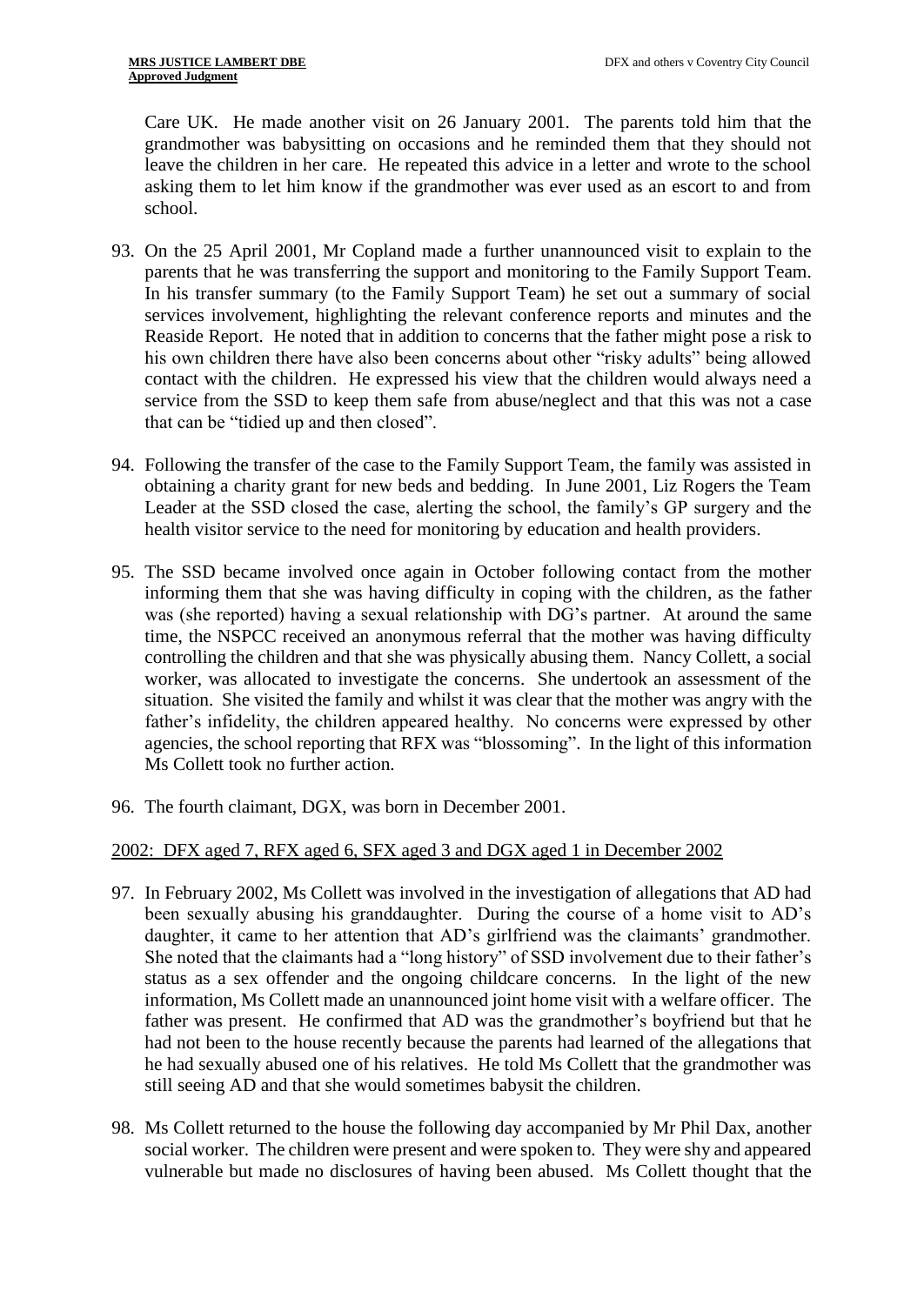parents and grandmother had been aware of the current investigation into AD and yet had still allowed him access to the children. Ms Collett recorded that she did not feel confident that either the grandmother or the parents had the ability to recognise risk and respond appropriately to protect the children. Although the grandmother reported that she had ended her relationship with AD, Ms Collett noted that this only followed social services involvement.

- 99. Ms Collett instigated a seven-day assessment. She spoke with Roy Hammersley, the police officer co-ordinating the police investigation into AD. He told her that, as the claimants had not reported abuse by AD, they could not form part of the criminal investigation. Ms Collett concluded that the children were at risk of significant harm as the most recent referral demonstrated that the parents were unable to protect them in spite of the direct work which had been undertaken with them. She therefore implemented a section 47 inquiry. This approach was approved by the team manager.
- 100. On 28 February 2002, Ms Collett spoke with Ann Charlton, the local authority in-house solicitor. Only Ms Charlton's note of this conversation exists but it records Ms Collett's outline of the family background and relevant history, Ms Collett's view that the children were "*not safe*" and that the family were "*heading for disaster*". Ms Charlton advised Ms Collett that, in the absence of hard evidence that the children had been abused, the children should remain on the register and the family given firm warnings that children would be removed if they did not co-operate.
- 101. In her report to the case conference Ms Collett recommended that the children's names be placed on the register under the category of neglect, that a core assessment be undertaken on each child and that legal advice be sought in relation to applying for an interim care order to enable the local authority to share parental responsibility with the parents.

# *20 March 2002: Child Protection Conference*

- 102. The child protection conference was held on 20 March 2002. The conference was chaired by Sam Sharkey. It was attended by Mr Hammersley, the police officer leading the investigation into AD, and by Safina Din, another member of the defendant's in-house legal team. Ms Collett reported that the children were at risk, that the parents were keen to work with social services but their co-operation in the past had been inconsistent. The mother had found the involvement of the SSD intrusive in that it removed her own responsibility. It was recognised that without support the family would not be able to function as a family unit and that support may need to be ongoing for some time. Ms Din said that the local authority should initiate care proceedings in order to share parental responsibility with the intention of providing support and to complete all of the relevant assessments "within the framework of a Court process".
- 103. The conference determined that the children's names would be placed on the register under the category of neglect; that the defendant should initiate care proceedings with a view to obtaining an interim care order to share parental responsibility with parents; that the SSD should undertake a core assessment in partnership with the parents and professional agencies working with the family; and that further work would be undertaken with the parents to help them understand how to protect their children. Mr Dax was assigned as the key worker. The core group was set up. Mr Dax commenced work on the core assessments.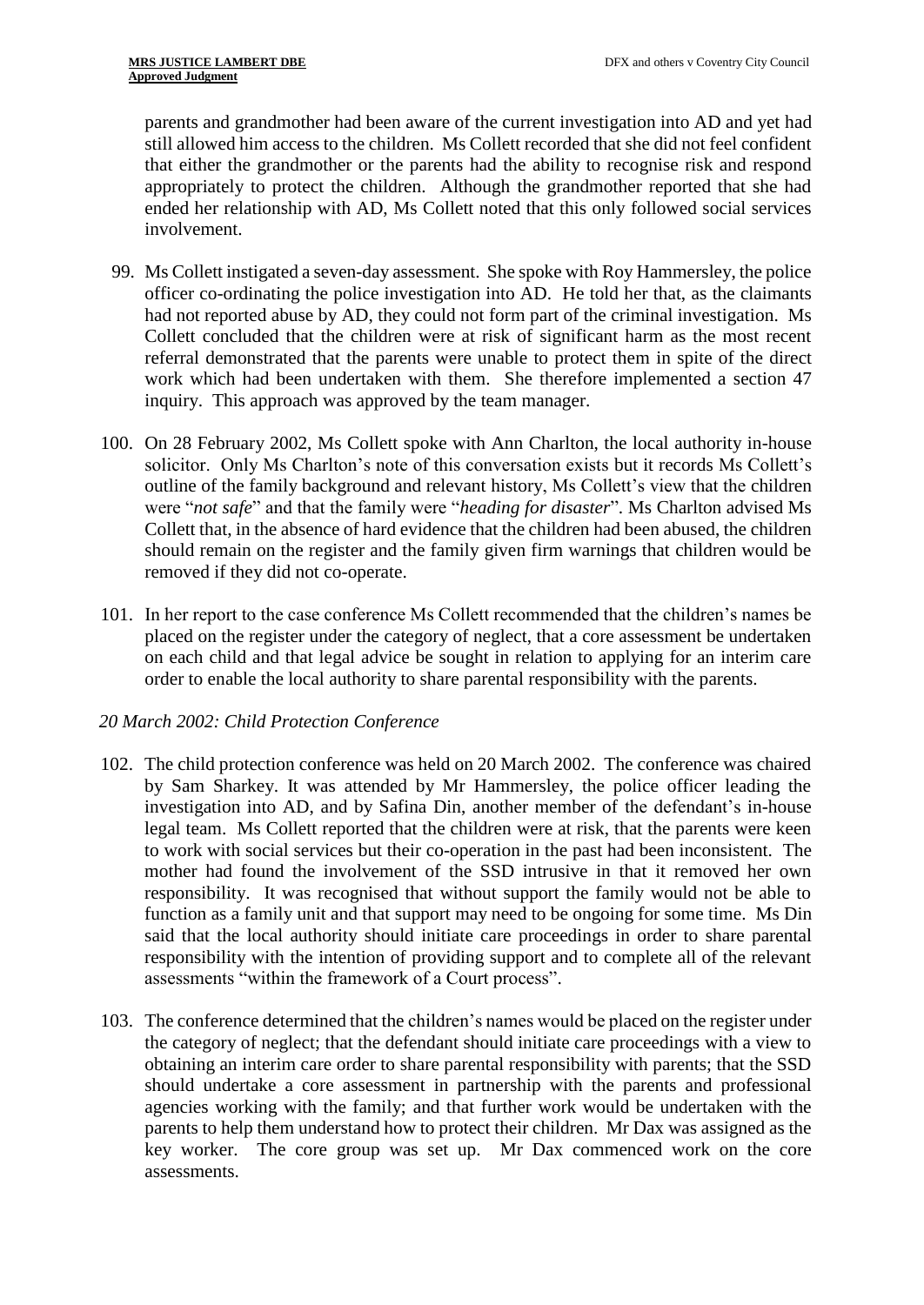- 104. On 25 March 2002 Ms Collett recorded in her transfer summary to Mr Dax that legal proceedings should be started with the purpose, not of removing the children, but to enable the local authority to share parental responsibility. She noted that the Reaside assessment had stated that the family would always need SSD support and monitoring and that there may need to be a further risk assessment on the father as his own children reach puberty. The priority work was, in her opinion, the core assessments and care proceedings.
- 105. On 28 May, RFX was examined by Dr Shenoy, the community paediatrician, following a referral by the school nurse that she had been putting pebbles between her legs. Dr Shenoy reported on 7 June 2002. She noted that RFX had demonstrated challenging behaviour at school and at home, that she appeared to have no friends and that her mother had mentioned that she sometimes puts stones between her legs prompting both parents to ask her why she was doing so, but with no response being given. Dr Shenoy expressed no view as to whether RFX had been sexually assaulted, saying that she was planning on seeing RFX again in a month's time.
- 106. The task of direct work with the children was allocated to Ms Kay Kaur and she had a preliminary discussion with the family on 30 May. Further work was also undertaken by Mr Dax and Shaminder Uppal on identifying risky adults and protecting children. This work was undertaken on 30 May 2002. Later, on 30 May, another anonymous referral was made that "*a man in his 60s*" who was a friend of the grandmother "*had interfered with RF*" and that RFX had had a medical examination.

#### *12 June 2002: Review Conference*

- 107. On 12 June a review case conference took place. It was chaired by Paul Tudor and attended by the parents, the social worker team leader, Satish Thakor, Ms Kaur and representatives from the school and health service. It was recorded that the core assessments had been completed and that the parents had demonstrated a willingness to work with social services and had committed to protecting the children. Mr Dax reported that care proceedings had not been initiated. They had been proposed in order to share parental responsibility with the parents. He assessed that over the last three months the parents had demonstrated a clear commitment to work with social services without the need for a care order. The parents appeared to have demonstrated their ability to protect the children. In support he gave the example of an occasion when a local teenage girl had tried to take SFX out of the garden. This had caused the parents to erect a fence. Mr Dax told the meeting that he thought that the parents had taken on board all of the concerns which had been raised at the initial case conference and acted on the recommendations and concerns. He reported that the parents were working hard to keep all appointments and had demonstrated a commitment to work with social services. He recommended that the children be removed from the register but that the SSD's work with the family should continue. So far as Mr Dax was aware, AD had not been allowed to visit the home.
- 108. Mr Tudor noted that RFX had demonstrated challenging and disruptive behaviour but that there did not appear to have been any further incidents of sexualised behaviour. Mr Tudor also asked the parents if they had considered obtaining their own tenancy. The father apparently responded that the grandmother was content for the family to continue living in the house. Mr Tudor also raised the concern that the father had been reported to have taken some form of a rifle into the school which had raised significant safety concerns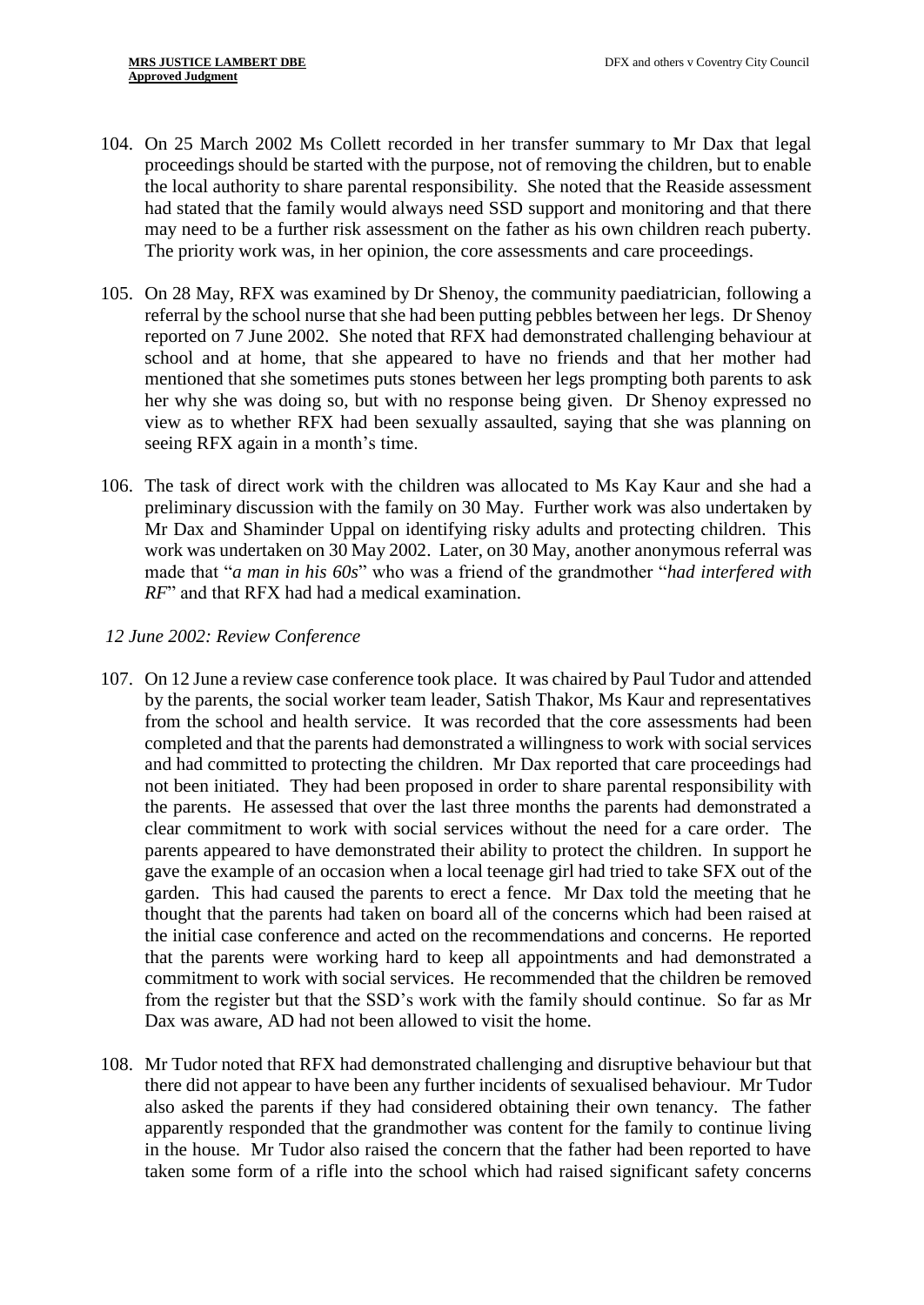within the school. The father told the meeting that he realised that this had been a mistake and that he had sold the rifle.

- 109. Mr Tudor noted that all of those who attended the meeting were in agreement that the parents had worked very hard in co-operating with the child protection plan and that as a result of that progress, the conference was unanimously of the view that court proceedings did not need to be initiated. However, given that direct work with the child had yet to start and that a further report from Dr Shenoy was awaited, there should be a further period of monitoring and a further conference should take place in three months, at which point deregistration would be considered. It was recorded that the maintaining of the names on the register had not been a unanimous decision.
- 110. Ms Kaur undertook the planned direct work with the children. Dr Shenoy conducted a further assessment of RFX on 11 July and provided a further report dated 16 July 2002. She recorded that her impression was that the parents believed that RFX had been sexually abused. Her view was that that was possible on the basis of RFX's behaviour alone but the fact that she had made no disclosure was an "impediment". She noted that the mother had been raped as a child but had received no counselling. Dr Shenoy recommended that RFX should be seen by the community mental health service but that in the meantime she had emphasised "positive parenting skills … along the same lines as you have already done".
- *12 September 2002: Child Protection Conference*
- 111. In her report for the meeting on 12 September 2002, Ms Kaur reported that over the eight sessions of direct work she had conducted with the children, they appeared to have demonstrated a good level of understanding of their bodies and protecting themselves. They were clear as to whom to tell good and bad secrets. They talked freely about home and family, who visits and who can and cannot care for them. In his report for the case conference, Mr Dax reported that direct work had been completed and had been very successful; the children had not been left in maternal grandmother's care; the parents had continued to inform him of adults who have contact with the children. Mr Dax recommended deregistration with the SSD maintaining a presence in the form of a supportive and monitoring role.
- 112. The conference was chaired by Mr Tudor and was attended by Mr Dax, the health visitor, school nurse, deputy head teacher and the parents. The mother repeated her belief that RFX had been sexually abused, that RFX would talk about it when she was ready and that if she did it would be reported back to the SSD. It was confirmed by the parents that AD no longer visited and that the grandmother was no longer in a relationship with him. Mr Tudor posed the question to the father of what would happen if AD re-appeared on the scene. The father reported that he would stop him going into the house and then tell the police or social worker. Mr Dax indicated that he had no reason to disbelieve this, even though he had no fears that AD would re-appear.
- 113. There was a discussion concerning deregistration. Mr Dax proposed deregistration but wished the family to continue to receive support and monitoring by the SSD. Mr Tudor was concerned that the mother wished to be independent and did not therefore want to be monitored. Mr Dax said that he had discussed this with the mother and that he considered that the SSD could be supportive (checking on adults; playgroups; holiday schemes). He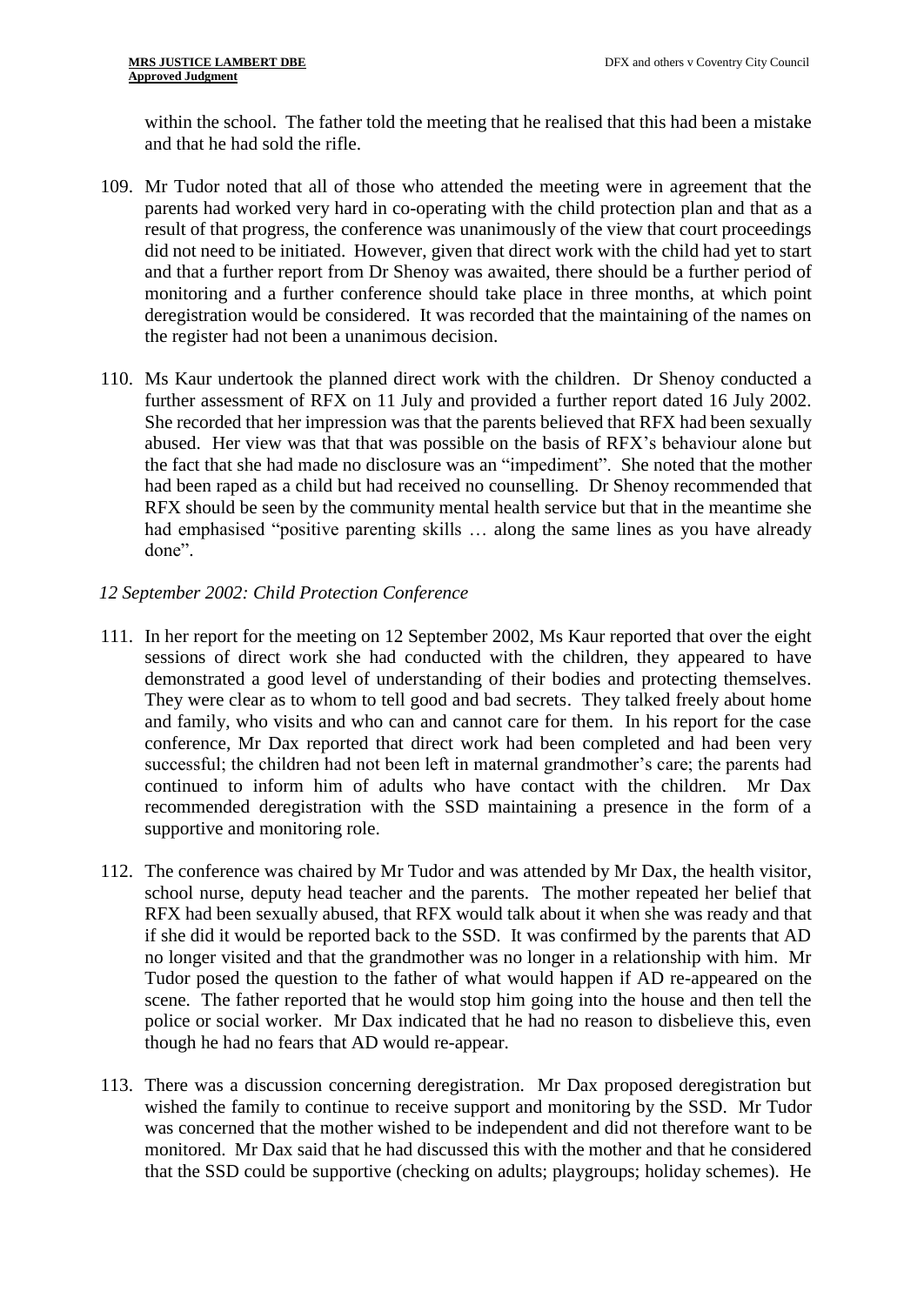confirmed that there would be monthly visits and practical support. The mother agreed that she would accept family support and support visits if the children were deregistered. The conclusion of the meeting was that the names would be removed from the register on the basis that the child protection plan from June had been successfully completed but that the children were still in need of services and oversight. The services to be offered included day care, holiday facilities and direct work with the children and the oversight to comprise of the parents checking with social services about any adults who came into contact with the children. It was also expected that the mother would accept help and support from a family support worker.

114. The family were referred to the family support team. Ms Kaur was to take on the role of family support with assistance from Ms Issy Bateman. Both visited the family on a number of occasions. In December the role was transferred to Ms Bateman when Ms Kaur went on maternity leave.

# 2003: DFX aged 8, RFX aged 7, SFX aged 4 and DGX aged 2. Another daughter born in May 2003

- 115. Ms Bateman commenced working with the family in January 2003. She made regular home visits. On 7 February the SSD received a referral from the school concerning RFX who had been disruptive and used foul and sexual language. A social worker was sent to investigate and a home visit was made.
- 116. The parents suggested that RFX may have learnt this language from the grandmother, and possibly from AD, during his previous visits. Concerns were raised by the health visitor about SFX and DFX. Both suffered from developmental delay and the parents did not appear able by themselves to meet their special needs. A play therapist and nursery places had been rejected. Ms Bateman visited the parents on 7 March to discuss support. On 10 March a review meeting was held. It was agreed that RFX's outstanding referral to the mental health service would be chased and that if an appointment was not available within six months, Ms Bateman would carry out direct work with her, that the mother would look at a local nursery for SFX and that DGX would be assessed by CDU. On 20 March Ms Bateman phoned CAMHS, no appointment was available for six months.
- 117. In March the parents found inappropriate photographs of the grandmother, one of which was seen by RFX. They destroyed the photographs and informed social services. Ms Bateman passed this information on to Roy Hammersley (the police officer involved in family protection).
- 118. On 24 March the school wrote to the SSD with information that RFX had said that the father punched her and SFX. RFX had bruises on her leg. A section 47 investigation was commenced. At a home visit on 25 March RFX was interviewed without her parents present and said that the father had punched her and tried to strangle her brother. The police were contacted and medical examinations were arranged.
- 119. The children were examined on 26 March 2003 at the Gulson Clinic (a specialist facility for suspected child abuse). On examination, the doctor found no injuries to the other four children. RFX was described as having two small finger-tip bruises on the outer side of her right knee and an "oldish" bruise on the inside of her right knee. On the left leg there was a blue bruise over the upper part of the thigh and a bruise over the top of her knee cap.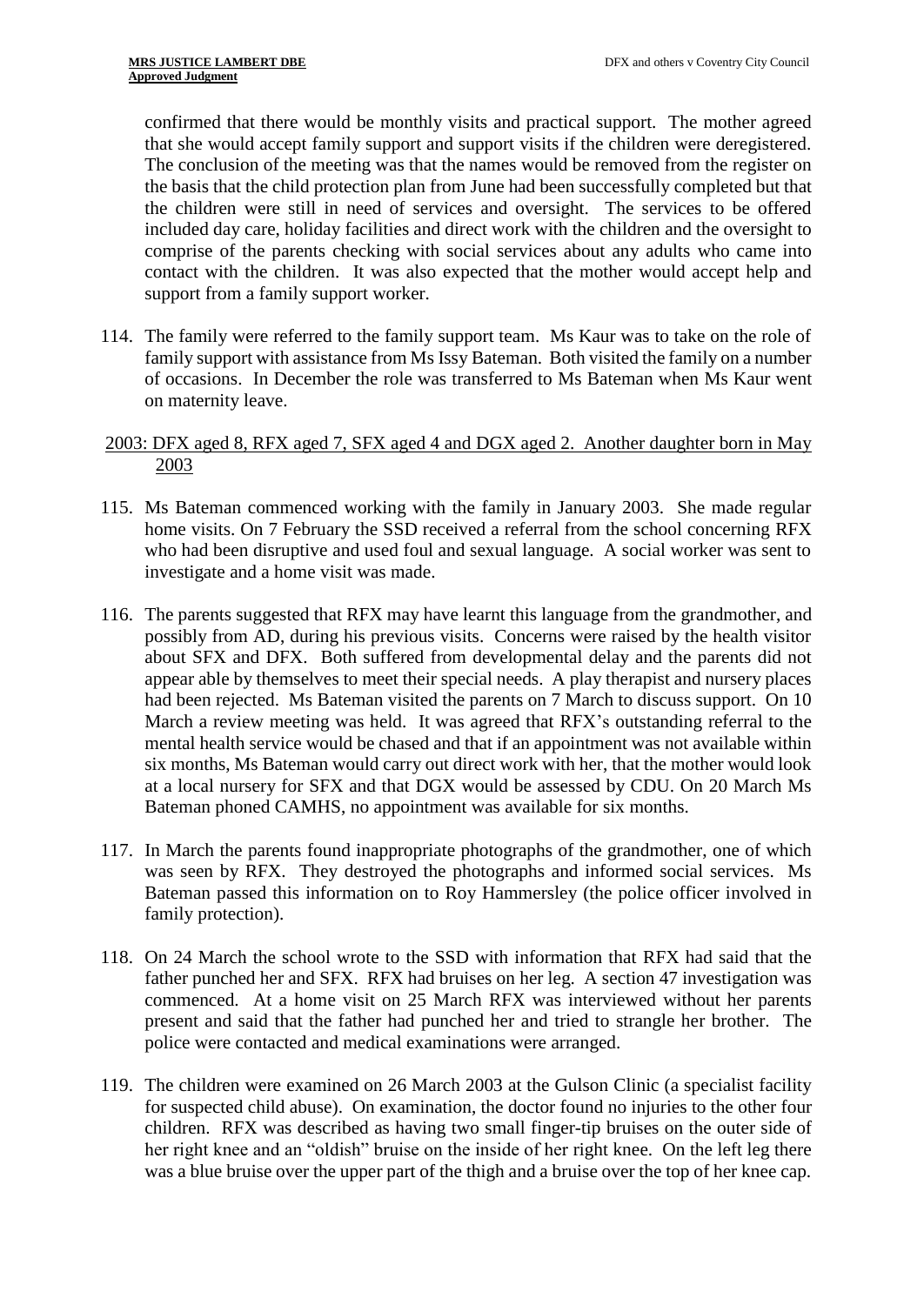No other injuries were noted. It was reported that "most of the bruising noted around the knee area on both sides are accidental. She also has accidental bruises over the shin area on both legs". The SSD record of the same examination describes a medical having been performed by Dr Kaur. Ms Bateman and Mr Stewart (police) were also present. The author of the running record noted that RFX had "two marks on right knee which could indicate punching. She also said the two marks were not conclusive of non-accidental injury. Small children crawl a lot so it could be from crawling. Dr Kaur said she was satisfied to conclude that the bruises were accidental". Apparently, RFX also reported itching to her vagina, which Dr Kaur indicated could result from an infection caused by poor hygiene. A discussion with the parents followed. They suspected that RFX had ADHD. Dr Kaur agreed to expedite the outstanding referral to the mental health service.

- 120. Mr Stewart's note of the medical examination was also dated 26 March. He noted that "*all children medicalled by Dr Robert. No obvious marks. RF did have bruises on her lower legs and knees. She did not give explanation how she got these except she crawls around a lot. Dr feels there is nothing to suggest these injuries were non accidental. Dr feels she is quite an attention seeking child. Education are already involved with RF and this will continue. No offences disclosed. Accidental injury. I request this report is filed pending further information coming to light*".
- 121. Following the medical examination, the case was discussed with the police. It was agreed that there was no need for child protection investigations but that the children were in need and would require monitoring and support, particularly given the father's history and the potential that he might be a risk to his daughters when older. Ms Bateman continued to liaise with the school about RFX's behaviour and the doctors to chase an appointment with CAMHS. An appointment was not available for two months so, after speaking to RFX she commenced direct work. Five of the six sessions of direct work were conducted at the school, the last session was not completed because RFX had an appointment with CAMHS. In the second session RFX disclosed that the father had tried to strangle her and her newborn sister. Ms Bateman discussed this allegation with her manager and then sought to obtain a more detailed disclosure, but RFX did not repeat or elaborate on this statement in any of the next three sessions. A sibling was born on 21 May.
- 122. On 14 November RFX told the child minder that AD had touched her private parts. A typed record of the conversation was produced in which RFX was reported to have said that on one occasion the grandmother had taken her to AD's house and AD had asked her whether she would sit on his lap and then he touched her on her private parts. She said that this had happened when she had been in nursery school. On 17 November this disclosure was reported to Ms Lesa Arms who, in turn discussed the referral with her Manager who advised her that due to the fact that it had happened some time ago, she should speak to the duty social worker and contact the police Child Protection Unit. On 18 November Ms Arms conducted the second session of direct work at the school and RFX again disclosed that AD had abused her by touching her privates over her clothes. She also indicated that she had disclosed this abuse to her mother who had told her that she should tell the police so that AD would be arrested. During the subsequent discussion about good and bad touching RFX stated, "Mum and Dad don't bad touch me. I wash my privates. They just wash my back".
- 123. A social worker, Andrea Sabin, was assigned to the section 47 enquiry. She and Ms Arms liaised with the police and the family. The police interviewed RFX on 21 November when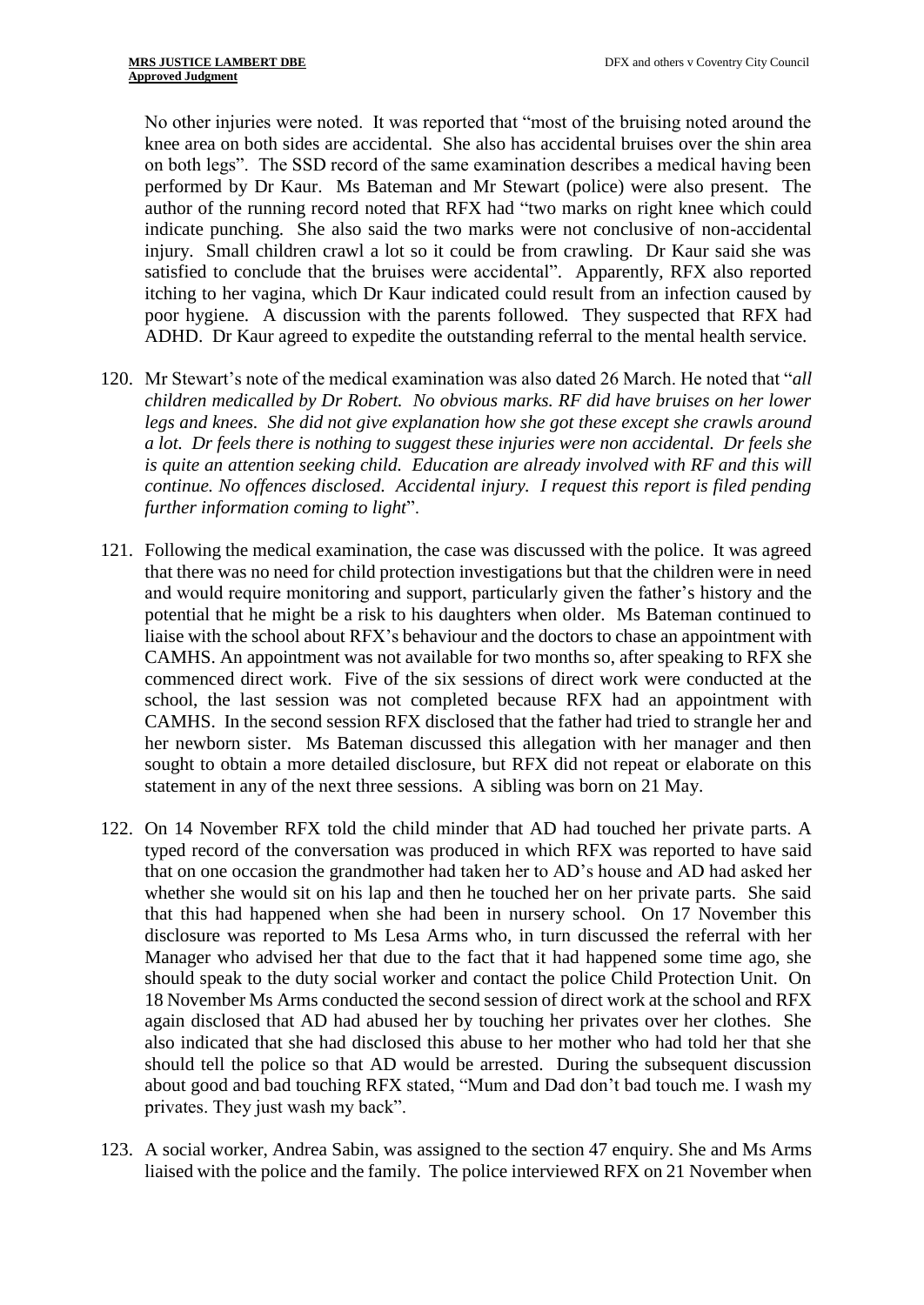she described an incident when she was four or five years old when AD had pulled her on to his lap and touched her over her clothes. She disclosed that the grandmother had been in the room when it was happening and that she was watching. She had also talked to the mother about it the day before.

124. On 25 November 2003, Ms Arms recorded that the police were still investigating the offence and that she was troubled by the fact that the mother had said she did not know anything about it. RFX was back at school and seemed "okay". RFX was clear that her parents did not touch her inappropriately. Ms Arms continued her direct work with RFX. A number of home visits were undertaken in which the father was adamant that he would not leave the children in the grandmother's care. The co-habitation of the grandmother with the family was discussed and the father said that he would be happy for grandmother to move out. Ms Arms contacted the housing office and discovered that the parents had been on the housing list for six years.

# 2004: DFX aged 9, RFX aged 8, SFX aged 5, DGX aged 3, younger sister aged 1

- 125. In the early part of the year Ms Arms continued to liaise with the housing office to try to find an alternative property for the grandmother. The grandmother finally moved out of the home on 12 March.
- 126. The police interviewed AD on 7 March. He admitted the allegations and was cautioned. He was living in a residential unit. Ms Arms continued to support the family, making regular visits. She continued her direct work with RFX and sought counselling from CAMHS. On 9 January the school reported that RFX had said she was bleeding "down below". On investigation it was revealed that the mother had taken RFX to the GP who had prescribed cream for thrush. On 28 January Ms Arms spoke to the GP who confirmed that RFX was either suffering from eczema or an infection and that cream had been prescribed. It was agreed that the GP would make a referral to a dermatologist. Eczema was diagnosed and a prescription given.
- 127. On 11 March, Ms Bateman, who had returned from secondment, replaced Ms Arms as family support worker. She continued to visit the family regularly until September 2004 when she was replaced as family support worker by Caroline Darroch. From 2004 onwards, Ms Darroch and other members of the family support team visited the family on a regular basis, usually once per fortnight.

# 2009/2010 Court Proceedings:

128. In April 2009, the defendant issued care proceedings under section 31 of the 1989 Act. The lead up to the application is set out in the judgment of HHJ Cleary of 18 March 2010. He noted the family's chequered history and that the relationship between the parents had been intense and "not without its difficulties" and that between 1992 and 1997 the father had been convicted on four occasions of sexual offences against teenage girls. He recorded the children's registration history. In respect of the period from RFX's disclosure of abuse by AD, he noted that the family had continued to receive both support and monitoring under section 17 and that a family support worker had been assigned to the family in 2004. Judge Cleary noted that throughout her involvement with the family, Ms Darroch had tried to help them by advising the parents of the attention they should pay to changing and improving conditions in the home and their care for the children. Her advice included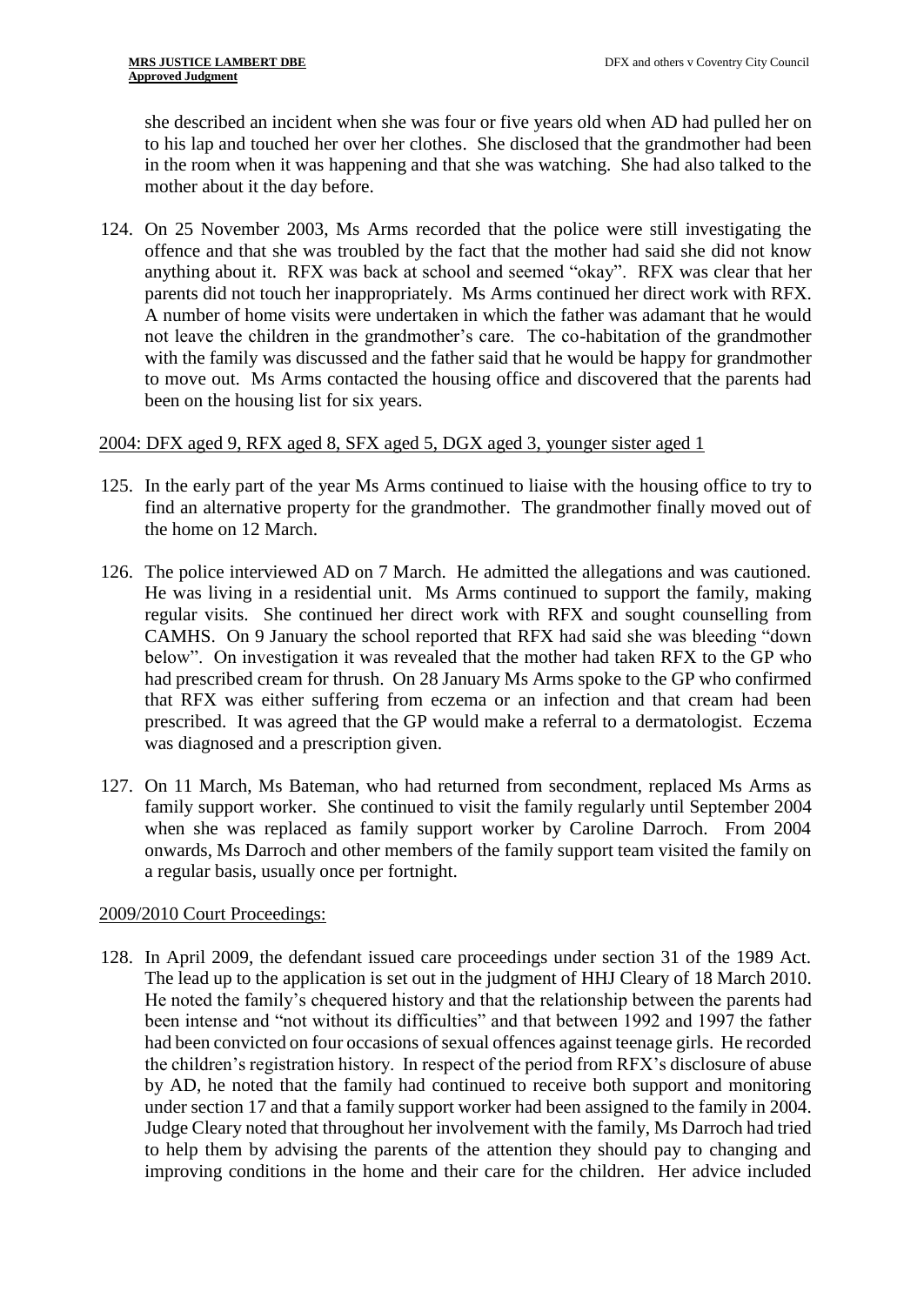basic housekeeping, such as picking up clothing from the floor, general tidying and cleaning of the home. He observed that the prompting, in spite of reinforcement and repetition, appeared to have had only a temporary effect. The children presented infested with head lice; their dental hygiene was very poor and prescribed spectacles were frequently lost or unclean.

- 129. In October 2008, the family support worker had observed the father showering one of the younger siblings. The mother was at this stage four months' pregnant with twins and the father was questioning the paternity of the twins given the mother's candid admission that she had spent a night away from the family home.
- 130. In January 2009, a month before delivery, the mother was reported to have been drinking a large amount of alcohol. She (and the father) had apparently presented in the emergency department of the local hospital in an intoxicated state.
- 131. There then followed a series of disclosures or intimations of a sexual nature. First, one of the younger siblings was reported by the school to be sexually aware; then SFX was said to have been behaving in a sexualised way towards her peers; a classmate of SFX reported that she had said that she touched her father in the genital area. As a result of these disclosures, the father was asked to, and did, leave the family home. Following his departure, the conditions in the home spiralled downhill. The mother found it increasingly difficult to cope with nine children. She did not bond with her twins, born in February. She discharged herself from hospital, but rather than returning home to the children she spent the night with the father away from the family home. Although she initially agreed that the twins should be accommodated by the local authority, she then changed her mind. This was the trigger for the care proceedings to be commenced in April 2009.
- 132. Further disclosures of a sexual nature followed. RFX disclosed that she had seen the words "sex" and "dad" written in DFX's diary. Apparently, the diary was destroyed by the mother who prevented RFX from reporting the discovery to the SSD. In May 2009 RFX was interviewed by police in connection with DFX's diary. She made allegations against AD but not her father.
- 133. The application in April 2009 included an application for an Emergency Protection Order. The court found that the threshold was not met and the children were left at home over the weekend. On 16 April 2009 there was a contested interim care order application at the Coventry County Court which resulted in an order being granted in respect of the twins who were discharged into foster care. No order was made in respect of the other children, but directions were given for an assessment to be undertaken by an external agency. When the application was returned to the court in August 2009, the insufficiency of the assessment by that agency was identified and the application for an interim order removing the children from the family home was withdrawn: the Guardian and the local authority no longer sought to remove the children on an interim basis and it was agreed that the family would be assessed "in situ" by another external agency with the children being kept together with the mother under an interim care order.
- 134. Judge Cleary records that "unhappily matters deteriorated extremely quickly. First within days of the hearing an agency worker was subjected to foul and abusive language by [the eldest son] who demanded she leave the house. The other children took up the cry and it is asserted that she was physically bundled from the property".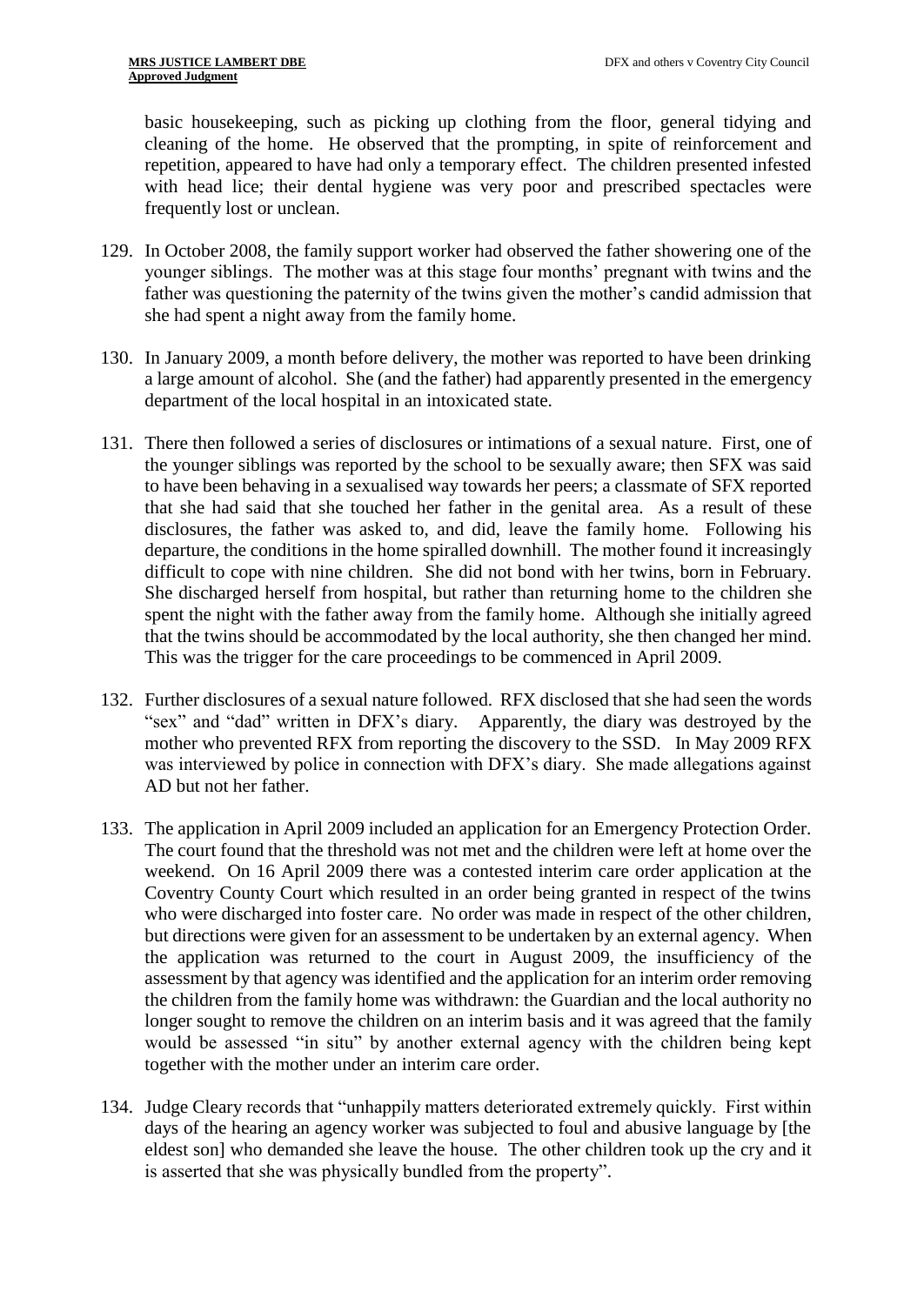- 135. The children were assessed by Mr Kevin McCarthy an independent social worker and by Ms Norma Howes, a psychologist.
- 136. The application came before Judge Cleary again in March 2010 for a further interim ruling. The hearing focussed upon whether the children should remain at home with their mother and whether either parent could be ruled out as carers. He received letters from DFX and RFX protesting that they should not be placed in care and that they wished for the family to be re-united. Given that DFX was 15 years old, Judge Cleary arranged for her to be interviewed with a view to assessing whether she had the capacity to instruct solicitors of her own. The firm opinion was that she was not.
- 137. In his judgment of March 2010, Judge Cleary set out the evidence before him. In paragraphs 36 to 66 of that judgment, he set out the opinion evidence of Ms Howes. In paragraphs 68 to 76 he outlined the opinion evidence of Mr McCarthy who deferred to the analysis advanced by Ms Howes, notwithstanding that his analysis had been first in time. Judge Cleary concluded that the section 31 and section 38 thresholds were met. He observed that there is "*not only a likelihood of significant harm, but there is no doubt in my mind that these children have been exposed to significant harm and the risk of continuing harm is overwhelming*". He concluded that on the basis of the findings of the experts, both parents individually and together were disqualified from further consideration in the care of the children. On 15 June 2010, interim orders were made final: full care orders were made for all of the children and all were placed away from the home save for the eldest boy.

# **The Factual Evidence:**

- 138. I heard factual evidence from the following witnesses:
	- i) Nancy Collett
	- ii) Philip Dax
	- iii) Sam Sharkey
	- iv) Paul Tudor
	- v) Gill Kane
	- vi) Isabella Bateman
	- vii) Lesa Arms

I also had a bundle of witness statements, the majority of which had been served as hearsay evidence. I set out below a summary of the relevant factual evidence focussing upon the period between 2002 and 2004.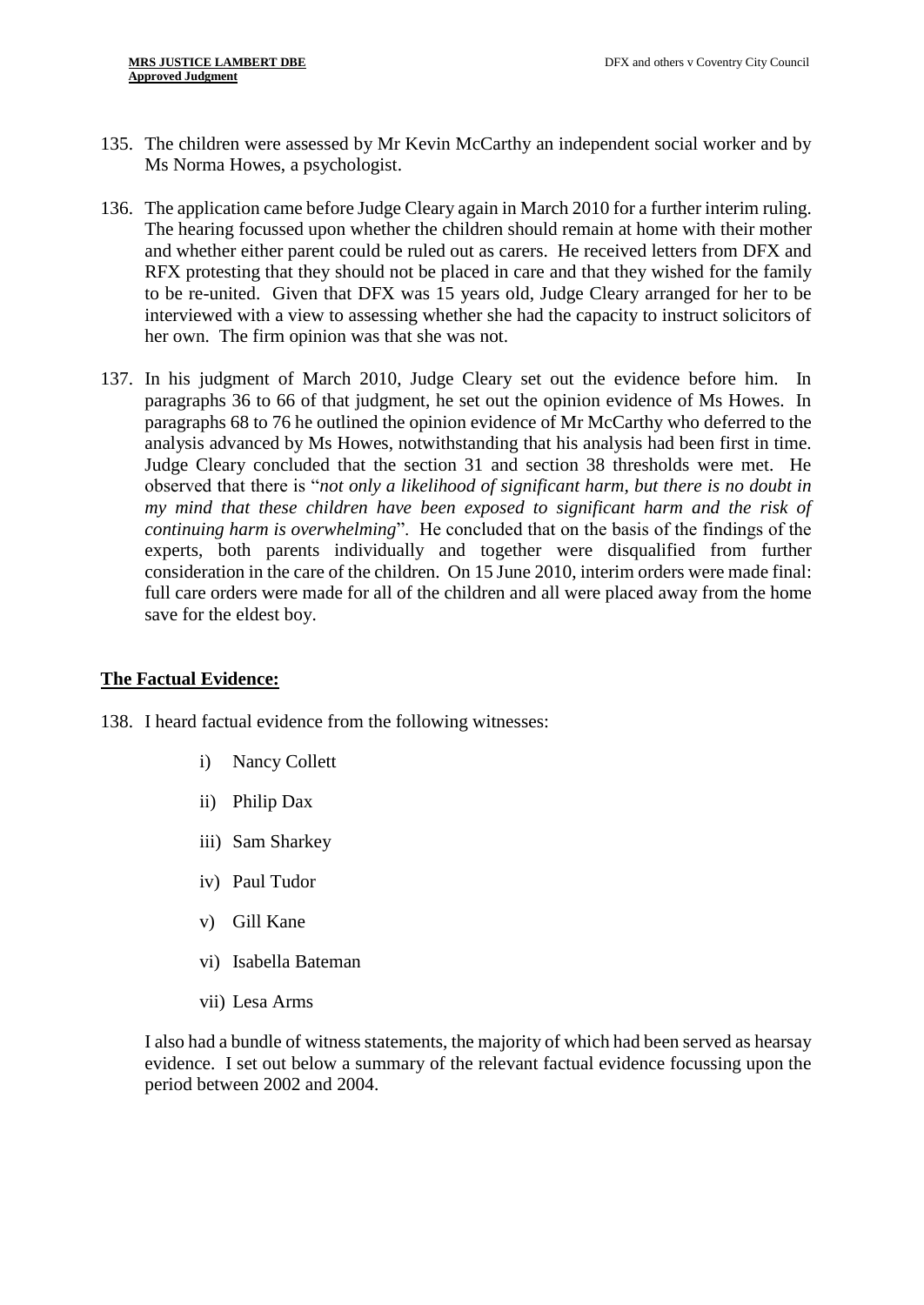#### Nancy Collett:

- 139. Ms Collett confirmed that she had been the allocated social worker from October 2001 until January 2002 and again from 11 February 2002 until 28 March when she handed over to Mr Dax.
- 140. She became involved with the family in 2002 because of her discovery that AD had had access to the claimants. She was concerned that the parents had failed to protect the children from a person whom they knew may pose a risk to them. So far as she was aware, this was not the first occasion upon which they had failed to protect the children. In her view the children were vulnerable and presented an easy target for a "risky adult". She considered that the children were at risk of significant harm because of the parents' inability to protect them. She was aware that the parents had had a lot of help from the SSD in the past but had been unwilling or unable to recognise the risks and protect the children. She told me that she accepted the claim that the relationship between the grandmother and AD was over because her impression was that there was little if any emotional content to the relationship.
- 141. She accepted that Anne Charlton's note of the telephone conversation between them on 28 February 2002 was probably accurate. She thought that she may well have said that the family were "*heading for disaster*". By this she would be referring to the breakdown in the work that had already been done with the family. She said that "*after the work which had been done … what actually happened is following deregistration the family refused to engage with us and the big concern was legally we could not force it".* She was concerned because there was a need for a *"legal structure around the children*". Although social services had managed to work with the family and had managed to achieve deregistration after a long engagement with the family, it had not then been sustained on a voluntary basis. She accepted that she had been advised by Ms Charlton that there were no grounds to seek an order removing the children but there were grounds for seeking an order sharing parental rights and responsibilities and that the objective of shared parental rights was to enable the SSD to work closely with, and monitor, the family in circumstances in which voluntary arrangements under section 17 of the 1989 Act would be insufficient. She believed that the advantage of shared parental responsibility was that it would have enabled the defendant to take swift action to remove the children if something happened. She said that she would not have contacted the legal services if she had not been considering the possibility of removal of the children, but it was too early in the assessment process to have a clear view of the future.
- 142. She remembered clearly the legal advice she had received that there were no grounds for removal because she was aware of the very strong encouragement to keep children with their families. Supporting the family was an important objective. She said that the "*no orders principle was massive, human rights was massive and it was trying to work out how it all fits*". In response to questions from Mr Weitzman she accepted that the purpose of an order seeking shared parental responsibility would have been to carry out the provisions of any care plan.

# Phil Dax:

143. Mr Dax confirmed that he was the allocated social worker between 20 March and 12 September 2002.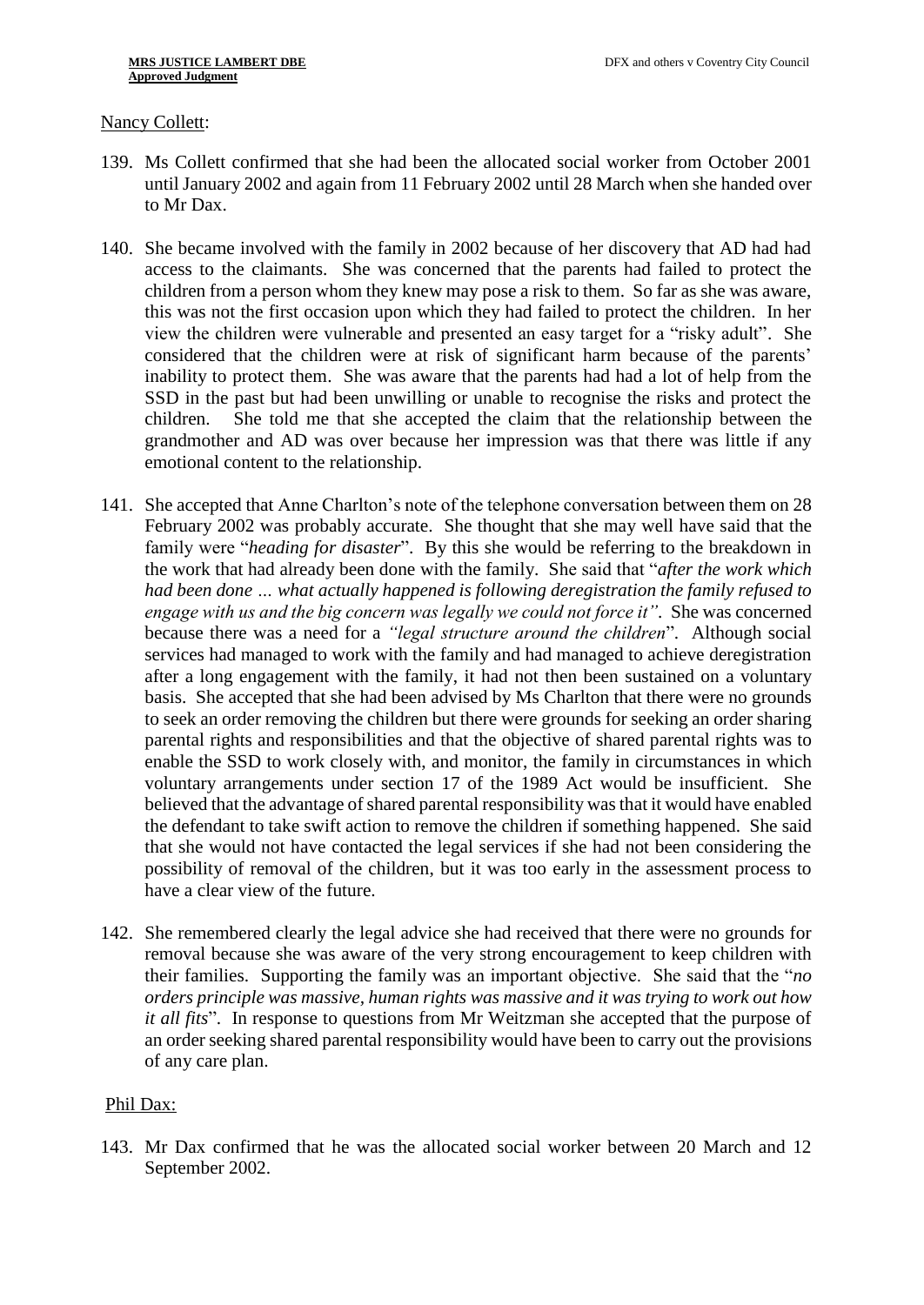- 144. He told me that when he had taken over the case he had reviewed the case notes, including the Reaside report, and was aware of the history and the risks to the children. He was aware of Ms Collett's concerns not least because he had accompanied her on her visit to the family. His understanding was that care proceedings were to be commenced as a means of obtaining the parents' co-operation and so far as he was aware this was the first time that the local authority had used care proceedings as a threat. He believed that this had a "*massive impact*" on the parents as it would have done with any parent and that this is why they subsequently appeared to demonstrate greater safety awareness: the parents did not wish to share parental responsibility with the local authority. His view was that the mother was a "*very very independent parent who tried to do things herself*".
- 145. Mr Dax was challenged on the competence of his core assessments. He told me the core assessment process was a continuing one which had started following the March meeting and undertaken over the course of more than a dozen visits between April and June 2002. Some of those visits were unannounced. He told me that although the documentation had not been completed by the date of the child protection review on 12 June 2002, the visits and the assessment process itself had been concluded. He had planned to write up the core assessments shortly after the review, on 14 June 2002, and had ring fenced some time for that purpose. He was unable to say why that writing up process did not take place as planned. The documents had been completed however by 16 September 2002.
- 146. Mr Dax accepted that the documentation of the core assessments was inadequate. He accepted that, even when they were completed, some parts of the pro-forma documentation had not been filled in. He accepted criticism for having failed to fill out the assessment documents comprehensively. He explained however that some of the information which was missing was there to be read in the running records and so he did not duplicate it. He accepted, for example, that the suspicion that AD had abused RFX was not recorded in the pro-forma for the core assessment, nor the fact that she had demonstrated sexualised behaviour. He accepted that this information could have been included. However, he told me that "*it was evidence that we had. It was information that we had. It was known to us. I cannot include everything within the constraints of what I was doing*". He explained other missing information by the fact that there were five such pro-formas to complete and he felt that during the interview and assessment process he had to try to keep the family engaged, so he used one core assessment as an aide memoire and intended to then populate the other assessments with the information recorded. He said that he was using the core assessment process to find out information that was not already known and that, whilst, "*technically every section of this report should be filled in, it is not me not investigating a particular aspect of the core assessment. I knew about that behaviour and, of course, that was a cause for concern for all the agencies involved with RF*". He accepted that the core assessment documents should have included an analysis (see "*Working Together 1999*" at paragraph 5.86).
- 147. He confirmed that at the meeting in June 2002 he believed that the relationship between the grandmother and AD was over. He agreed that the formal targeted work which he did with the family was limited to a single session only with the parents, but during the course of other visits he would have been talking to the parents about protective issues. He told me that the purpose of the work undertaken by Ms Kaur (the "keeping safe" work) was to equip the children with knowledge about general awareness of keeping themselves safe and to enable them to know which parts of their body are private.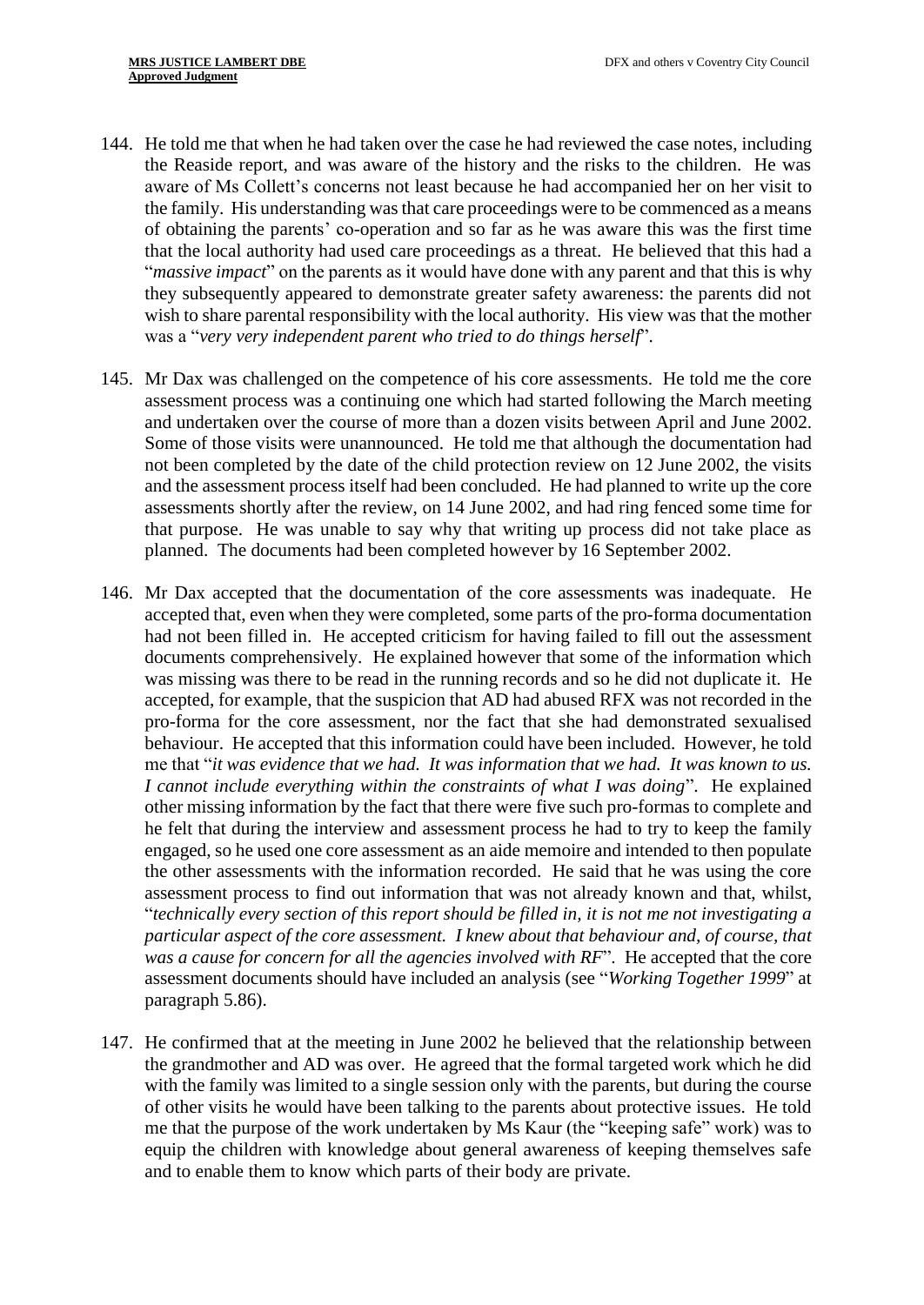148. He told me that he had not intended or wished that SSD involvement and work with the family would stop because the children were no longer on the register. The decision to deregister was made because the conference members were satisfied that the parents' cooperation and commitment to further protection work was genuine and the parents had permitted access to the children so that the protection work could take place. And by their clear statement that AD was no longer visiting the household and that the grandmother was not sole carer for the children. Those were the two issues which had led to the registration in the first place. He confirmed that following deregistration in 1999 there had been no further or new information indicating that the father posed an increased risk compared to when they had been deregistered. The risk which had presented was posed by AD and/or other strangers.

#### Sam Sharkey:

149. Mr Sharkey chaired the child protection conference in March 2002. He confirmed that the legal advice which had been received during the conference was that there were grounds for an application to the court for an interim care order. This was so that there could be some authority asserted within the child protection plan and to give the plan the greatest prospect of success. The concerns which generated the need for the care order were: marital difficulties (a risk factor for reoffending); the grandmother's caring for the children and access to a risky adult. Shared responsibility would have enabled them to go back to court and amend the care plan if necessary, including seeking removal of the children. It would have ensured that decisions could have been made without delay. He also wanted to raise the level of concern in the minds of the parents. On a day-to-day basis it may not have affected or addressed the risks identified, but if the child protection plan had set out clearly what the expectations were, then if they had not been met it would have enabled them swiftly to go back to court to seek an amendment to the care plan. The purpose of the shared parental responsibility would have been to enforce the care plan which would have contained the recommendations made in the conference and formed part of the court order. The concern was that the parents would not co-operate without a court order.

# Paul Tudor:

150. Mr Tudor chaired the child protection conferences in June and September 2002. Mr Levinson asked him about two particular matters. He queried whether the parents fencing in the garden had been a sufficient response to a teenage neighbour having attempted to take SFX out of the garden. He was asked about his response to the report that the father had taken a rifle (type unknown) into the school. He assumed that the school had addressed the issue in some way and did not regard it as a significant child protection issue for the purpose of the conference. Copies of the minutes were in any event to go to the police. He accepted with the wisdom of hindsight that he could have probed the topics more thoroughly. He had been impressed by Mr Dax's report that the parents had cooperated and appeared to be committed and had indicated a willingness to permit the work to be undertaken by Ms Kaur. It appeared to him that the parents, having been told in March that care proceedings were to be initiated, had had a "real wake up call". Although the seven sessions of work had not started, the parents had indicated their willingness to allow it to go ahead.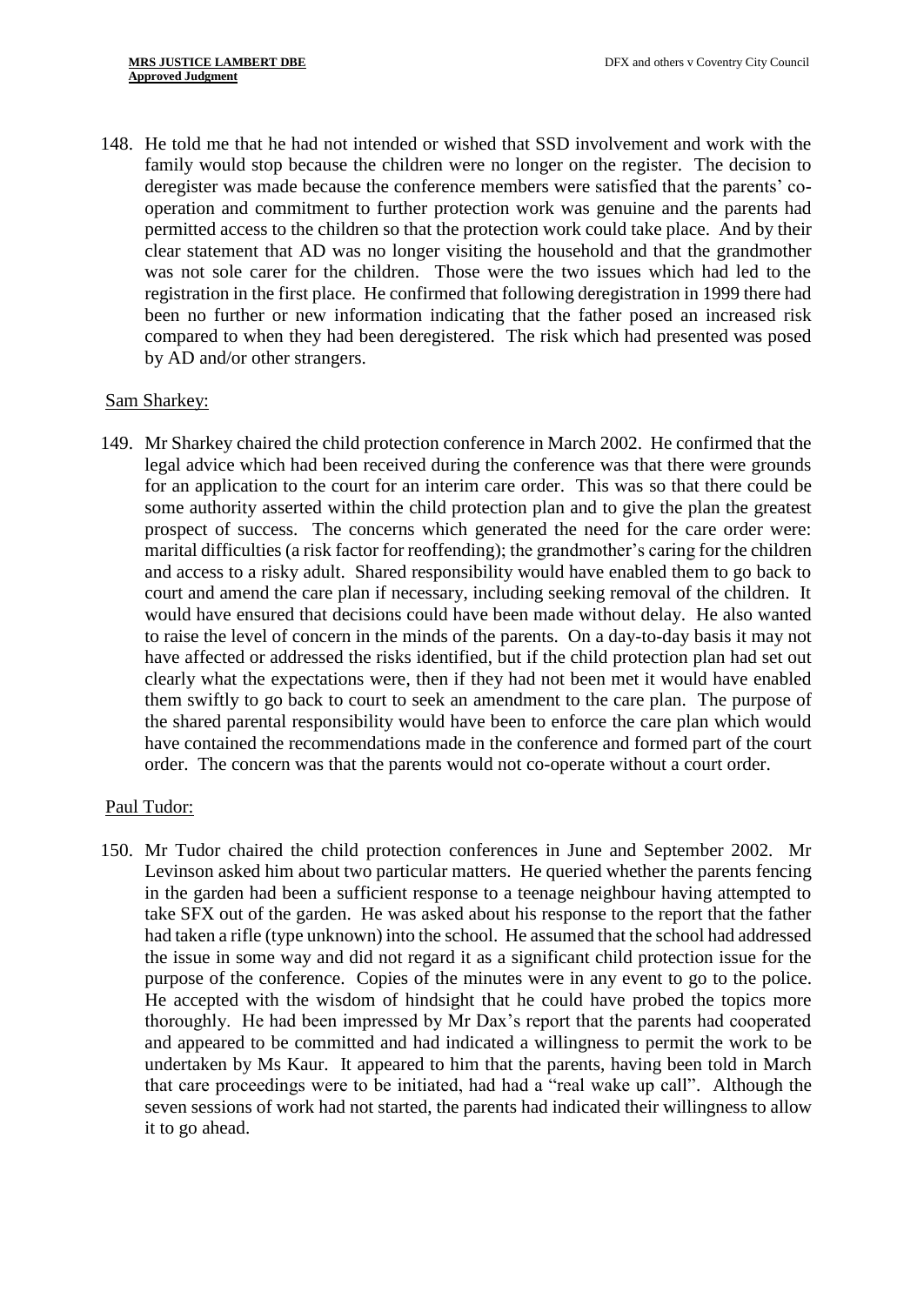151. By September 2002, the work had been completed and even though RFX had made no disclosure of abuse, it did not undermine the fact that the work had been successful. Mr Dax had made a number of unannounced visits and no inappropriate male visitors had been present in the house; Mr Dax had undertaken his work with a colleague.

# Gill Kane:

152. Ms Kane was a family support worker who undertook some direct work with the family between May 1998 and the end of June 1999. She had virtually no recollection of her involvement with the family. She confirmed that the direct work which she undertook was directed at both the mother and the children. It concerned appropriate boundaries, interaction with strangers and various different ways in which the children might be abused.

# Isabella Bateman:

- 153. Ms Bateman confirmed that she had been involved with the family as a support worker between October 2002 and March 2003 and then again between October 2003 and March 2004.
- 154. Ms Bateman told me that after RFX had been heard to use sexualised language at school in March 2003 she had visited the home on 7 March to investigate. The father apparently thought that RFX may have picked up the language when she had been left in her grandmother's care with AD. She accepted that if the language had come from AD then it may suggest that there was some ongoing contact between AD and RFX. She told me however that she had never seen AD on any of her visits to the home, some of which were unannounced.
- 155. Ms Bateman told me that she undertook some direct work with RFX to help RFX explore her feelings and to encourage her to talk. Ms Bateman was asked about an episode in April 2003 when RFX was seen to have bruises on her knees which were said to be carpet burns. Ms Bateman explained that she thought that this might not be the truth or the whole truth and so she tried to get RFX to say more about how the marks had been inflicted. During the course of another session, RFX described having been "strangled" by her father. It was put to her by Mr Levinson that RFX may not have felt able to speak freely about what may be happening to her because, having reported physical abuse earlier in the year, no action was taken owing (as it was put to Ms Bateman) to a "misreading" of the medical report. She did not accept this. She also told me that action had been taken (RFX had been examined and the police had investigated). She told me that she would have told her line manager about the report of strangling. She would not however have asked RFX direct questions about this as the work which she was doing with RFX was intended to help RFX express herself freely.

# Lesa Arms:

156. Ms Arms confirmed that she was the family support worker engaged with the family between October 2003 and March 2004. In addition to providing general advice and support, she also took on some direct work with RFX which was intended to assist with anger management and self-protection after RFX was seen to rub a lollypop on her genitals. She said that in November 2004, RFX disclosed that she had been abused by AD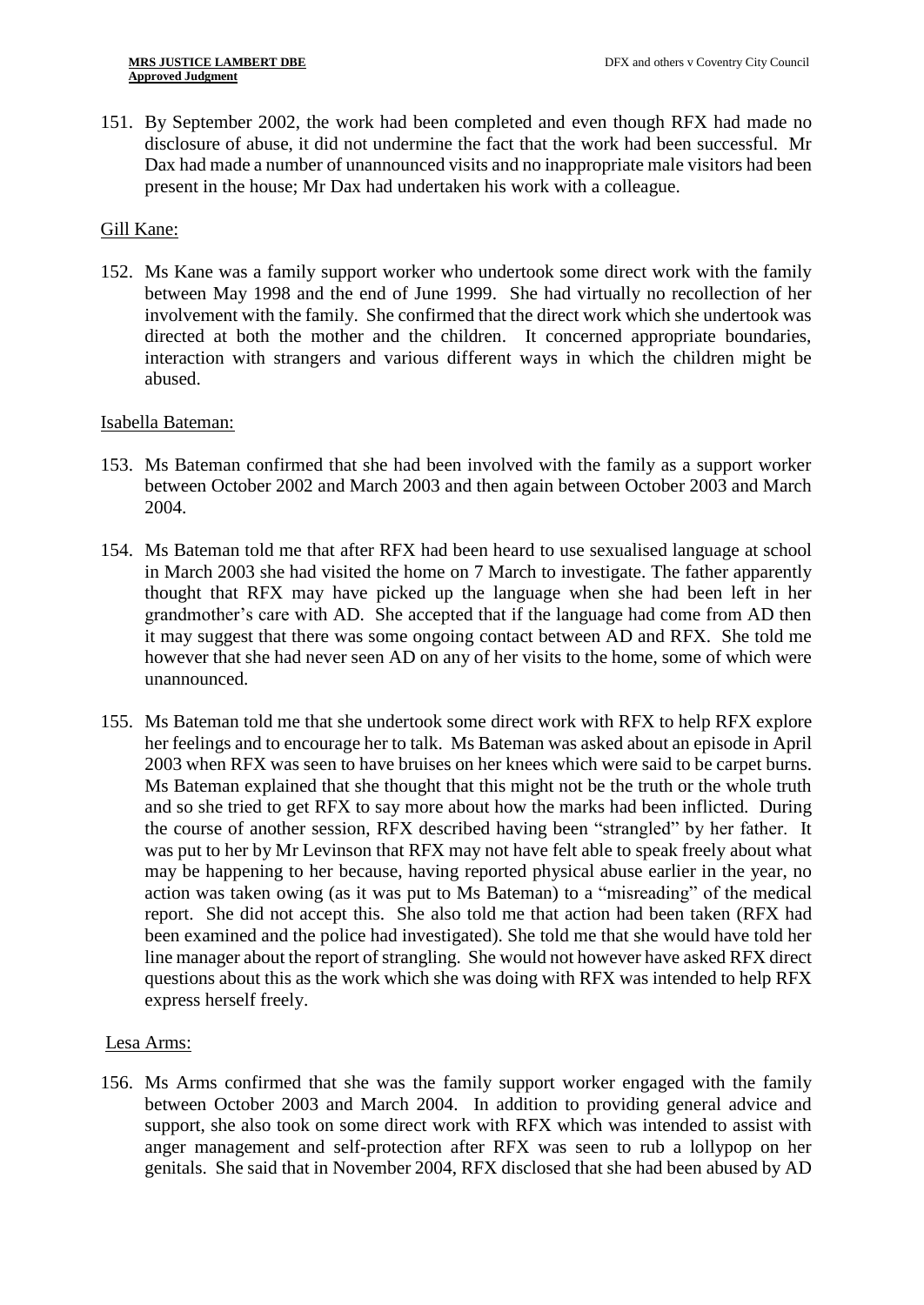but denied that her father had touched her inappropriately. The police were immediately involved and RFX was interviewed on 21 November 2004, telling the police that AD had touched her private area over her clothing. Her grandmother had been in the room when this had taken place. RFX also told the police on 21 November that she had told her mother about the incident at the time when it had occurred, although the mother consistently denied that this was correct. In her risk assessment Ms Arms recorded that the mother had been reluctant to accept that the grandmother had played any role in the abuse and that there were concerns over her ability to protect RFX. She also recorded that the grandmother's continued presence in the home posed a risk. She continued her direct work with RFX, liaised with the police and with the housing allocations team. In March 2004, the grandmother was finally re-housed.

# The Expert Evidence:

- 157. Ms Ruegger gave expert evidence for the claimants and Ms Schofield for the defendant. Both were social workers but they had very different professional backgrounds. For the first five years of her career, Ms Ruegger had worked for Haringey Social Services as part of the emergency duty team covering weekends and holidays. However, in 1985 she left "front-line" social work to take up the role of Guardian ad Litem, providing the court with an independent social work view. She worked also as a lecturer at de Montfort University training student social workers who were on qualifying courses and undertaking post graduate training. Since around 2004 she has worked as a consultant guardian in the Department of Psychological Medicine at Great Ormond Street Hospital.
- 158. Ms Schofield's professional background was closer to the experience of social workers engaged with child protection issues on a day to day basis. In addition to working for some years as a social worker, she had managed a team of social workers in Leicestershire who were engaged with children who were on the register and taking decisions as to whether care proceedings were justified. She was the lead officer for the implementation of the framework assessment in conjunction with "Working Together" in the region. Also, between 2001 and 2008, she was the Assistant Director for Social Care in Leicestershire and as such was responsible for the delivery of the children and social services across the county, including all of the child protection work. She then worked for Ofsted, the statutory successor to the Social Services Inspectorate.
- 159. Although Ms Ruegger did not consider that care proceedings should have been issued before March 2002, she nonetheless had a number of criticisms of the defendant's management from the outset of its involvement with the family. By way of example: there had been a delay in starting the child protection investigation in 1995 and too few reviews, notwithstanding the delay in obtaining the Reaside report. The mother's report of WG having attended the home had not been picked up and sufficiently explored. Mr Copland had failed to record and analyse relevant information concerning the father's further offence of sexual abuse. Although the direct work by Ms Kane had been done "competently – she was thorough and had planned work carefully", nonetheless there had been a failure by the social workers to analyse the full implications of what she was saying. Ms Ruegger was critical of the decision to de-register the claimants in September 1999 even though the parents appeared to be co-operating and work had been done.
- 160. Ms Ruegger considered that there were a number of points before 2002 when the defendant could have, and should have, taken stock of the situation. It had been reasonable to make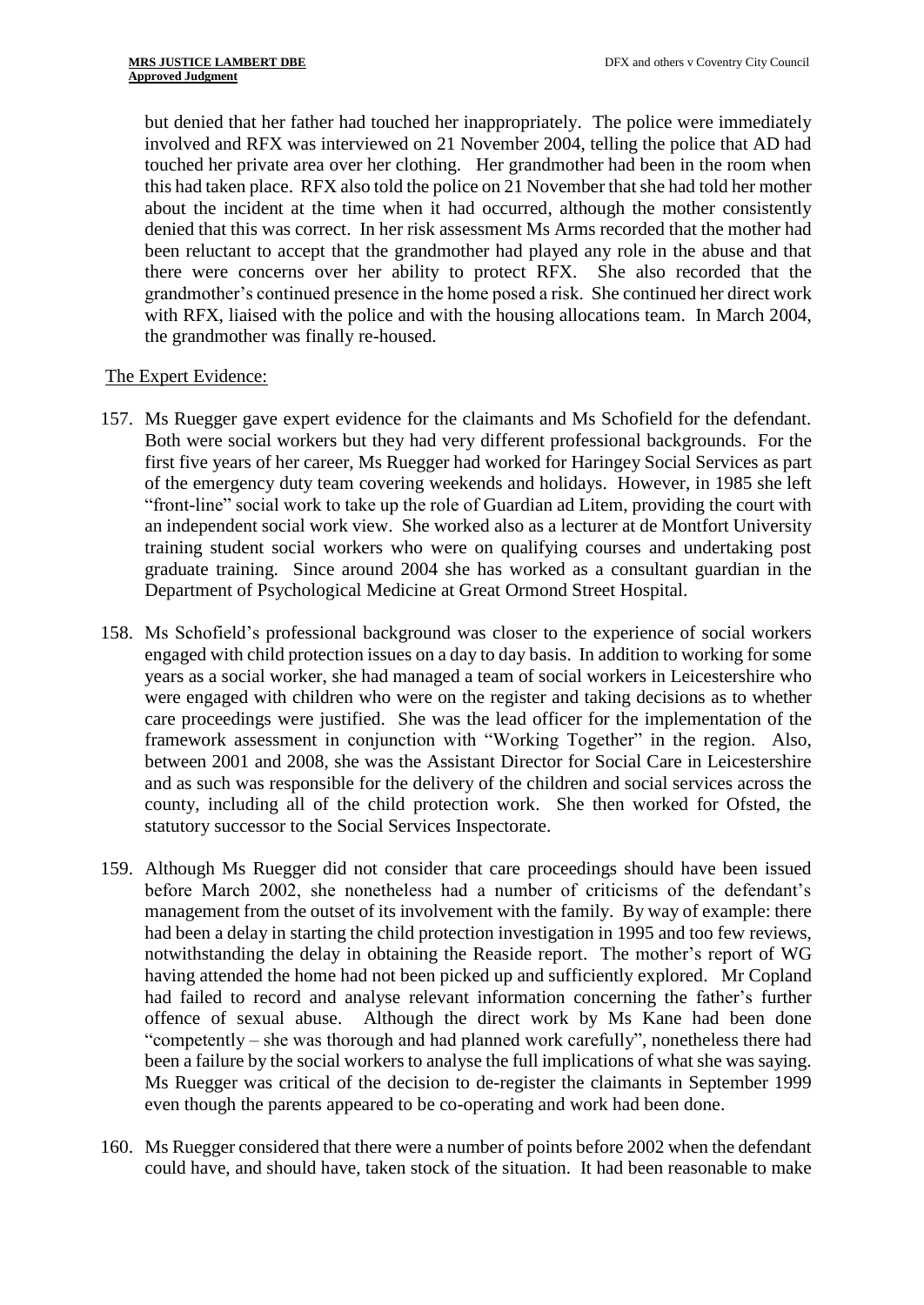efforts to help the parents develop a protective capacity and to help the father understand his sexual offending and provide services to improve the parenting. But in her view March 2002 was "crunch time". By then it should have been apparent that there was no reasonable prospect of any further work being successful in protecting the claimants. Care proceedings should therefore have been pursued.

- 161. Mr Dax had, she said, misunderstood the purpose of core assessments. They were not intended to be a means of updating information but to assimilate new information with the relevant history. There should have been a separate core assessment for each child and each should have been concluded within 35 days. In her view Mr Dax's evaluation of risk was flawed. It was far too subjective. It was based upon his personal impression of the parents but failed to take into account the relevant history. He had concluded that the parents were receptive and committed to their children but, said Ms Ruegger, "*this was not good enough*". She said that "*one has to look at the history and not just assume on the basis of his very brief involvement that the history was irrelevant and no longer important*". She considered that the only reasonable judgment in 2002 was that care proceedings be commenced. At that stage however she did not believe that the threshold for immediate removal was made out.
- 162. If not in 2002, then Ms Ruegger believed that proceedings should have been issued in 2003/4 after RFX had disclosed having been abused by AD. The children had been left in the care of the grandmother. There were allegations of physical abuse by the father which were not properly investigated, and the social workers should have appreciated that RFX was very vulnerable and very unhappy. There was evidence that RFX had told her mother that she had been abused by AD close to the time of the abuse which simply underscored that the mother was unable and unwilling to protect RFX. Again, Ms Ruegger did not criticise the competence of the direct work undertaken by Ms Arms, but she thought that there had been a culpable failure to analyse adequately all of the information available. Had the social workers done this, then care proceedings would have been initiated. By this stage she believed that the threshold for immediate removal was made out.
- 163. Ms Schofield told me that she did not believe that the threshold for care proceedings was established in either 2002 or in 2003/4. She supported the 2002 decision to register the claimants, whilst the core assessments were undertaken and the SSD had time to take stock. But given the co-operation of the family with the child protection plan, their commitment to working with the SSD in the future and their attempts to co-operate with the SSD in the past, she did not believe that proceedings were justified. Her view was fortified by the fact that the suspected abuser, AD, was no longer visiting the family home. She told me that she considered that the child protection conference in June 2002 was a very good example of child protection in practice: there was a unanimous view that proceedings should not be initiated but having discussed it in a multi-agency setting, the conference did not conclude that deregistration was appropriate at that stage.
- 164. Ms Schofield did not consider that the threshold for proceedings was met in 2003/4 either. There was no evidence that AD (or any other risky adult) had visited the family home since the case conference 20 months earlier and the grandmother (who had been responsible for inviting the men into the family home in the past) had finally agreed to leave the household, which she did in March 2004.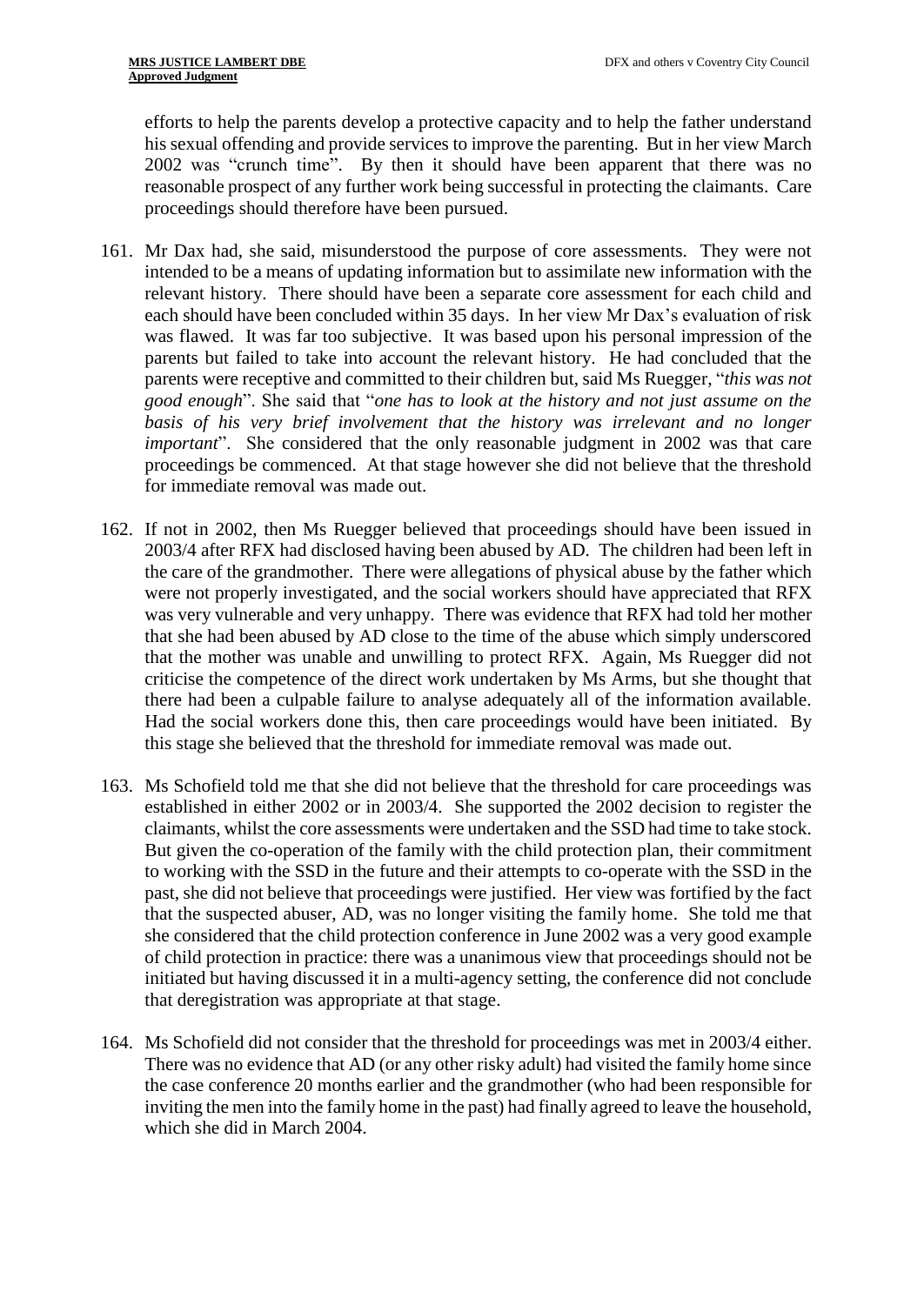# **Issue One: Did the Social Workers Owe the Claimants a Duty of Care?**

- 165. I start by putting the parties' submissions into the relevant legal context. I have already referred to Ms Gumbel's chronological tour of the authorities in the three court bundles of authorities. I do not suggest that those authorities are no longer relevant. However, over recent decades the courts have adopted conflicting and at times inconsistent approaches to the question of whether a public authority owes a common law duty of care against the background of a statutory duty or power. In three recent cases, Lord Toulson in *Michael v Chief Constable of South Wales Police* [2015] UKSC 2, Lord Reed (majority reasoning) in *Robinson v Chief Constable of West Yorkshire Police* [2018] UKSC 4 and Lord Reed in *N v Poole Borough Council* [2020] AC 780*,* drew attention to this inconsistency and analysed how it had arisen. The judgments set out clearly (and with increasing emphasis) the correct approach to be taken by the courts when considering the establishment of a duty of care generally and by public authorities in particular.
- 166. The facts of the three cases are straightforward.
	- i) In *Michael*, the victim made an emergency call telling the call handler that her former partner had threatened to kill her. The call operator carelessly failed to communicate the threat to the relevant police authority with the result that, the police having failed to arrive in time, the victim was murdered. The call operator had told the victim that the police would want to call her back but had made no explicit communication that the police would arrive within a particular timeframe. The claimants, the victim's estate and her dependents commenced proceedings against the two police forces involved, alleging negligence.
	- ii) In *Robinson*, two police officers attempted to arrest a suspected drug dealer in a busy street in the centre of Huddersfield. The suspect resisted and a struggle broke out during which the three men knocked into the frail Mrs Robinson who was passing by, causing her to suffer personal injury. She sued the police in negligence.
	- iii) In *Poole*, the local authority placed a mother and her two children (one severely disabled) in accommodation on a housing estate next to a family known to persistently engage in anti-social behaviour. The neighbouring family subjected the claimants to regular harassment and abuse leading the youngest child to attempt suicide. The mother repeatedly reported the abuse to the defendant and the police. The abuse stopped when the defendant rehoused the family in alternative accommodation. The children brought a claim in negligence for the local authority's failure to protect them by removing them from their mother's care.
- 167. In each case, the central issue for the court was whether the defendant public authority owed the claimants (or victim) a duty of care at common law. In *Robinson* at [31] Lord Reed described a "*period of confusion*" following *Anns v Merton London Borough Council* [1978] AC 728 when the court had laid down a single universal test (foreseeability of harm; and whether there are reasons of public policy to exclude or restrict any such prima facie duty) to apply in all situations in order to determine the existence of a duty of care. The struggle to contain liability in the light of the *Anns* two-stage test, was compounded by a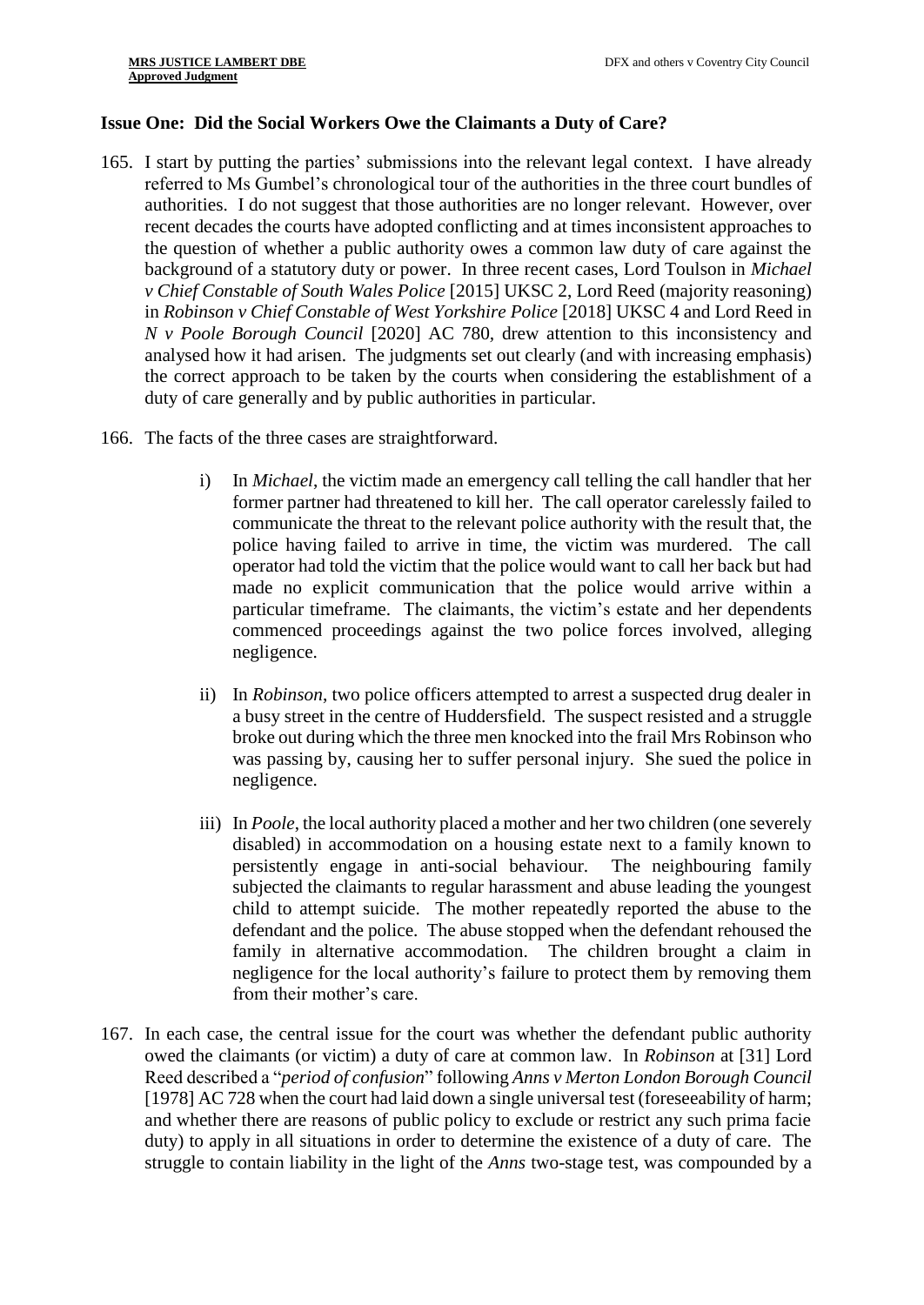wide misunderstanding that the judgment of Lord Bridge in *Caparo Industries Plc v Dickman* [1990] 2 AC 605 established a different (but again universal) tripartite test (foreseeability of harm; proximity; and the requirement that the imposition of the duty of care should also be fair, just and reasonable).

168. In what was described by Lord Reed at [21] in *Robinson* as having been a landmark judgment, Lord Toulson in *Michael* repudiated the existence of any single test, whether two stage or three stage, reasserting an approach based "*in the manner characteristic of the common law*" on precedent and on the development of the law incrementally and by analogy with established authority. Building upon that judgment, Lord Reed said in *Robinson* at [29] that in the ordinary run of cases, the courts should consider what has been decided previously and follow the precedents. In cases where the question of whether a duty of care arises has not previously been decided, the courts should consider the closest analogies in the existing law with a view to maintaining the coherence of the law and avoiding inappropriate distinctions. Only in such novel types of case, where established principles do not provide the answer, should the court weigh up the reasons for and against imposing liability in order to decide whether the existence of a duty of care would be just and reasonable.

# *The Legal Principles*

- 169. In determining the existence or otherwise of a duty of care in the three cases, Lord Toulson and Lord Reed applied the orthodox common law approach and the established principles of law. What follows is a distillation of the key general principles drawn from those cases. It is intended to provide the uncontroversial backdrop to the issues which I must decide in this case.
	- i) At common law public authorities are generally subject to the same liabilities in tort as private individuals and bodies. Accordingly, if conduct would be tortious if committed by a private person or body, it is generally equally tortious if committed by a public authority. It follows therefore that public authorities are generally under a duty of care to avoid causing actionable harm in situations where a duty of care would arise under ordinary principles of the law of negligence (*Robinson* at [33]).
	- ii) Like private individuals, public authorities are generally under no duty of care to prevent the occurrence of harm. In *Michael*, Lord Toulson said at [97]: "*English law does not as a general rule impose liability on a defendant (D) for injury or damage to the person or property of a claimant (C) caused by the conduct of a third party (T): Smith v Littlewoods Organisation Ltd [1987] AC 270. The fundamental reason as Lord Goff explained is that the common law does not generally impose liability for pure omissions. It is one thing to require a person who embarks on action which may harm others to exercise care. It is another matter to hold a person liable in damages for failing to prevent harm caused by someone else*".
	- iii) The distinction between negligent acts and negligent omissions is therefore, as Lord Reed said in *Poole* at [28] of fundamental importance. Lord Reed reflected that the distinction to be drawn could be better expressed as a "*distinction between causing harm (making things worse) and failing to confer a benefit (not making things better) rather than the more traditional distinction*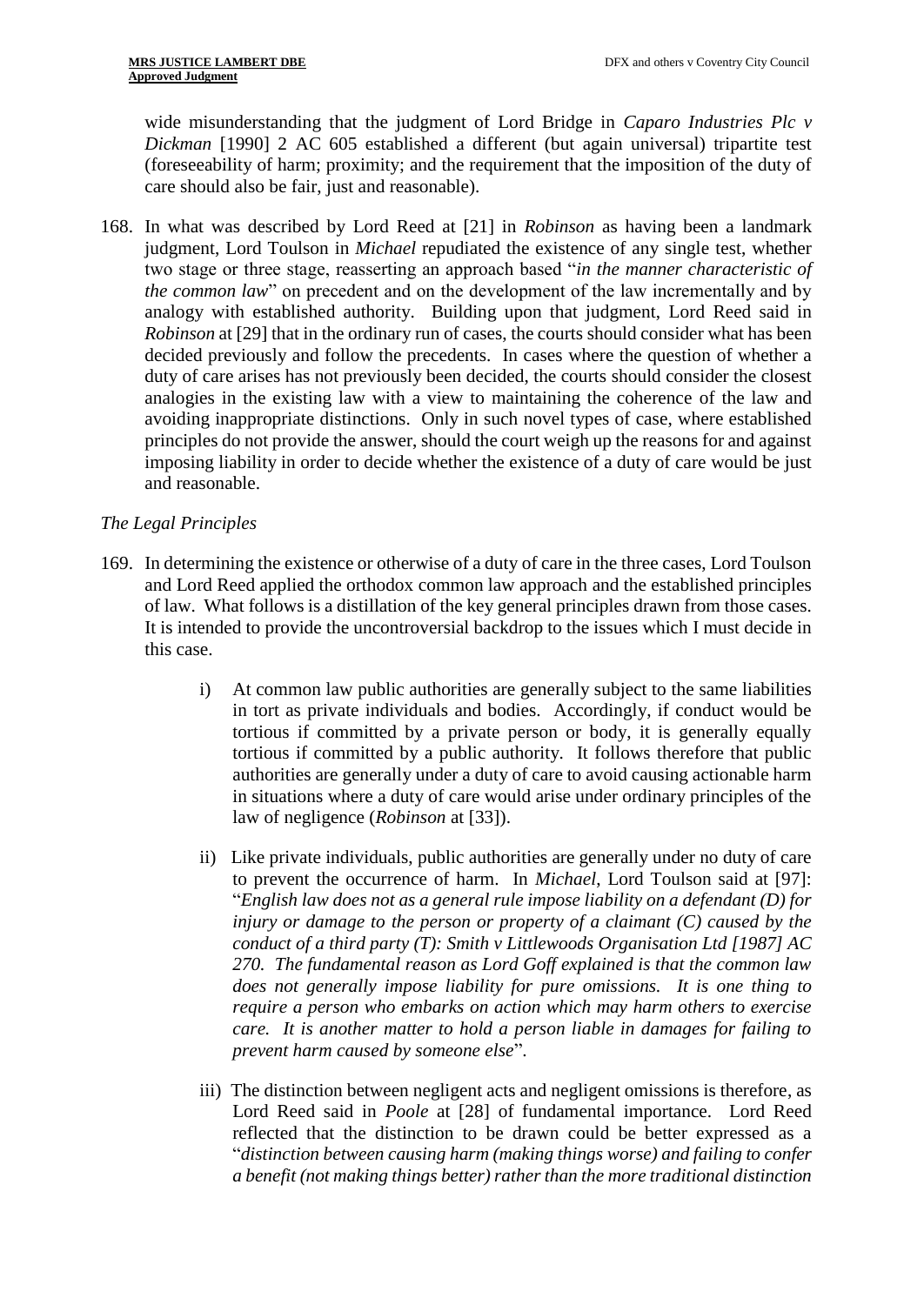*between acts and omissions, partly because the former language better conveys the rationale for the distinction drawn in the authorities and partly because the distinction between acts and omissions seems to be found difficult to apply*".

- iv) Public authorities do not therefore owe a duty of care towards individuals to confer a benefit upon them by protecting them from harm, any more than would a private individual or body, see *Robinson* at [35]. Lord Reed continues at [36] "*That is so, notwithstanding that a public authority may have statutory powers or duties enabling or requiring it to prevent the harm in question*". The position is different if, on its true construction, the statutory power or duty is intended to give rise to a duty to individual members of the public which is enforceable by means of a private right of action. If, however, the statute does not create a private right of action, then "*it would be to say the least unusual if the mere existence of the statutory duty (or a fortiori, a statutory power) could generate a common law duty of care*". It follows that public authorities like private individuals and bodies generally owe no duty of care towards individuals to prevent them from being harmed by the conduct of a third party.
- v) The general rule against liability for negligently failing to confer a benefit is subject to exceptions. The circumstances in which public authorities like private individuals and bodies may come under a duty of care to prevent the occurrence of harm were summarised by Tofaris and Steel in "*Negligence Liability for Omissions and the Police*" 2016 CLJ 128. They are (i) when A has assumed responsibility to protect B from that danger; (ii) A has done something which prevents another from protecting B from that danger; (iii) A has a special level of control over that source of danger; or (iv) A's status creates an obligation to protect B from that danger.
- 170. I pause here to note that, in *Poole*, Lord Reed explained that in *Anns* there had been a departure from "*traditional understanding*" that public bodies, like private individuals, did not generally owe a duty of care to confer the benefits. As Lord Toulson said in *Michael* at [105] although the *Anns* two stage formula had been stated in terms of general application, it had particular implications for public authorities because of their wide range of duties and responsibilities likely to be caught by the first stage foreseeability requirement. Lord Reed noted in *Poole* that, even though the decision in *Anns* had been disapproved in 1991, its reasoning had remained influential until *Stovin v Wise* [1996] AC 923 and *Gorringe v Calderdale Metropolitan Borough Council* [2004] 1 WLR 1057, in which Lord Hoffmann gave judgments heralding (as Lord Reed was later to express it) the "*return to orthodoxy*". Both cases are relevant to the defendant's submissions.
- 171. *Stovin* and *Gorringe* were claims against highway authorities for failing to prevent harm caused by third party motorists. In the case of *Stovin*, a bank of earth on the corner of a junction impeded the view of motorists exiting the road. The council had statutory powers which would have enabled the necessary work to be done and there was evidence that the relevant officers had decided in principle that it should be done. British Rail, which owned the obstructing land had been contacted and its civil engineer had agreed with the council's divisional surveyor that the junction should be realigned. An expert report had been obtained and the cost of removal of the mound had been discussed. However, the defendant had simply done nothing more. When a motorist collided with a motorcycle whom she had been unable to see, she claimed a contribution from the highway authority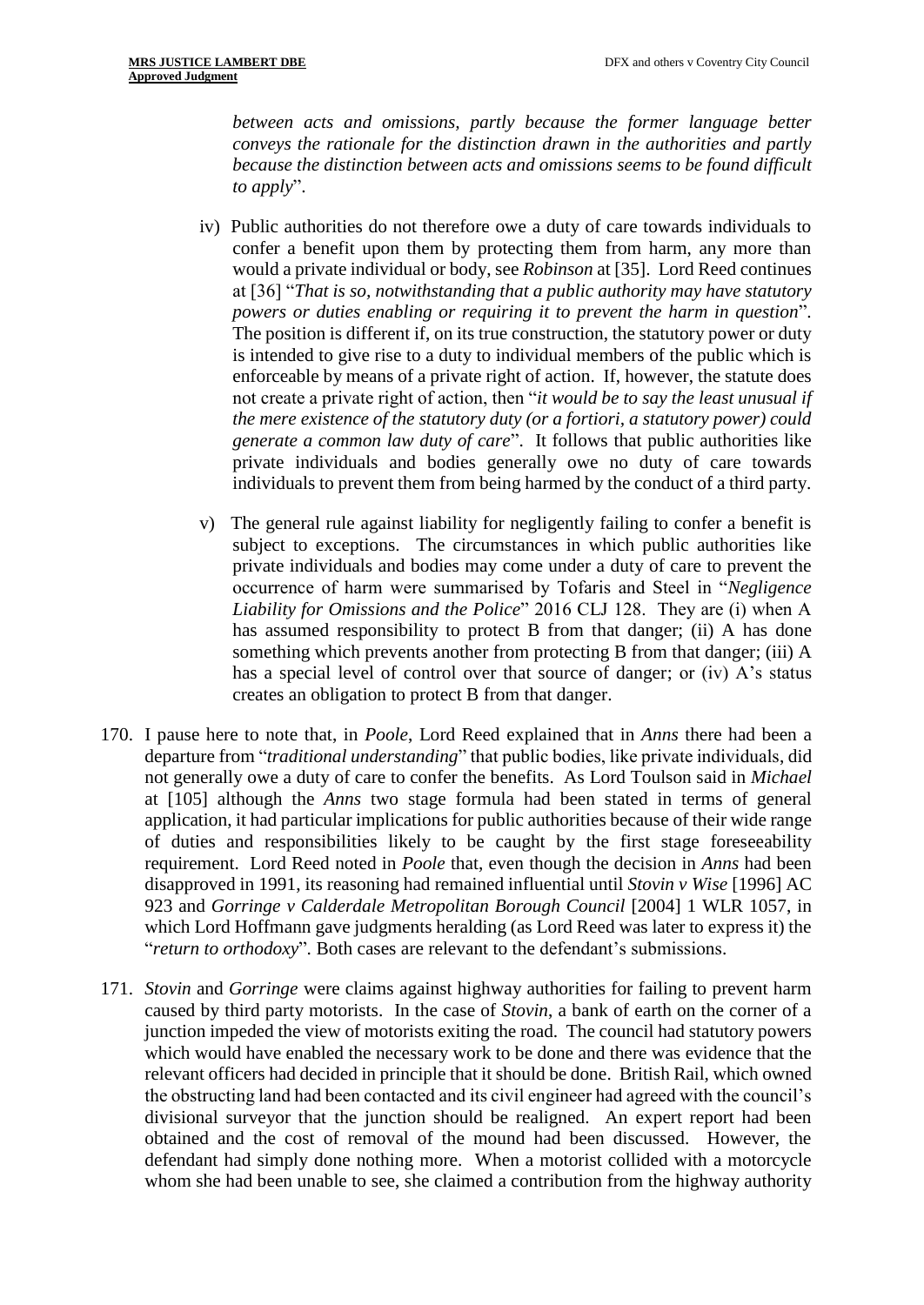for its negligence in failing to remove the bank of earth. In *Gorringe*, a claim was brought against the local authority for its failure to warn motorists by appropriate signage of a dip in the road which had prevented a motorist from seeing an oncoming bus. Following a collision with a bus, the claimant brought proceedings against the local authority.

- 172. Both actions failed, the court finding that the public law duties in section 41 of the Highways Act 1980 and section 39(2)(3) of the Road Traffic Act 1980 which were not in themselves enforceable by a private individual in an action for breach of statutory duty, did not give rise to a parallel duty of care at common law to take appropriate corrective measures.
- 173. In *Stovin*, Lord Hoffmann reasserted the importance of the distinction between harming the claimant and failing to confer a benefit typically by protecting the claimant from harm. He observed that the liability of a public authority in tort in the case of positive acts was in principle the same as that for a private individual, but it may be restricted by its statutory powers and duties. In relation to failures to perform statutory duties Lord Hoffmann remarked that if such a duty does not give rise to a private right to sue for breach, it would be unusual if it nevertheless gave rise to a duty of care at common law which made the public authority liable. Even more emphatically, in *Gorringe*, Lord Hoffmann said at [32] "*Speaking for myself, I find it difficult to imagine a case in which a common law duty can be founded simply upon the failure (however irrational) to provide some benefit which a public authority has power (or a public law duty) to provide*".

*Assumption of Responsibility and the decision in Poole*

- 174. In *Robinson*, Lord Reed concluded that the claim, properly analysed, did not involve a failure to confer a benefit: Mrs Robinson's injuries were inflicted by the police officers themselves and the risk of harm was not only reasonably foreseeable but was actually foreseen by the police officers. This was sufficient to impose on the police officers a duty of care towards pedestrians in the immediate vicinity of the arrest, including Mrs Robinson.
- 175. Liability in *Michael* and in *Poole* however was analysed by reference to assumption of responsibility. Lord Toulson concluded that what had been said to the call handler could not give rise to an assumption of responsibility on the *Hedley Byrne* principle as amplified in *Spring v Guardian Assurance Plc*. The handler had given no assurance to the caller other than that she would pass on the call and no promise as to how quickly there would be a response. No advice or instruction had been provided.
- 176. Having concluded that the facts in *Poole* consisted of a failure to provide a benefit, the question for the court was whether the defendant had assumed responsibility to protect the claimants from danger. The Particulars of Claim asserted that the assumption of responsibility arose on the basis of the sequence or chronology of events set out in the statement of case. That chronology referred to the investigation and monitoring by the council's social services department, the assignment of social workers to the claimants, the various assessments of the claimants' needs and meetings at which the appropriate response to one of the claimant's behaviour was discussed.
- 177. Lord Reed remarked upon the width of the concept of assumption of responsibility which was readily apparent from the speech of Lord Morris in *Hedley Byrne* "*if someone possessed of a special skill undertakes quite irrespective of contract to apply that skill for*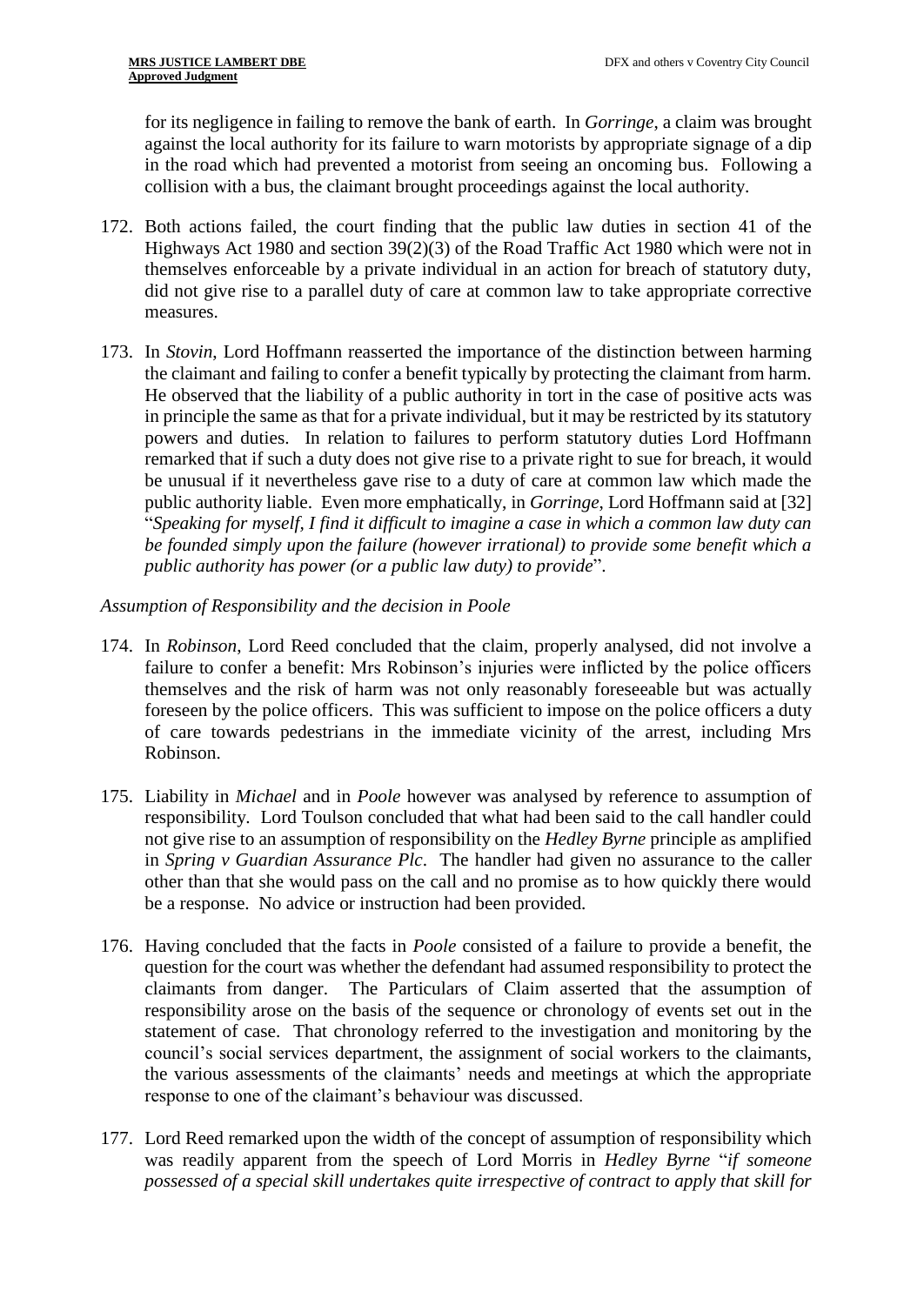*the assistance of another person who relies upon such skill a duty of care will arise*". Since that case, the principle had been applied in a variety of situations in which the defendant provided information or advice to the claimant with an undertaking that reasonable care would be taken as to its reliability (either express or implied usually from the reasonable foreseeability of reliance) or undertook the performance of some other task or service for the claimant with an undertaking that reasonable care would be taken.

178. On the facts in *Poole*, Lord Reed concluded that the defendant had not assumed responsibility for the welfare of the claimants. He considered that the provision of the service by the defendant to the claimants was not one on which they could be expected to rely. Whilst it may have been foreseeable that the mother might be anxious that the council should act so as to protect the claimants from the neighbours, anxiety does not amount to reliance. Nor could it be said that the claimants had entrusted their safety to the council or that the council had accepted that responsibility. Nor had the council taken the claimants into its care and thereby assumed responsibility for their welfare. At [81] Lord Reed said: "*In short the nature of the statutory functions relied on in the particulars of claim did not in itself entail that the council assumed or undertook a responsibility towards the claimants to perform those functions with reasonable care*". At [82] he observed that it is "possible even where no assumption can be inferred from the *nature of the function itself*, that it can nevertheless be inferred from the *manner in which the public authority has behaved* towards the claimant in a particular case" (my emphasis). Such an inference depends on the facts of the individual case.

# *The issue between the parties*

# *a) The Claimants' Case*

- 179. By the close of the trial, the claimants' case on the establishment of a duty of care was bracingly straightforward. Ms Gumbel formally withdrew three of the four grounds upon which the pleaded case had originally asserted that a duty of care was generated. The remaining basis upon which it is submitted that a duty of care arises is the defendant's assumption of responsibility for the welfare of the claimants. As Ms Gumbel expresses it in her written closing: the evidence suggests that the claimants' case comes "full-square" within limb one of the Tofaris and Steel criteria. The defendant (A) in this case assumed responsibility to protect the claimants (B) from the danger that their father posed to them from sexual abuse.
- 180. Again, the basis upon which it is submitted the defendant assumed responsibility for the safety of the claimants narrowed as the trial progressed. In response to my questioning at points during the trial, Ms Gumbel appeared to be adhering to the pleaded case (and indeed the way in which she opened the case) namely, that by engaging with the claimants and their parents and by "taking on a task" the defendant assumed responsibility for the plight of the claimants and the defendant is therefore liable for the consequences of completing the task incompetently. Her position initially was therefore very close to the case which she had advanced before the court in *Poole* and which had been struck out as disclosing no cause of action. However, following the conclusion of the evidence there were three alternative routes by which she submitted the defendant had assumed responsibility for the welfare of the claimants which are: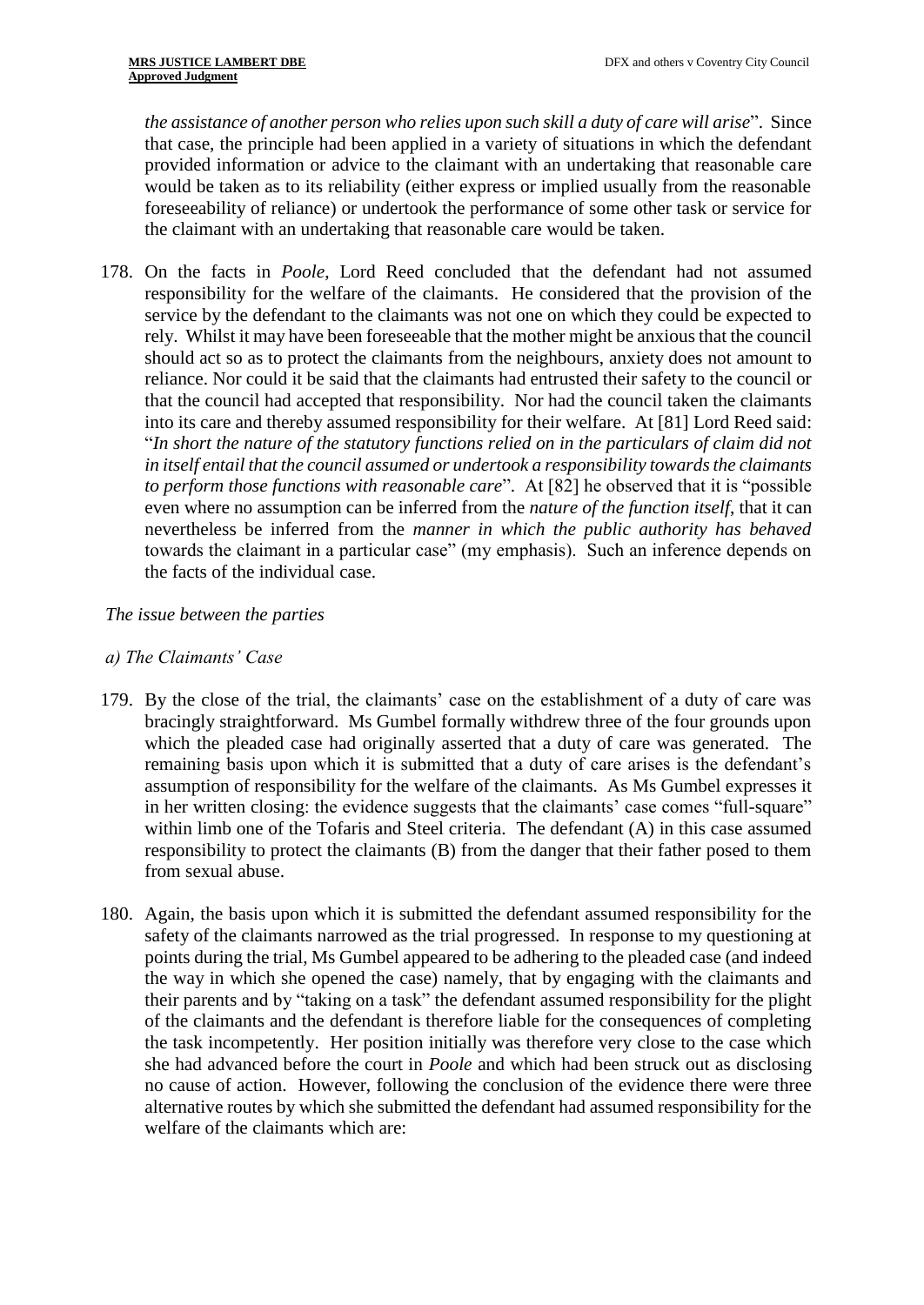- (a) following receipt of the Reaside report in January 1997, the defendant "assumed responsibility to the existing children of father for their protection". Ms Gumbel submits that the defendant undertook the monitoring recommended in the report and purported to provide the help which was recommended and that, by doing so, the defendant assumed responsibility for the claimants' welfare; to keep them safe from the foreseeable risk of harm posed by the claimants' father whilst they remained in contact with him; to take such action as shown to be necessary by monitoring such as receiving the claimants into care or commissioning keeping safe work. An assumption of responsibility is made to each further child as they were born and moved into the household". As she put it in her written closing note, "*the taking on of the work recommended by the Raeside Clinic (sic) is a clear assumption of responsibility and a situation where the Claimants alive at the time and those*  born later can be said to have relied on the Defendant to do the work of *monitoring and providing services to keep them safe*".
- (b) by assessing in February 2002 that the children were at risk of significant harm (that is. the section 31 criteria had been met) and the defendant decided that issuing care proceedings was necessary, it assumed responsibility to the claimants for competently pursuing those proceedings
- (c) by taking on direct work with the claimants and the family the defendant assumed responsibility for carrying out that work effectively and reviewing its efficacy so that it provided reasonable protection to the claimants.
- 181. It is fair to observe that, other than asserting the factual basis upon which it is alleged that the assumption of responsibility rests, Ms Gumbel provides me with little additional flesh to add to the bones of her case. Her statement of case does not assist, not least because the commissioning of the Reaside report does not feature within the long list of interventions relied upon in support of her case on assumption of responsibility. However, I note that Ms Gumbel accepts that she must demonstrate reliance by the claimants. She submits that the claimants did rely upon the defendant's interventions in their lives and that the SSD must have intended that the claimants should rely upon it to protect them "otherwise their intervention would be futile".
- 182. Ms Gumbel makes a series of further submissions derived from the case law. She submits, uncontroversially, that policy considerations do not exclude the imposition upon a local authority of a duty of care towards children with whom contact is made in the performance of its statutory functions under the 1989 Act. To this extent, the decision in *X v Bedfordshire* has been superseded and is no longer good law. In this context she also draws my attention to the decision of the Court of Appeal in *D v East Berkshire Community Health NHS Trust* [2004] QB 558 in three conjoined appeals where the court concluded that no duty of care was owed to the parents of children affected by child welfare decisions made by public authorities. However, the court stated that the public policy objections in *X* no longer precluded the claim by the child (in the second appeal) against the local authority for the manner in which its employees contributed to the child protection investigation. In the House of Lords, Lord Nicholls observed at [82] that the law had moved on since the decision of the House in *X* and so: "*local authorities may owe common law duties to children in the exercise of their child protection duties*". Further, as Lord Reed stated in *Poole* at [75] the decision of the Court of Appeal in *D v East Berkshire* had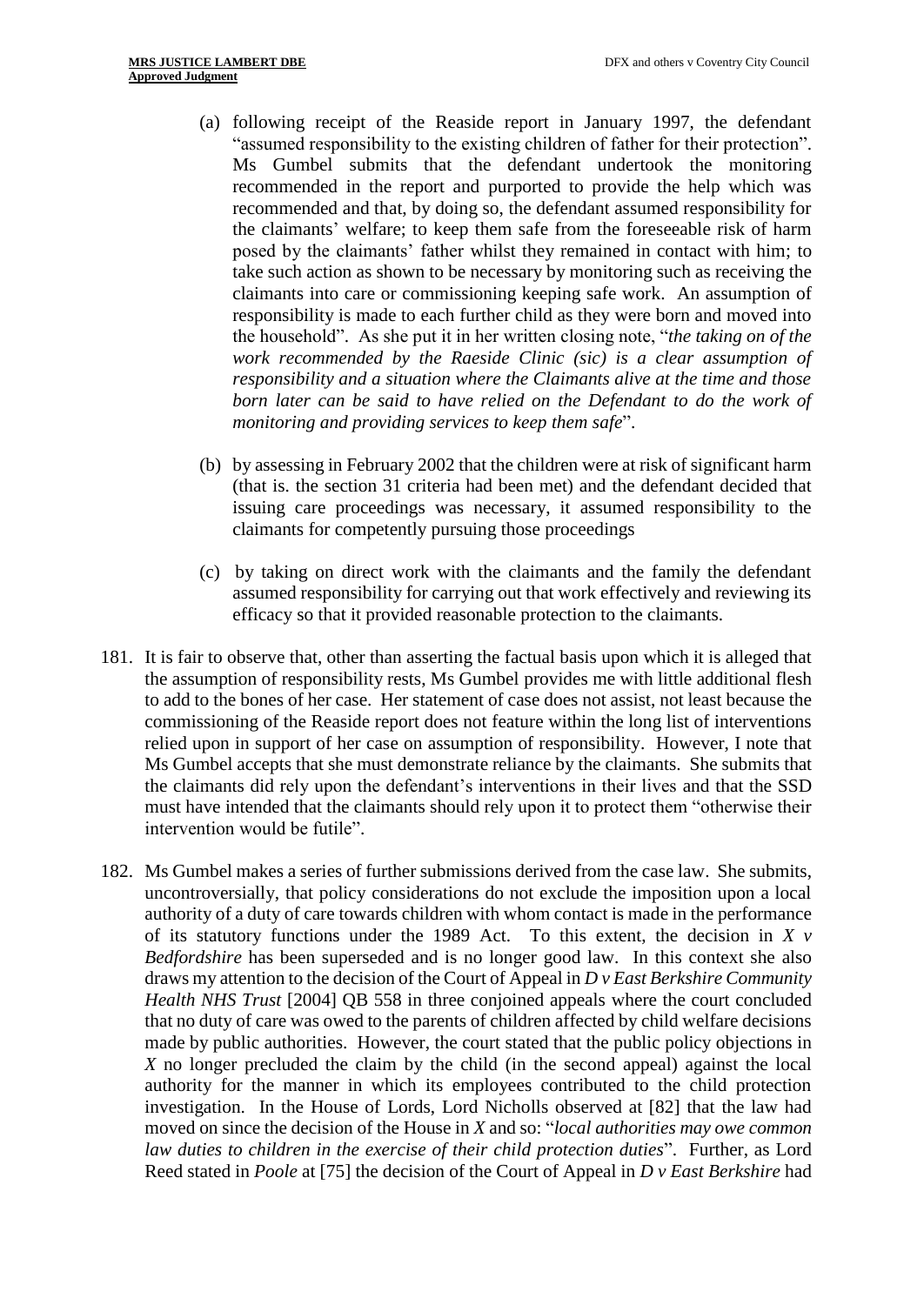not been implicitly overruled by Lord Toulson in *Michael*. Therefore there is, submits Ms Gumbel, strong support for her case that a duty of care can be owed to children by a local authority in the exercise of its statutory child protection and welfare functions.

183. Further, Ms Gumbel submits that there are a number of ways in which a defendant can assume responsibility. She acknowledges that in *Barrett v Enfield London Borough Council* [2001] 2 AC 550, the court found that the local authority had assumed responsibility for the claimant by taking the child into its care and thus becoming potentially liable for failing to confer benefits. She however submits that a local authority can assume responsibility for children even though the children have not been taken into the care of the local authority on the basis that the claimant has entrusted the defendant with his or her safety. Alternatively, an assumption of responsibility can be inferred from the manner in which a local authority has behaved towards the claimant in a particular case. She relies upon Lord Reed in *Poole* at [80] where he said: "… *a public body which offers a service to the public often assumes a responsibility to those using the service. The assumption of responsibility is an undertaking that reasonable care will be taken either express or more commonly implied usually from the reasonable foreseeability of reliance on the exercise of such care*". She submits that an assumption of responsibility can be inferred either from the nature of the function or from the manner in which of the public authority has behaved in a particular case. Such an inference depends on the facts of the individual case.

# *b) The Defendant's Case*

- 184. Mr Weitzman's starting point is that this is an "omissions case". The allegation against the defendant is not that the defendant itself caused injury or harm to the claimants but that the defendant failed to protect the claimants from harm inflicted by third parties, in this case, AD and the claimants' father. He denies that, on the facts of the present case, the defendant assumed responsibility for the safety of the claimants from any risk, whether that be from the father, the mother or any of the adult men with whom the claimants had contact. However, he advances a number of arguments some of which logically precede the question of whether, as a matter of fact and law, the defendant assumed responsibility in this case. As he accepted, his arguments overlap, approaching the same issue in different ways.
- 185. Mr Weitzman's arguments flow from his analysis of the claim as one which alleges a failure by the defendant to discharge its statutory functions. The nub of the claim is the defendant's failure to commence care proceedings under section 31 of the 1989 Act, whether in 2002 or 2003/4. Other criticisms levelled at the defendant concern its failure to discharge its statutory function of investigation and assessment under section 47 of the 1989 Act. Properly characterised therefore Mr Weitzman submits that this is not only an omissions case, but also a case in which the omission alleged against the defendant is its failure to carry out a statutory act which would (as alleged) have had the effect of protecting the claimants from third party harm.
- 186. This analysis of the claim is, he submits, fatal to the establishment of a duty of care: the claimants are, impermissibly, seeking to create a common law duty from a purely statutory obligation. There are three aspects to his analysis.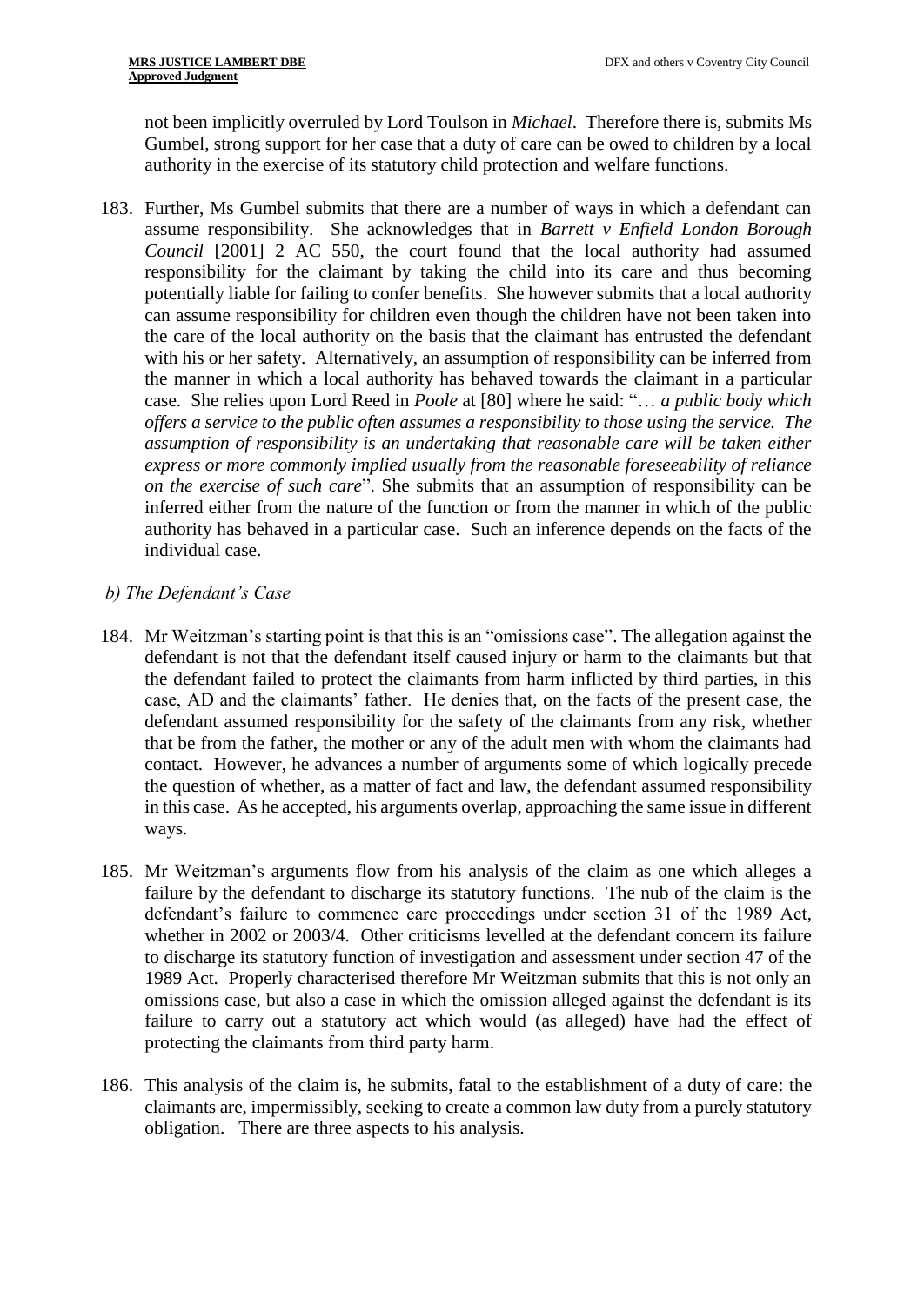- 187. First, he submits that the establishment of a duty of care in such circumstances cuts across the principle stated by Lord Reed in *Poole* at [65]: "*public authorities do not owe a duty of care at common law merely because they have statutory powers or duties, even if, by exercising their statutory functions, they could prevent a person from suffering harm*". The principle has a long pedigree. It dates back to the case of *East Suffolk Catchment Board v Kent* [1941] AC 74 in which a local authority was sued in negligence for its failure to repair a breach in flood defences. In concluding that no duty of care was owed, Lord Romer said that, where a statutory authority had been entrusted with a mere power, it cannot be made liable for any damage sustained by a member of the public by reason of a failure to exercise that power. The point was then re-stated by Lord Hoffmann in *Stovin* and *Gorringe*. Reasoning that if the statute had intended to give rise to an actionable breach then the statute itself would have created a relevant actionable duty, he said, in *Stovin*: "*if a statutory duty does not give rise to a private right to sue for breach, it would be unusual if it nevertheless gave rise to a duty of care at common law which made the public authority liable to pay compensation for foreseeable loss caused by the duty not being performed*". And in *Gorringe* that he: "*found it difficult to imagine a case in which a common law duty can be founded simply upon the failure (however irrational) to provide some benefit which a public authority has a power (or a public law duty) to provide*". Lord Toulson added at [113] of *Michael* that it is "*a feature of our system of government that many areas of life are subject to state regulation. It does not follow from the setting up of a protective system from public resources that if it fails to achieve its purpose the public at large should bear the additional burden of compensating a victim for harm caused by the actions of a third party*".
- 188. Mr Weitzman's further linked submission is that when I am considering the establishment of a duty of care by a public authority, I must take into account the analogous position in the private law context. However, on the facts of this case there is no analogy. A public authority is permitted to investigate and monitor a family by section 47 of the 1989 Act. But no private individual could lawfully interfere with the family's Article 8 rights in a similar way. Even more obviously, no private individual is able to instigate care proceedings. Only the local authority (or an authorised person which at present is limited to the NSPCC) is able to take care proceedings. There is, therefore, he submits, no private law analogy for the court to take into account when considering whether a duty of care arises.
- 189. In making both these points, Mr Weitzman draws the distinction between a public authority's failure to exercise a statutory power (which is incapable of giving rise to a duty of care), and an action taken by a public authority pursuant to a statutory power. He accepts that an action taken pursuant to a statutory power which might otherwise give rise to a duty of care applying orthodox principles in a private law context may generate a duty of care. He defines a step taken "pursuant to statute" as a step which could be taken lawfully by a private individual but which (additionally) is empowered by statute, the classic example being the provision of medical treatment. Private medical treatment is available in the common law setting. Medical treatment is also available via the National Health Service subject to statute. It is therefore possible on orthodox private law principles to assume responsibility in respect of NHS provided care. However, applying the same orthodox private law principles, it would be impossible to assume responsibility to take a step which could only, lawfully, be exercised by way of statutory duty or power.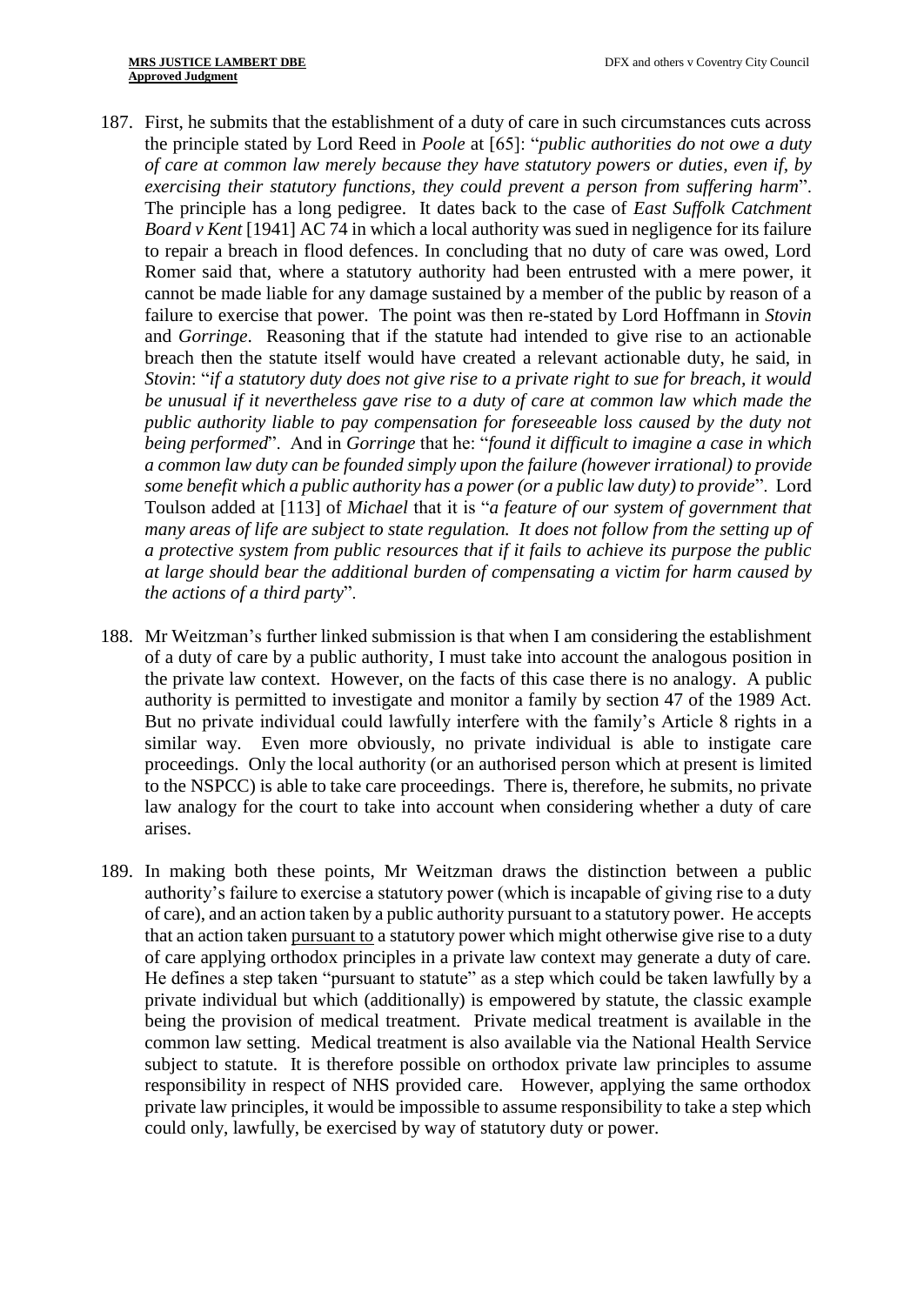190. Mr Weitzman's third point is that the orthodox common law approach to the question of whether a duty of care arises requires that I look carefully at decided cases to see whether the relationship or circumstances in the present case falls into an established category. If not, then I must proceed by analogy adopting the incremental approach. He cautions me against adopting what he calls a "top down" approach which would run the risk of my reverting back to the forbidden territory of applying some sort of universal test. What I must do is look to the authorities for guidance. Adopting this approach, he submits, the cases are all one way. He submits there is no authority to support the imposition of a duty of care in the circumstances raised in this claim, that is, one which requires a local authority to take a statutory child welfare step. In this context he disputes that any of the cases upon which the claimants rely advance their case. When the facts of those appeals are exposed, he suggests to me that none are similar: none are claims derived from a failure by a public authority to confer a benefit in the form of protection from harm caused by third parties.

# *Discussion/Conclusion on Issue One*

- 191. I have already set out the general principles. I start with two preliminary findings. Both focus upon the nature of the claimants' case.
- 192. The first issue I address is whether the claims involve a positive act by the defendant which has caused the claimants' harm, or, whether the claims allege a failure to confer a benefit. It is not clear from Ms Gumbel's closing note what her final position is on this fundamental point. On the one hand, throughout the trial, I had understood her to accept that the claims fell into the latter category of failing to confer a benefit, not least because the focus of her submissions was on assumption of responsibility. In her written closing however, she makes the point that the allegation of performing a service badly (which is the thrust of her allegation) is always "difficult to categorise" and observes that "a doctor who delays in delivering a baby is failing to confer a benefit by failing to deliver a healthy baby safely. But it would be fair to say he is causing harm by delaying in delivering the baby". Likewise, she submits that failing to remove a child from a Schedule 1 offender may similarly be said to be failing to confer a benefit by timely removal or causing harm by leaving a child at the mercy of a known Schedule 1 offender.
- 193. I find that this claim is, to use the language of Lord Toulson, an "omissions" case or to use the language of Lord Reed a claim arising from a failure to confer a benefit. Ms Gumbel's analysis does not focus upon the cause of the claimants' injury as it should for this purpose. It is not suggested that any direct act by the defendant caused the claimants to suffer harm. The injury alleged was inflicted by AD and/or the father. As such it is wholly different from a failure by a doctor to deliver a baby timeously in circumstances in which the delay (caused by the doctor) is responsible for the baby's brain damage.
- 194. My second preliminary finding is that the claim concerns the defendant's allegedly negligent failure to commence care proceedings under section 31 of the 1989 Act and, linked to that failure, a failure to undertake a competent investigation and risk assessment under section 47 of the 1989 Act. Although the action additionally raises criticisms concerning the conduct of the direct work which was undertaken by Mr Dax and others, including the family support team, Ms Ruegger revised her opinion concerning the adequacy of that work. She did not consider that work to have been incompetently performed; rather her criticism was that there was no reasonable analysis of the efficacy of that work by the social worker team. Had there been a proper analysis then this would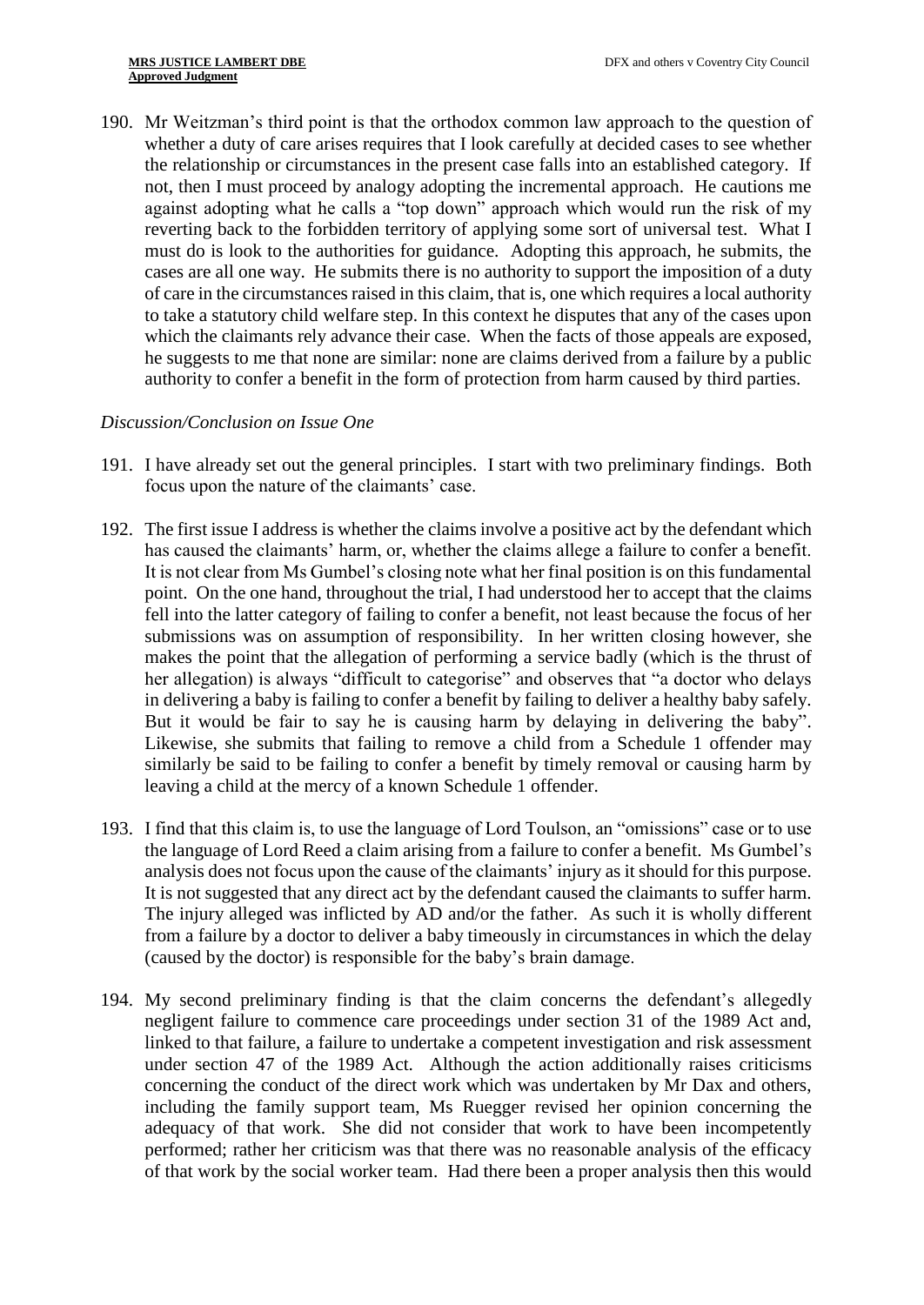have fortified the need for an application for a care order. As Mr Weitzman submits, the only allegation with real causative potency is the failure to commence proceedings which would have led to the claimants being removed from the family.

- 195. I therefore accept Mr Weitzman's submission that the claim is an "omissions" claim and that the omission alleged is a failure by the local authority to exercise a statutory function. I do not however accept that it follows that this characterisation of the claimants' case is, in itself, determinative of the claim.
- 196. In *Poole* at [70] Lord Reed confronted the point now made by Mr Weitzman. He dealt with the issue by observing that a public authority cannot assume responsibility "*merely by operating a statutory scheme*". However, he also noted that it did not follow from this statement that an assumption of responsibility can never arise out of the performance of statutory functions. At [73] he noted that the operation of a statutory scheme does not automatically generate an assumption of responsibility but "*it can have that effect if the defendant's conduct pursuant to the scheme meets the criteria set out in such cases as Hedley Byrne and Spring v Guardian Assurance plc*". In *Poole*, the claim, as analysed by the court, focussed upon the defendant's failure to exercise its statutory function under the 1989 Act and Lord Reed considered whether the defendant in that case had assumed responsibility for the protection of the claimants. He found not, but in rejecting the claimants' case he questioned whether (a) the nature of the statutory functions relied upon in the particulars of claim entailed that the council assumed or undertook a responsibility towards the claimants to perform those functions with reasonable care; or (b) whether the manner in which the public authority had behaved toward the claimant had engendered an expectation of reliance; or (c) whether the claimants or their mother had entrusted their safety to the council.
- 197. Nor does Lord Hoffmann's approach support the defendant's analysis. In *Gorringe* at [38] Lord Hoffmann emphasised that the appeal was concerned only with an attempt to impose upon the local authority a common law duty to act based solely upon the existence of a broad public law duty (my emphasis). He continued: "*we are not concerned with cases in which public authorities have actually done acts or entered into relationships or undertaken responsibilities which give rise to a common law duty of care. In such cases the fact that the public authority acted pursuant to a statutory power or public duty does not necessarily negative the existence of a duty*".
- 198. Mr Weitzman attempts to square this circle by distinguishing between acts which solely involve the exercise of a statutory duty or power (in respect of which a local authority cannot assume responsibility to perform) and acts undertaken by the local authority which are pursuant to statute (in respect of which a local authority can assume responsibility). The argument put in this way is superficially attractive. But it does not bear closer scrutiny. First, this distinction is not one which is made by Lord Reed (or Lord Toulson or Lord Hoffmann). I take Ms Gumbel's point that if a local authority is unable (by whichever of the Tofaris routes) to owe a duty of care which would have the effect of requiring it to take a statutory step (such as issue care proceedings) then the court could have, and surely would have, made this point. It did not do so, instead preferring to analyse the facts of *Poole* by testing whether there was a prima facie case of assumption of responsibility on the pleadings. But there is another reason why I reject the argument. The judgments of Lord Toulson and Lord Reed restore the equality principle: that public authorities should be in no worse but also no better position than private individuals in respect of potentially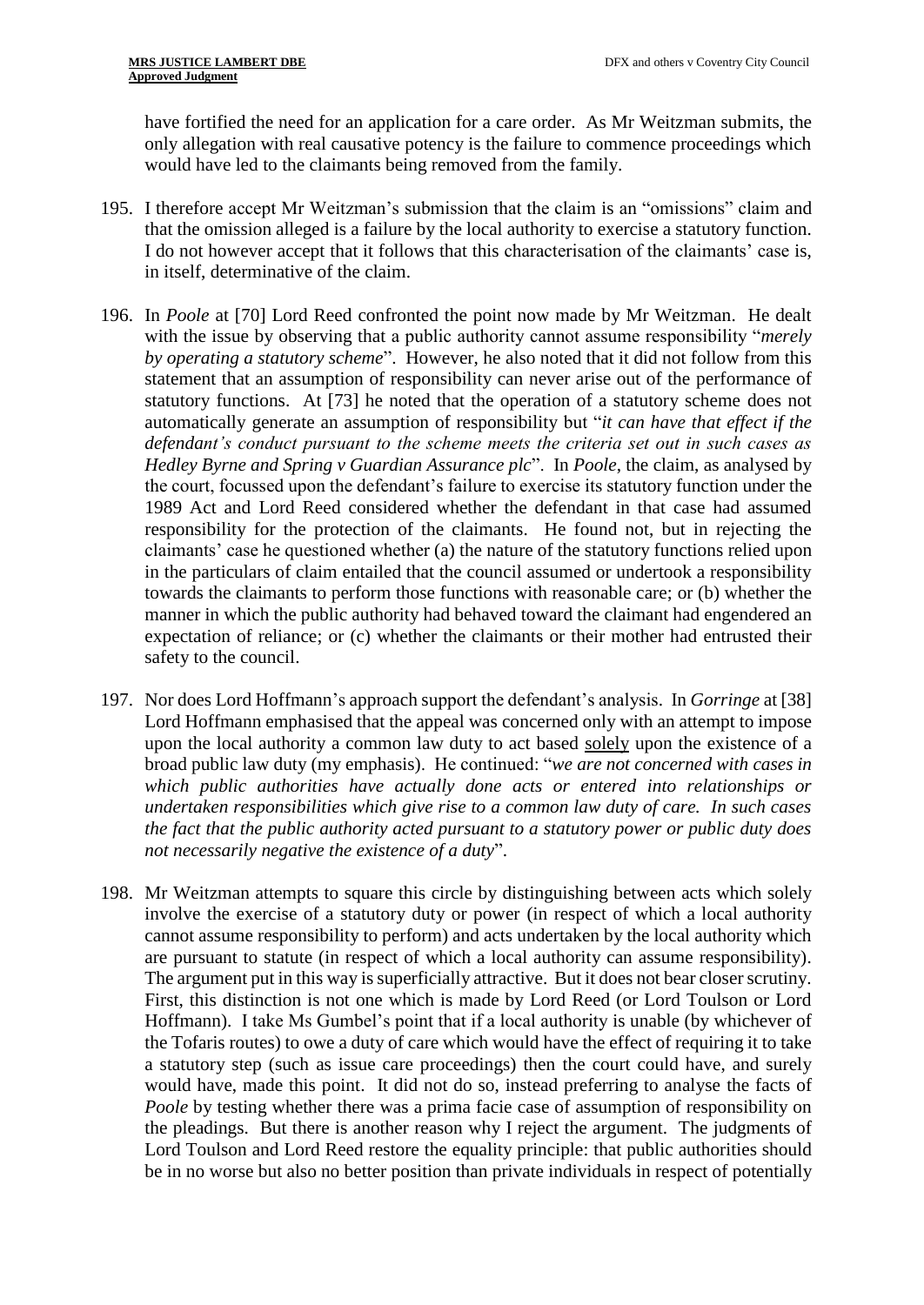tortious conduct. If this principle were confined only to those public functions in which there was a direct analogy in the private law context, then there would be a raft (and probably quite a large one) of statutory functions which were incapable of giving rise to a private law action for this reason. If this were correct, then the equality principle would be robbed of much of its effect.

- 199. I conclude that whilst the fact that a public authority is operating within a statutory scheme does not of itself generate a common law duty of care, it does not follow that a failure to exercise a statutory function, including taking a step which can only be taken lawfully by statute, can never be compensable at common law. Whether a duty of care is generated by (on the facts of this case) an assumption of responsibility depends upon whether there is, putting it colloquially, "something more": either something intrinsic to the nature of the statutory function itself which gives rise to an obligation on the defendant to act carefully in its exercising that function, or something about the manner in which the defendant has conducted itself towards the claimants which gives rise to a duty of care. As Lord Reed made clear, and as Ms Gumbel submits, this question is one which is "fact sensitive".
- 200. I turn therefore to consider whether on the facts before me, the defendant did assume responsibility to perform its statutory functions with reasonable skill and care. Given the rather sparse way in which the point is advanced by the claimants, I find that I can deal with the issue relatively shortly.
- 201. There are a number of difficulties with Ms Gumbel's submission. She accepts that before an assumption of responsibility can be inferred there must be (a) an act by the defendant upon which (b) it is reasonably foreseeable that the claimants will place reliance such that there is an obligation upon the defendant to exercise reasonable skill and care. Neither of these requirements is controversial.
- 202. Ms Gumbel's argument that the defendant assumed responsibility by obtaining the Reaside report in 1997 is perhaps her strongest point. At least, in this context, the defendant can be said to have taken a step – in the sense that it had done something. However, the Reaside report was obtained, not for the claimants' benefit or for the benefit of the parents, but for the benefit of the local authority's SSD in determining the parents' ability to keep the children safe, the level of risk which the father posed to his children and whether the threshold for registration or care proceedings was met. It was obtained and funded as part of the defendant's assessment of risk under section 47 of the 1989 Act in order to assist the social workers acting on behalf of the local authority to determine how best to fulfil their statutory obligations.
- 203. I take into account that, for the purposes of considering whether such a duty has arisen, it will be sufficient if viewed objectively it would be reasonably foreseeable that the claimants would rely upon the defendant discharging its functions with reasonable skill and care. But, as Ms Ruegger and Ms Schofield confirmed, the local authority's assessment of risk may not be shared by the parents nor the children. Had proceedings been commenced, the parents would have been separately represented and the children's interests represented by a Guardian ad Litem. It would not necessarily follow that the local authority's viewpoint would be aligned with that of the family, children or parents. In these circumstances, I do not accept that it would be reasonably foreseeable that the claimants would rely upon the defendant such as to give rise to a duty of care.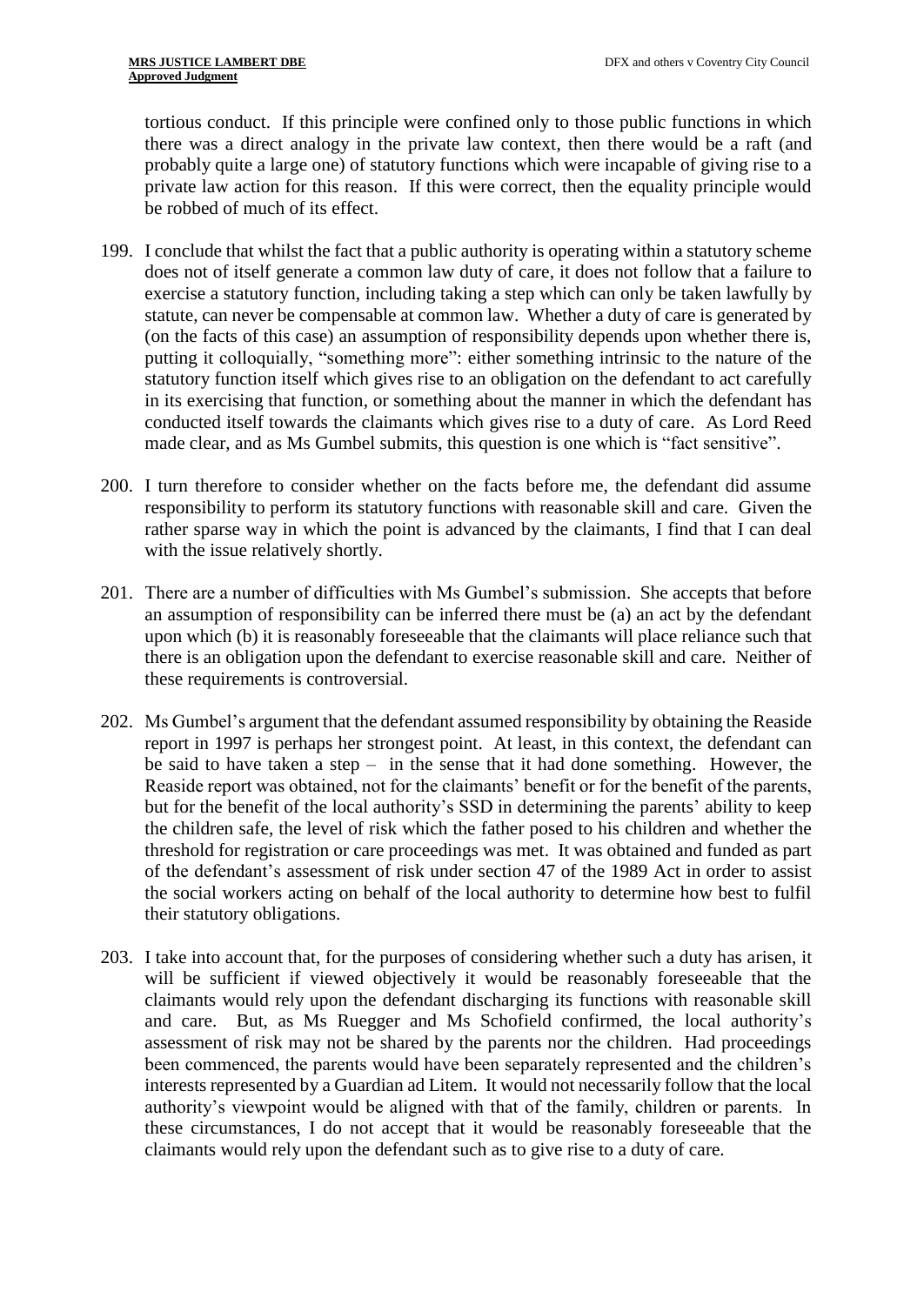- 204. Ms Gumbel's argument is even weaker in respect of the decision in 2002 to commence care proceedings. I take Mr Weitzman's point here that her argument is to an extent factually incorrect in that it fails to recognise that the child protection committee can only recommend that care proceedings be initiated: the decision as to whether they would be taken being one for "middle management" after legal advice had been obtained. But even setting that point to one side, a recommendation that care proceedings be commenced for the purpose of sharing parental responsibility cannot, it seems to me, be described as a positive act which had the effect of generating a duty of care, nor characterised as the provision of advice or service upon which the claimants might reasonably foreseeably rely, so giving rise to a duty of care to act carefully.
- 205. Like Lord Reed in *Poole,* I see nothing about the nature of the statutory function which the defendant was exercising which gave rise to a duty of care. Ms Gumbel has not pointed me in the direction of anything which was said or done by the defendant in the context of the obtaining of the Reaside report (or the defendant's response to it) or in the context of the decisions made in 2002 which entailed that the defendant assumed or undertook a responsibility towards the claimants to perform its functions thereafter with reasonable skill and care. The position is, I find, similar to that in *Poole* and for similar reasons I reject Ms Gumbel's argument that a duty of care was generated.
- 206. Nor do I accept that Ms Gumbel's arguments are supported by the authorities which she has drawn to my attention. She relies upon *D v East Berkshire* in support of her position that a local authority can assume responsibility and so owe a duty of care in respect of it discharge of its statutory functions to children who are not in local authority care. Mr Weitzman does not dispute this statement. But I agree with him that when drilled down, the facts of the three appeals in *D* are very different from those which fall to be scrutinised in this case.
- 207. In the first of the conjoined appeals in *D*, a mother claimed damages for psychiatric injury following a false accusation by doctors that she was suffering from Munchausen syndrome by proxy. In the second, a father and his daughter claimed damages for psychiatric injury resulting from unfounded allegations by doctors and social workers of sexual abuse as a result of which the father and daughter were prevented from seeing each other for a short period of time. In the third appeal, the parents claimed for psychological distress suffered consequential upon unfounded allegations by doctors of having inflicted injuries upon their daughter which led to the parents being separated from their daughter for a year. In each appeal therefore the defendant had, by its acts, caused the injury to the claimants. The facts of none of the appeals in *D* raise a similar allegation to the present case which involves an allegation of failure to protect the claimant children from harm caused by third parties.
- 208. Likewise, it seems to me that neither *Phelp*s nor *Barrett* assist the claimants. It is true that both appeals can be analysed as involving a failure to confer a benefit. However, in *Phelps,* the injury (described as the failure to ameliorate the effect of the speech problems) was not inflicted by a third party but was a direct consequence of the negligent educational psychology assessment for which the local authority was liable. As such, the claim falls into a different category from the present case. As does *Barrett*, in which the court found that the impugned conduct occurred after the children had been taken into care. Lord Slynn drew on the analogy of a school which accepted a pupil and thereby assumed responsibility for the child's educational needs giving rise to a duty of care. The court found that the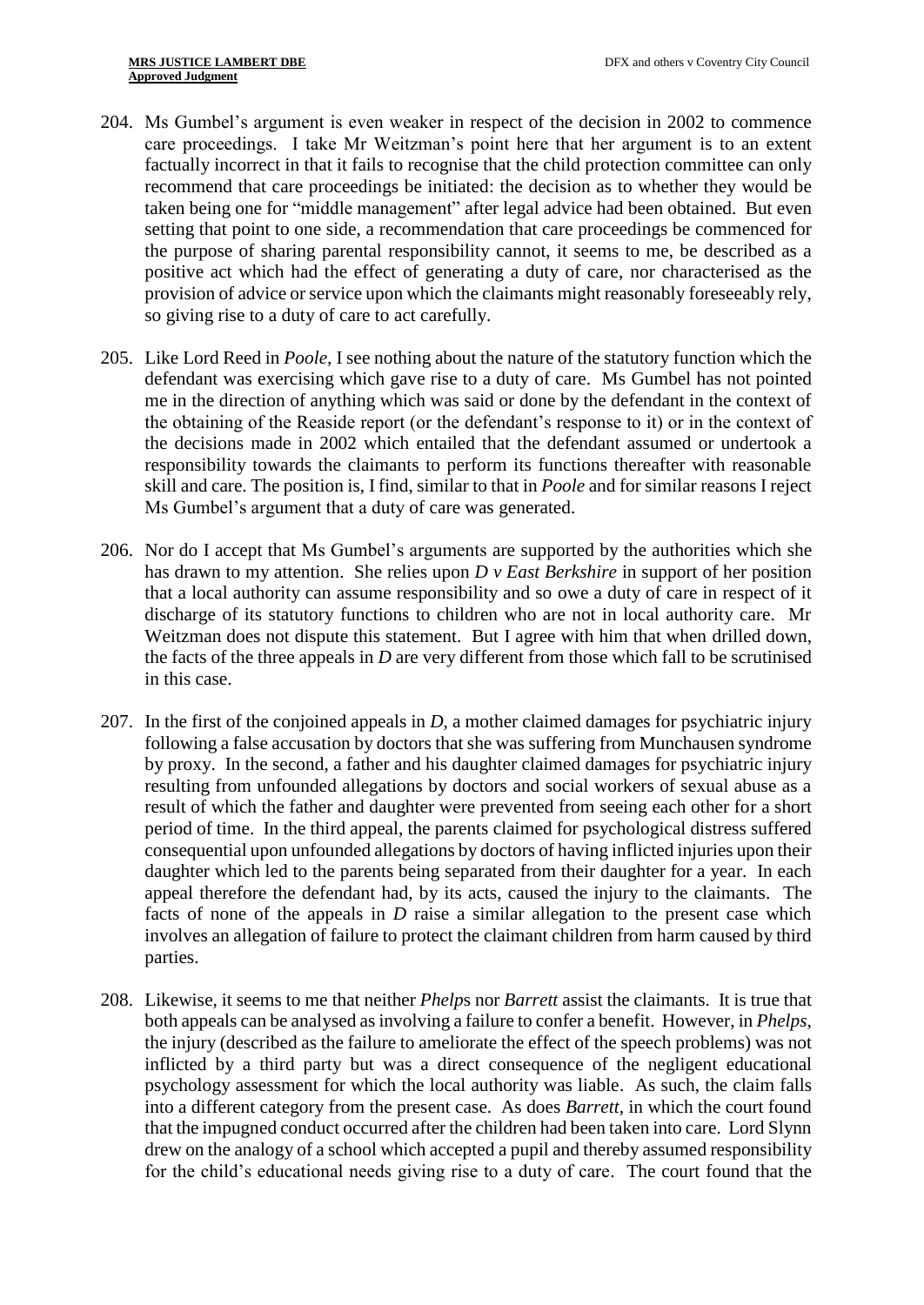effect of taking the child into care was that the local authority assumed responsibility for the child's care thereafter. This is obviously very different from the facts of the case before me. Ms Gumbel did not advance a similar argument to that advanced on behalf of the claimants in *HXA v Surrey County Council* [2021] EWHC 250 (QB), namely, that because a duty of care was recognised following the making of a care order, so a duty of care could be reverse engineered back to an earlier stage of the local authorities' involvement with the family. However, had she done so, I would have rejected it for the same reasons as those given by Deputy Master Bagot QC in that case.

- 209. I conclude therefore that, on the facts of this claim, no duty of care was owed by the defendant to the claimants. I have considered whether there was anything in the nature of the statutory functions being exercised by the defendant under section 47 and section 31 of the 1989 Act or the manner in which those functions were exercised which generated a duty of care. Having done so, I find nothing which suggests to me that the defendant assumed responsibility to exercise those functions with reasonable skill and care. Having looked for "something more" as I have put it, I find nothing. The facts do not fall within any category in which the common law has recognised a duty arising. That being the case I come full circle and agree with Mr Weitzman that the claimants are, in this case, impermissibly seeking to create a common law duty of care from the defendant "merely operating a statutory scheme" contrary to the, now well-established, principle set out in *Stovin* and *Gorringe*.
- 210. I acknowledge that the claimants are critical of some of the direct work undertaken by social workers and by the family support team. This work was undertaken pursuant to section 17 of the 1989 Act, rather than section 47. As Mr Weitzman has accepted, those services are offered and accepted on a wholly voluntary basis and, as such, different considerations may arise when addressing the issue of reliance. However, if a duty of care was generated by this work, the scope of that duty would be limited to the performing of the direct work competently. But Ms Ruegger was not critical of the quality of the direct work which was undertaken by Ms Kane or Ms Arms which she thought was for the most part thorough and competent. Her point was that the social workers failed to analyse the efficacy or likely efficacy of the work when assessing risk under section 47 of the 1989 Act.
- 211. Finally on this topic, I mention, in passing only, that I received very helpful submissions from the parties on the very recent case of *Begum v Maran UK Limited*. The facts of that case could not be more different to the facts of the case before me. However, the court considered the authorities of *Michael, Robinson* and *Poole*, which are central to my reasoning above, hence my request for submissions. Having considered those submissions, I am quite satisfied that *Begum* adds nothing of relevance to the issues which I must determine, not least because it focusses upon a different Tofaris criteria, namely, where the defendant was said to have taken a positive act which gave rise to a danger to the claimant.

# **Issue two: Breach of Duty**

212. My conclusion on issue one is determinative of the action in negligence, but I nonetheless go on to consider whether if, contrary to my conclusion above, a duty of care was generated, the defendant's management was in breach of that duty. I approach this topic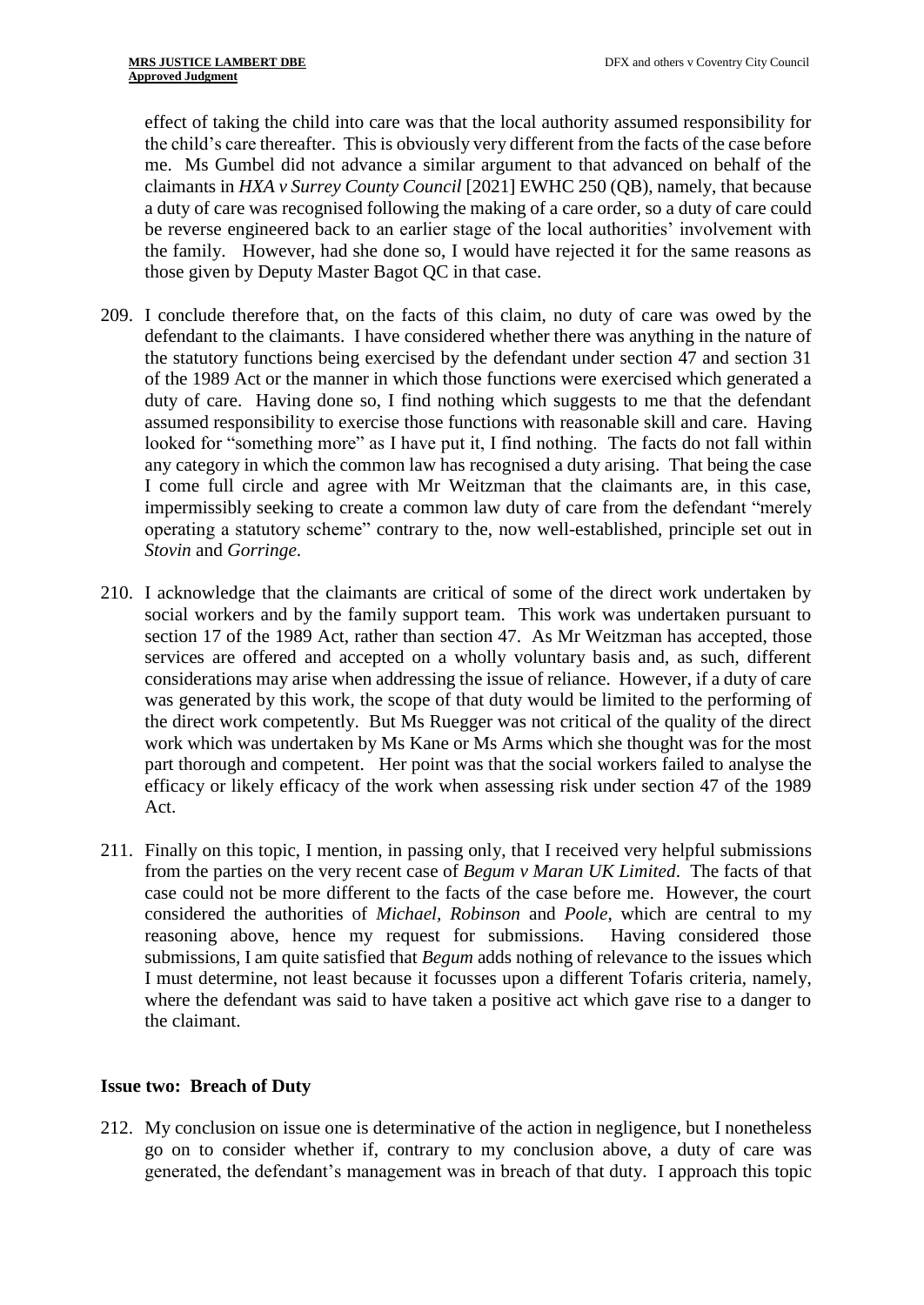wholly independently of my conclusions on the first issue. I take into account all of the evidence before me: the documents, the factual evidence and the expert evidence.

- 213. Ms Gumbel's case on breach of duty focussed upon the events and decisions in 2002 and 2003/4. Ms Ruegger criticised the adequacy of Mr Dax's core assessments; the decision of the child protection committee in June 2002 that court proceedings did not need to be initiated; the failure to issue care proceedings in 2003/4 and the efficacy of the "direct work" undertaken by social workers and family support workers in 2002 and earlier.
- 214. Before dealing with the allegations, it is helpful to clear the decks of three points which arose during the trial.
- 215. The first concerns the late disclosure by the defendant of material which included a report of the Social Services Inspectorate of June 1998. The effect of the Inspectorate report was to place the defendant in "special measures" for a period of time. The Inspectorate reviewed 50 case files and interviewed members of the staff and parents. It found that there was a substantial number of children who were subject to child protection processes who had not been allocated a social worker; that enquiries had not been thorough and had been inefficiently conducted and that there had been inconsistency in the social workers' responses to concerns.
- 216. Ms Ruegger relied upon the Inspectorate report to substantiate some of her criticisms of the care provided to the claimants. However, I am unable to place any significant weight on the report, one way or the other. Only a very limited number of files were examined and there was no evidence to suggest that the Inspectorate reviewed this family's file. The files were drawn from five different duty teams, of which, Coundon, the claimants' team was only one. The Inspectorate found that the Coundon duty team had the fewest unallocated cases. It also found that the experience and competence of the staff across the region varied enormously but that the Coundon social workers had considerable experience in child protection work (which is why the Coundon duty team had managed to devise an effective way of monitoring referrals). Although the Inspectorate identified systemic problems affecting the defendant's child protection service, I find it impossible to extrapolate from the generalised criticisms in the report anything particularly meaningful to apply to the particular circumstances of this case. I therefore put the Inspectorate report to one side for the purpose of this judgment.
- 217. The second and third points arose during the trial. They concern the attempted removal by a teenage neighbour of the third claimant from the family garden and the incident involving the father taking a rifle to the school. Both of these incidents featured prominently in Mr Levinson's cross examination of the relevant witnesses. I accept Ms Schofield's evidence that the fact that the parents saw the attempted removal of the third claimant from the garden, and prevented it, is more significant than the attempt itself. As she says, if the parents had not observed the incident then it would not have reflected well on their ability to supervise the children. As it was, the removal, was thwarted. Likewise, the incident when the father took some form of firearm to the school. I accept that this raised a community safety issue but again I accept Ms Schofield's evidence that it did not in itself raise a child protection issue. Again, I find that I can derive little help from these two points.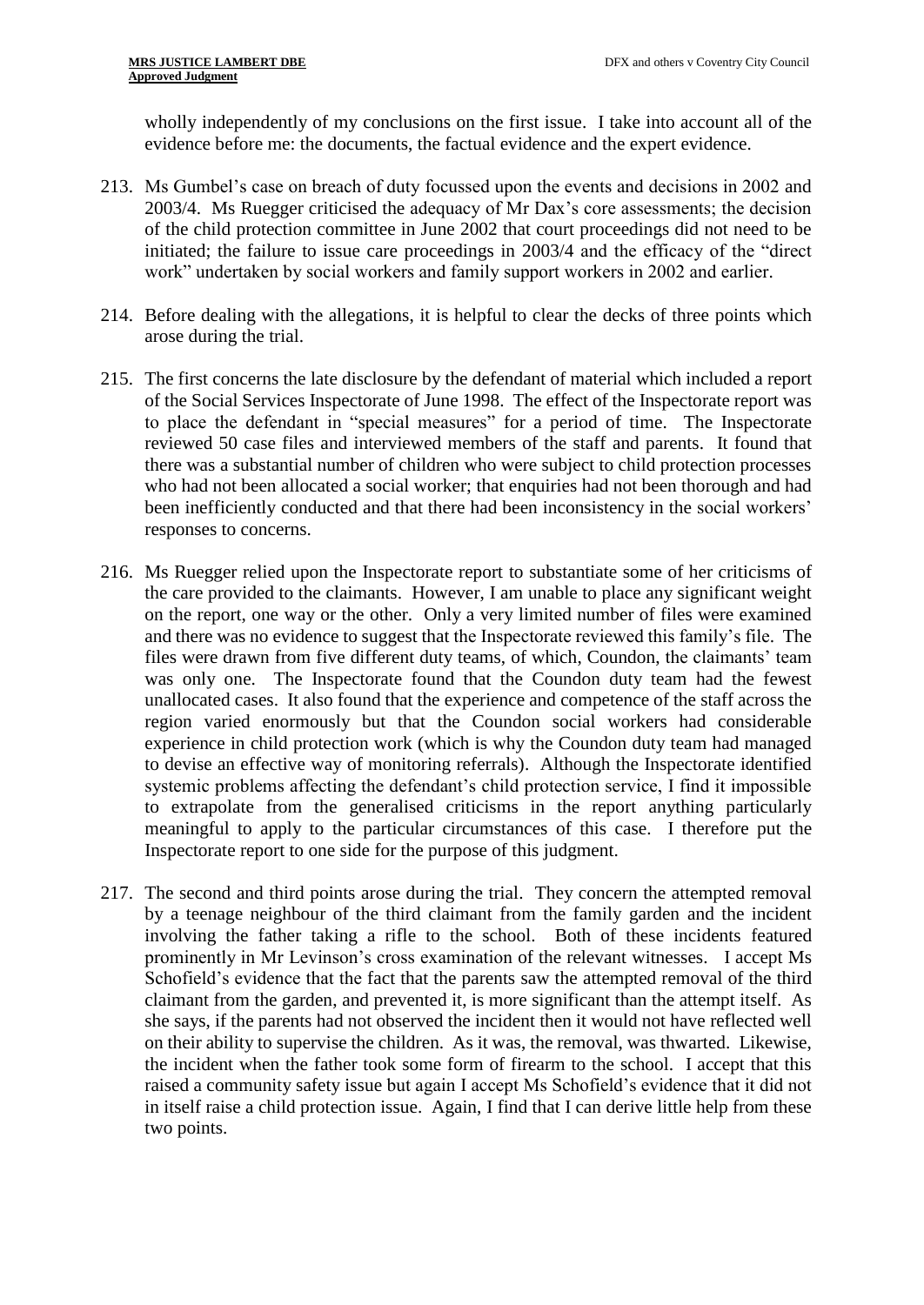- 218. I turn now to deal with the allegations concerning the defendant's decision-making in 2002. Although there are three separate allegations, in essence they all amount to the same criticism: the defendant's inadequate and unreasonable assessment of risk. To this extent the allegations stand or fall together.
- 219. I accept that one of the main functions of a social worker is risk assessment. Mr Copland and, later Mr Dax, provided the family with advice and support of a practical nature, but central to their roles under the 1989 Act was the assessment of risk and determining how best any risks might be managed, whether by way of a child protection conference, placing the child on the child protection register or by court proceedings. The assessment involved an evaluation and balancing of a range of different factors and had to take into account the views of a wide range of agencies. The decision to commence care proceedings or not also had to be judged within the framework of the 1989 Act and associated legislative guidance. The guidance emphasised that the foundation of the 1989 Act rested on the belief that children are generally best looked after within the family without resort to legal proceedings. It also stated that no order should or would be made by the court, even though the threshold for care proceedings may have been reached, unless an order would positively contribute to and improve the welfare of the child. Ms Collett's unchallenged evidence was that the no order principle, was "*massive*" in the early 2000s.
- 220. Ms Ruegger's opinion was that a decision to commence care proceedings does not involve the exercise of professional judgement to which it would be possible for two competent and reasonable professionals to reach different conclusions. She rejected this proposition when it was put to her by Mr Weitzman saying that whilst you might get "*very small differences in … what kind of intervention and how often, but when it comes to a major decision which involves putting a child on the protection register or issuing court proceedings, I do not think that it would happen that there would be two competent social workers who would reach two different views*". In her view there would only ever be "*one competent decision*" to make.
- 221. Ms Schofield accepted that there would be some cases in which the decision as to the way forward was clear cut, such as where there has been a trigger event and the safety of the child mandated immediate removal from the home. But, in her opinion, there would be other occasions when the decision as to whether to commence care proceedings was much more finely balanced. Although social workers were assisted by the legislation, the guidance and their training and experience, in her view the "right" answer to the question of whether to commence proceedings may not be immediately obvious. Ms Schofield's evidence was that the decision-making in 2002 (and 2003) fell into this latter category.
- 222. I accept Ms Schofield's evidence that the decision as to whether to commence proceedings in 2002 was not clear cut. I also accept her evidence that the decision not to commence proceedings fell within the reasonable range of social worker opinion and judgement when assessed by the appropriate standard of the day. I reach this conclusion for the following reasons.
- 223. Mr Dax did not dispute that the paperwork associated with the core assessments which he undertook between March and June 2002 was inadequate. He accepted that there were important issues which had not been documented and that there were some factual errors. Ms Schofield did not seek to defend the quality of the paperwork. However, Mr Dax's evidence, which I accept, is that those important issues which were not recorded in the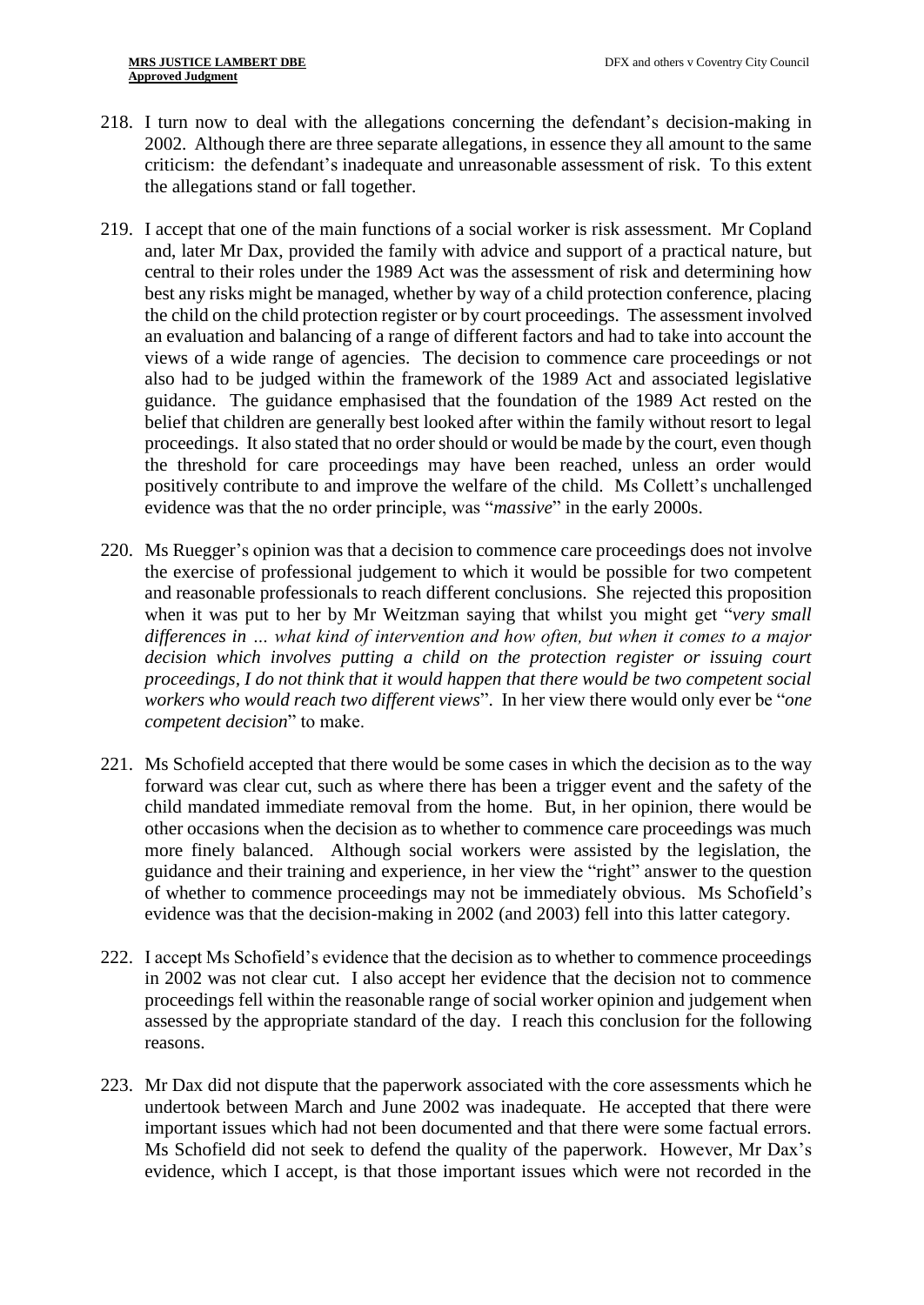pro-forma documentation were not issues which were not known to him and to others who were considering the next steps to take in June and September 2002.

- 224. In June 2002, the members of the child protection committee chaired by Mr Tudor had read the minutes from the previous meeting. They were aware of the conclusions of the Reaside assessment in 1997; the fact that RFX was thought to have been sexually abused by AD and that this had been the impetus for the section 47 investigation initiated by Ms Collett. The committee members were aware of the inconsistency of the parents' cooperation with the SSD and that the grandmother had been permitted to babysit the children. Although this information was not included in the pro-forma documentation, as it should have been, it does not follow that, as a result of that failure, the committee considering issues in June 2002 were not fully aware of the essential information.
- 225. The real gravamen of Ms Ruegger's criticisms of Mr Dax however was not so much the quality of his paperwork but the absence of a reasonably competent analysis of the risks. Such an analysis should have been recorded in the paperwork but more importantly she said that, had Mr Dax analysed the risks reasonably, it would have yielded only one conclusion: that no reliance could be placed upon the co-operation of the parents as it would be inevitable that such co-operation would be transitory at best and that care proceedings were the only safe way forward. She criticised Mr Dax for his naivety and for making a serious error of judgement in having any confidence in the parents' commitment to improving their care of the children.
- 226. However, I find Ms Ruegger's approach to be, at best, overly academic. This is hardly surprising given her professional experience and background. Her experience of undertaking assessments was limited and, as at the time of trial, rather historical. She told me that she had not worked as a child protection social worker since 1983, when she worked as weekend and bank holiday social worker cover for Haringey Council. This was before the 1989 Act came into force. She had never acted as a key worker and had no managerial responsibility for social workers, having chosen to go into academia and then into guardian work rather than management. Although she trained others in filling in core assessments, she had not completed one herself as part of her practice as a social worker. She accepted that she did not have comparable experience to Mr Dax of working on a dayto-day basis as a social worker. Critically, she had never been involved in the process of deciding whether care proceedings should be issued, only becoming involved later, after issue, when appointed as a guardian. I do not here repeat Ms Schofield's experience, save to note that her "front-line" experience of child welfare social work was far greater than Ms Ruegger's.
- 227. Mr Weitzman described Ms Ruegger's approach to the issues in the case as being entirely mechanistic. This may be unduly critical but if by this he means that her opinion was detached from the reality of the circumstances as they were faced by Mr Dax and the other members of the child protection committee in 2002, then I agree with him. With hindsight, of course, it would have been preferable if care proceedings had been commenced before 2009 but hindsight can have no part to play in my analysis. In 2002, those involved with the welfare of the children had to balance the various risks (posed by the father, the mother's poorly developed protective instincts and by risky adults) alongside the statutory criteria, the legislative guidance and the ebb and flow of the parental co-operation with the SSD. The decision as to the way forward had to reflect, as Ms Schofield told me, that many parents are suspicious and resentful of SSD involvement in the family and that these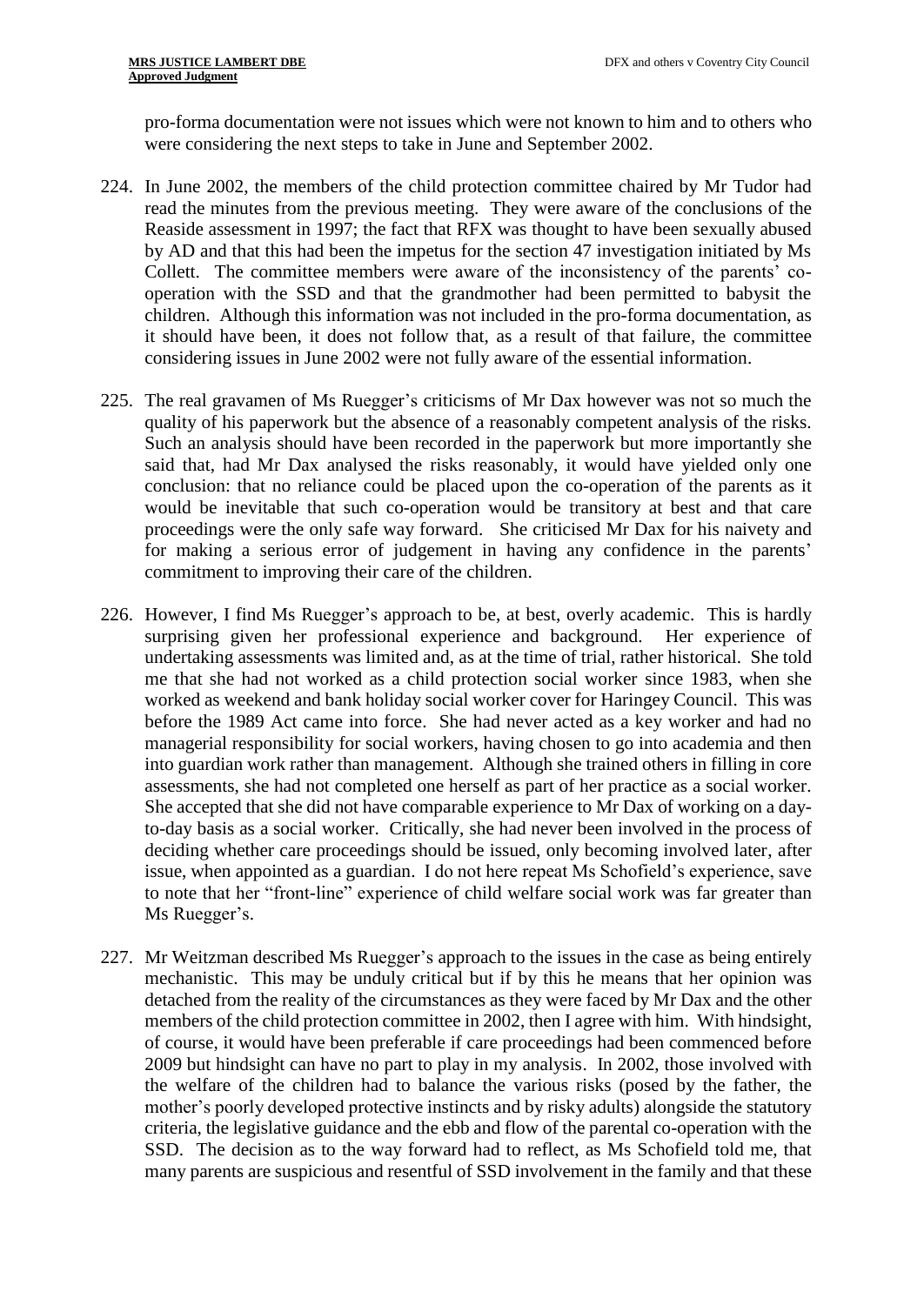parents were not, in any sense, sophisticated people who may have had difficulties in understanding what was required of them, even when it was spelt out.

228. With these points in mind, I make the following observations.

# *The Risk Posed by the Father*

- 229. Ms Ruegger emphasised the incomplete nature of the Reaside assessment saying that it was an inadequate basis for any assessment of the risks posed by the father. In her questioning of Ms Schofield, Ms Gumbel raised the extent to which the social worker team were entitled to rely upon the report as a comprehensive and conclusive assessment of the risks posed by the father, the mother having impeded the assessment process and having blocked the father completing some elements of the process.
- 230. Ms Schofield agreed that the full assessment process had not been completed and that the conclusions had to be considered in that light. However, I agree with her that the inconclusive nature of the report must be kept in perspective. She told me, and I accept, that it was not unusual for the assessment process to be thwarted or incomplete for some reason. Had the authors not been able to reach a satisfactory conclusion then it might be expected that they would say so in terms. As it was, whatever the deficiencies of the process, the authors had felt able to express an opinion. Nor did the authors suggest that the assessment should be repeated or that the parents should be instructed that they must complete the various missing elements of the assessment. Dr Warren attended the child protection conference in June 1997 and, in the knowledge of the detail of the father's subsequent offence, she maintained her view that there was a low risk of him offending against his own children, albeit that this may change as his daughters got older.
- 231. The social workers were, in my view, reasonably entitled to accept the guidance provided in the Reaside report concerning the risk presented by the father, that is, that he presented only a low risk to his children until they reached puberty. I also accept Ms Schofield's evidence that even though "low risk" of offending against his own children was not "no risk," by the same token it did not amount to a risk of significant harm. As such, it presented the SSD with a very real and practical problem. Monitoring needed to be continued until the children reached puberty and beyond, but the SSD could not keep the case open indefinitely. One of the guiding principles of child welfare social work at the time was that children should not be maintained on the register for too long and there were other agencies which could reasonably be expected to monitor the situation. Ms Schofield told me, and again I accept this evidence, that she had had experience in her own case work of similar instances in which she was aware of the existence of a low risk of sexual abuse and that in those circumstances there was nothing more that the SSD could do other than to make sure that the school, the health visitor and other agencies involved with the family were aware of the risk.
- 232. The father committed four offences of indecency towards teenage girls between 1992 and 1997. There was however no evidence that the low risk of sexual abuse which he presented to his own young children as described in the Reaside report was or might be inaccurate. Until the cluster of disclosures in 2009, including RF's disclosure, there were no referrals and no concerns that the background risk identified in 1997 had increased, let alone that the risk had eventuated. Until 2002, the only issue of concern was the report that RFX had slept in her father's bed one night in November 1999 when her mother was sleeping on the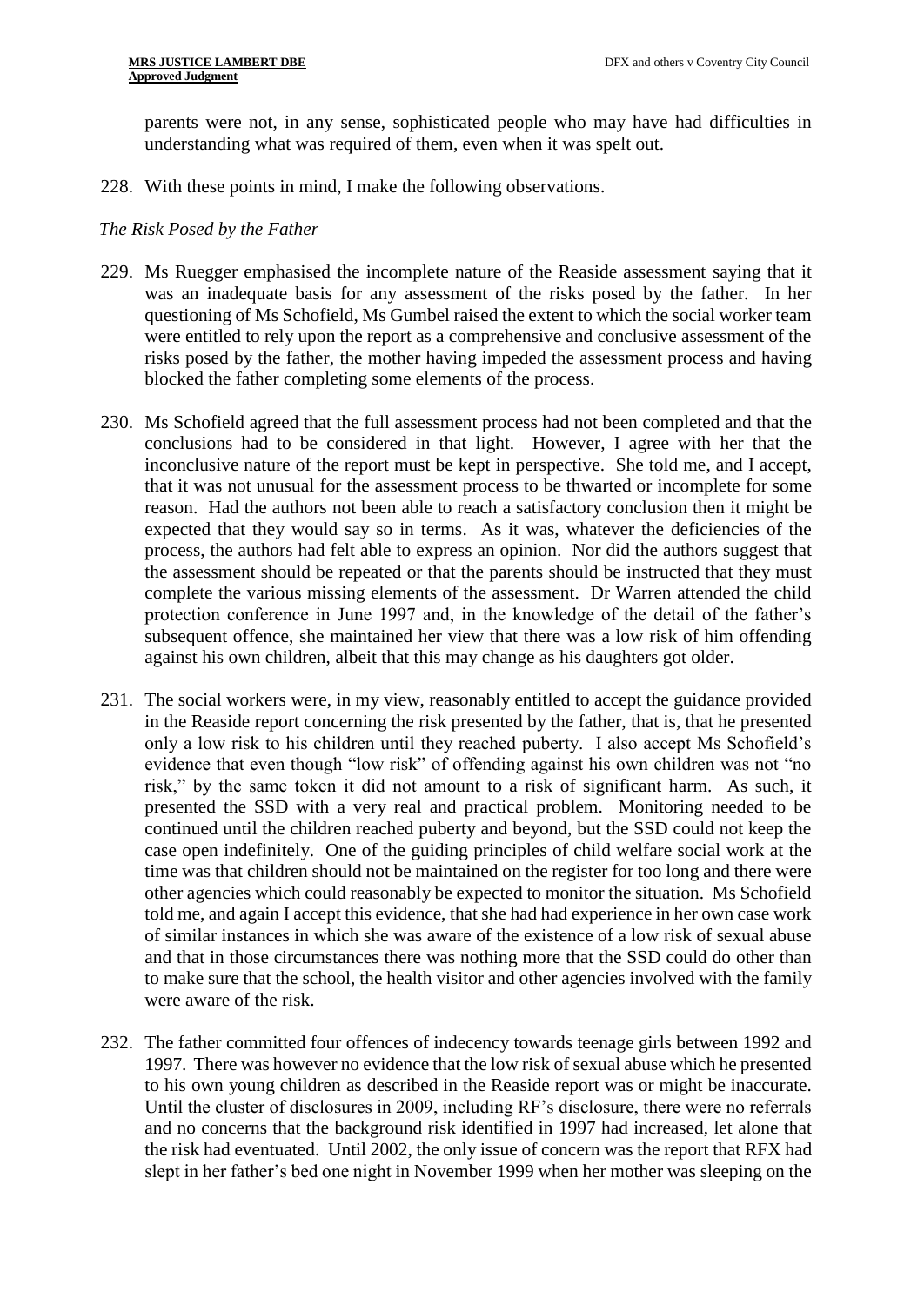sofa in order to make caring for the new-born child easier. This prompted an inquiry, albeit a low key inquiry, by Ms Kane. Although Ms Ruegger makes a rather muted criticism of the SSD response to this concern, she does not suggest that it would have justified care proceedings or influenced any decision-making two years later.

233. The mother and the social worker suspected that RFX had been sexually abused in 2001/2002 because of her behaviour at school and the report from Dr Shenoy. In the absence of any disclosure by RFX the social workers believed that the perpetrator of any abuse that RFX had suffered was AD. I do not accept Ms Ruegger's evidence that this assumption was unreasonable. AD was the subject of a police investigation into suspected abuse of his own grandchildren; the mother said more than once that she believed that RFX had been abused by AD and, as the claimants' case reflects, AD was known to have had the opportunity to have abused RFX.

# *The Risk Posed by WG, DG and AD*

- 234. Although the claimants' case focussed upon the events of 2002 and 2003, Ms Ruegger's evidence was that those events had to be seen in the context of the inconsistent cooperation and compliance with the SSD during the preceding years. She makes the point that considerable direct work had been undertaken with the parents with the aim of reducing the risk of sexual harm posed by the father and developing the mother's protective capacity. This work had started in 1997 when the father was on probation. It had been continued in 1998 and 1999. There was evidence pointing in the direction that this work had been unsuccessful, including that the father had committed a further sexual offence against a 17 year old in April 1997 whilst he had been on probation and that the parents had allowed the children to come into contact with adult men, WG, DG and AD, who posed a risk in contravention of Mr Copland's instructions.
- 235. These criticisms however do not reflect the full story. For example, the fact that WG had visited the house was information volunteered to the SSD by the mother in November 1996 when she reported his convictions for sexual offences. At the same time the mother also made a number of disclosures concerning her own sexual history. She told the Pre-School Education Service worker, Ms Friswell, that because of her knowledge of his offending she had prevented WG having any unsupervised access to the children but that she was anxious about the response of the SSD to him coming to the home – hence her disclosure. When in January 1999 the SSD received a report that WG had been attending the home with videos for the children, the parents were advised in strong terms that he should not be allowed to enter the home. This was followed up by direct work undertaken by Mr Copland and Ms Kane in sessions which focussed upon the grooming process. There is no evidence that, having been told in January 1999 that WG should not be allowed into the house, the instruction was not observed.
- 236. The concern about AD came to light in late 2001 when, during the course of investigation of allegations against him by his own family, AD's relationship with the grandmother became known. AD had been a visitor to the house for some time before his potential offending came to light. The parents had told Mr Copland and Ms Kane that he was a visitor in June 1999. There was a discussion about AD and the parents told Mr Copland that he was an elderly man who was well known to the family. Having told the parents in February 2002 that AD should not be allowed to visit the home, there is no evidence that the children had any contact with him. Although it was suggested to Ms Bateman that AD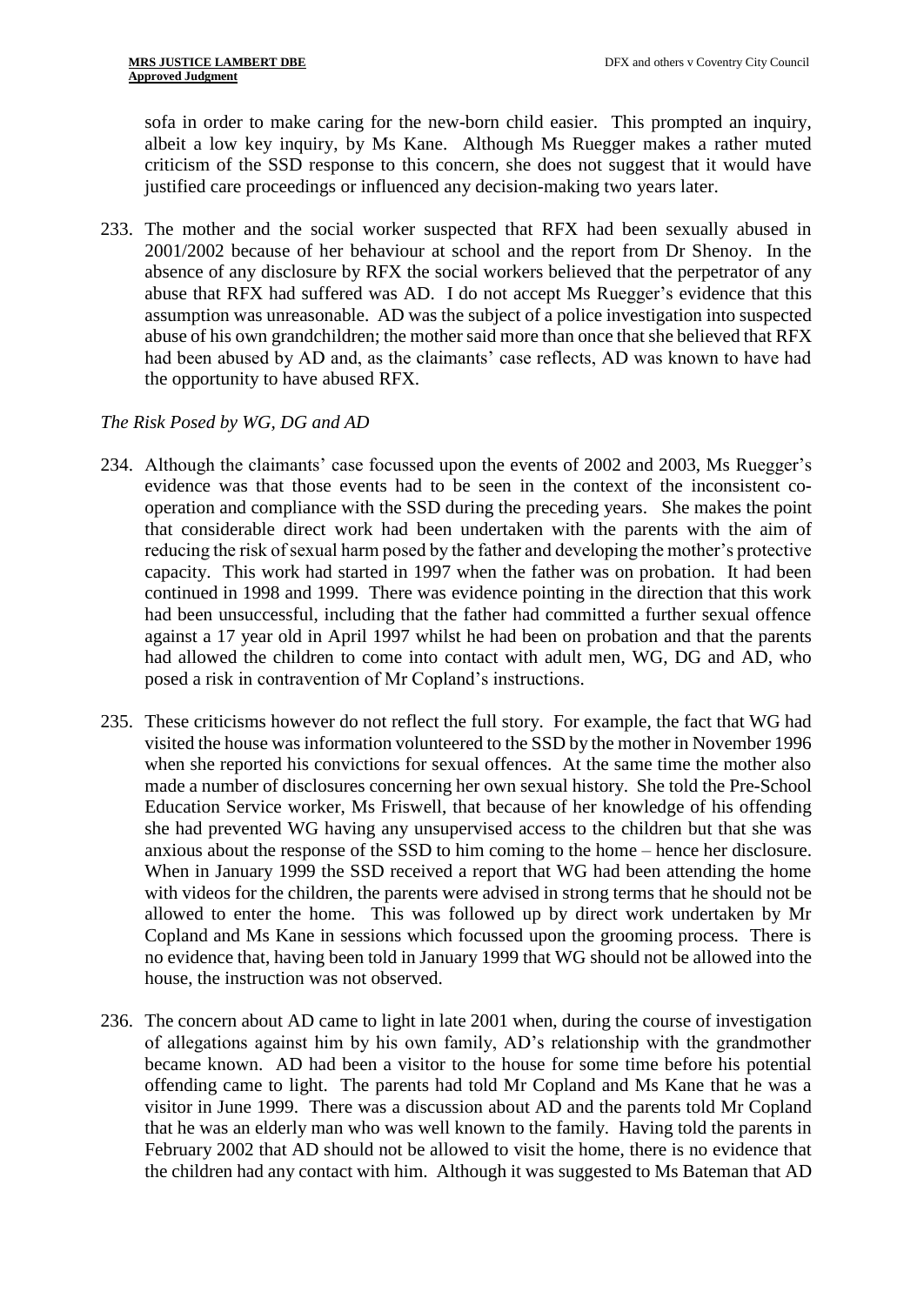may have visited the home shortly before RFX was heard to use sexualised language at school in 2003, there is absolutely no evidence that he had, in fact, attended the house. I accept that the possibility that the parents had known of the allegations against AD towards the end of 2001 and yet continued to let him into the home would be a worrying factor for any reasonably competent social worker. However, this was just one of the many factors which the SSD had to weigh in the balance when making its risk assessment.

- 237. As for DG, he did not pose a sexual threat to the children. He had been convicted of a physical assault (rather than a sexual assault) against his own child. So far as it is possible to discern from the social worker running record, the parents complied with the instructions from the SSD in respect of DG. In October 1996, the SSD strongly advised the parents that DG should not be permitted to babysit the children and there is no evidence that he did babysit or was left alone with the children again. The father repeated that DG was never left alone with the children in April 1999. In July 1999 the parents were told that DG should not be allowed to visit the home. Again, there is no evidence that this instruction was ignored.
- 238. I accept Ms Ruegger's point that there was evidence that the parents struggled to benefit from the direct work which was undertaken with them and that the mother's ability or willingness to protect the children was inconsistent. Ms Schofield did not criticise Ms Collett for having been concerned by the possibility that the parents had permitted the children to have access to a man who they knew, or may have known, was being investigated for sexual offences against children. Ms Schofield supported Ms Collett's decision to commence an investigation and place the case before the child protection committee. She also supported the decision in March that core assessments should be undertaken. However, I accept that in the absence of a disclosure by RFX at the time or any other trigger, the way forward thereafter was by no means clear cut. I also find that after his dozen or so visits to the family, Mr Dax's conclusion that the parents' commitment was genuine and realistic was reasonable. Ms Ruegger criticised his naivety. But Mr Dax was aware of the full history. He was, I find, reasonably entitled to form the view that the parents' stated commitment was not spurious, bearing in mind his belief that the threat that the local authority may commence proceedings had been a potent force in galvanising the parents' response to the SSD. As Ms Gumbel submitted, the threat of court proceedings in the event of non-compliance with the SSD had been made previously. However, this had been many years before (in December 1995) and did not in my view undermine the reasonableness of Mr Dax's conclusion concerning the parents' motivation.
- 239. There are two further difficulties with the claimants' case.
- 240. First, Ms Ruegger supported the SSD recommendation that care proceedings be commenced for the purpose, not of removing the children, but to gain shared parental responsibility. In spite of Ms Gumbel's questioning of Ms Schofield to the contrary, the order for shared parental responsibility was not intended to be coupled with the children's removal from the home. Ms Collett recorded as much in her transfer summary to Mr Dax. In any event, Ms Ruegger accepted that there would not have been a legal basis for seeking to remove the children from the home on an interim basis in 2002.
- 241. Given that interim removal of the children was not the purpose of the putative court proceedings in 2002, I am at a loss to understand how, logically, the threshold for proceedings could be said to be met in either June or September 2002. If the purpose of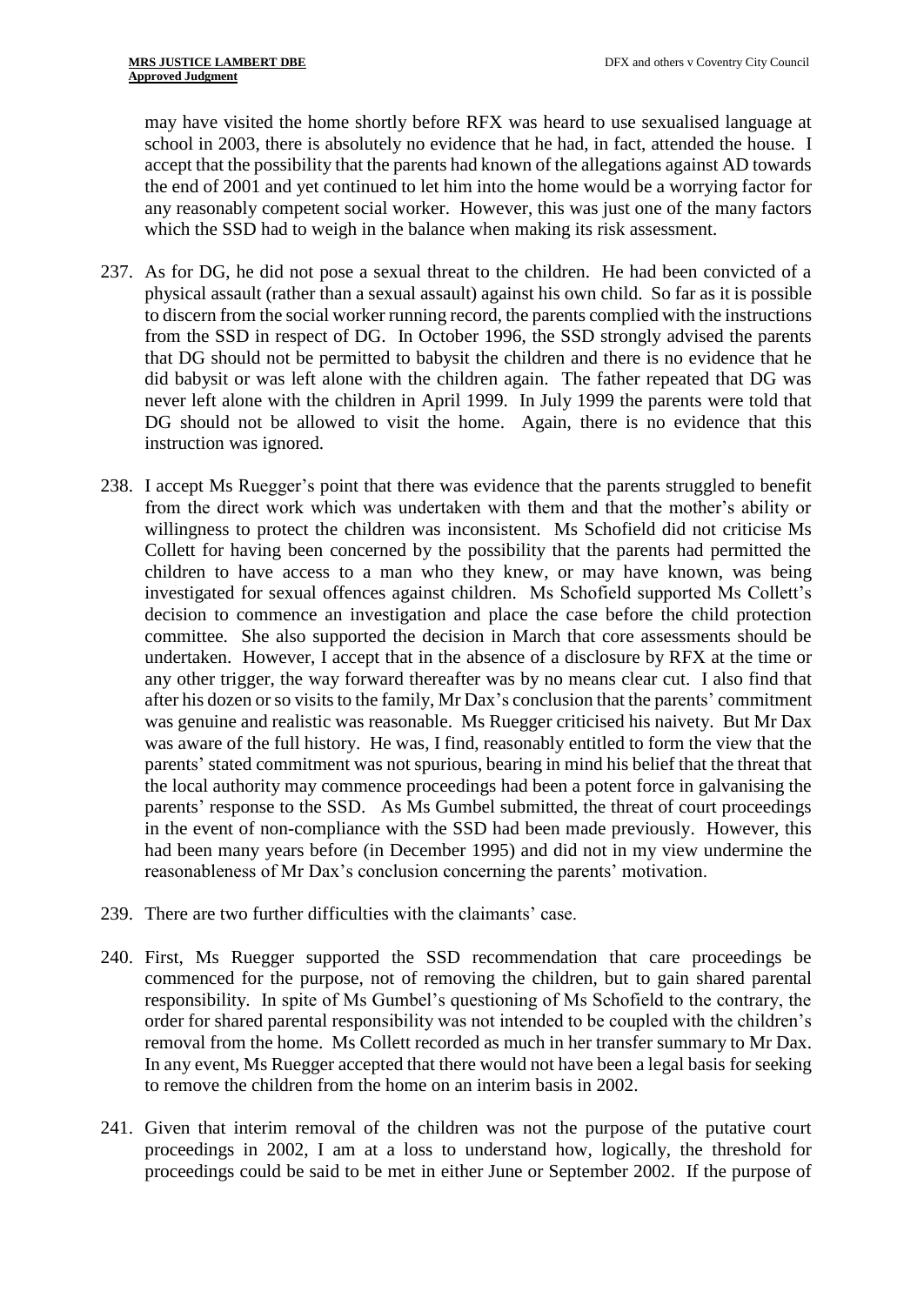an interim order was to give the SSD greater heft (as it was put by Ms Gumbel) in directing the parents as to what they could and could not do, or to provide the parents with support within a legal framework (as proposed by Ms Din in March 2002), I see no reasonable justification for pursuing proceedings after the parents had demonstrated their commitment to working with the SSD and after they had co-operated fully with the child protection plan, absent such an order. For example, by June 2002, they had indicated that they would comply with any direct work which was proposed, with them and with the children. By September 2002 the direct work had been undertaken, apparently satisfactorily. As Ms Schofield said, if the defendant were to pursue court proceedings, then it would need to be able to show, not only what steps had been taken to safeguard the children, but why those steps had not worked. Given the parents' co-operation, it does not seem to me that the defendant would have been able to demonstrate that the steps had not successfully achieved their objective.

- 242. Second, Ms Schofield told me, and I accept, that when a local authority is commencing care proceedings, the authority must have a clear idea of the final order which ultimately it will be seeking. For this reason, Ms Schofield said that, in her experience, it would be very unusual for care proceedings not to be associated with an application for an interim removal order. Ms Ruegger however told me that in her opinion a removal order would have been sought at the final hearing because by then expert evidence would have been obtained which would have demonstrated the parents' incompetence. She was asked by Mr Weitzman about the final order sought by the local authority. She replied: "*It would be removal at the conclusion of the proceedings because, by the time expert evidence had been provided, I think it would be very reasonable to infer that the parents would have been found unable to protect the children from significant harm in the future*". Although Ms Ruegger sought to qualify her evidence on this point, I was left with the clear impression that the decision to seek a final removal order would have been contingent upon what the expert evidence would have revealed. Given that it was common ground that it would be inappropriate to issue proceedings for the purpose of obtaining expert evidence, it renders her evidence that proceedings were mandatory implausible. I reject it.
- 243. I therefore dismiss the claimants' case that there was a breach of duty in failing to pursue proceedings in 2002. I make no separate observations in connection with the direct work which was undertaken. Ms Ruegger accepted that it had been competently performed. Her point was that Mr Dax and others had been naïve to think that it had been or would prove to be successful. In this way, it feeds into the general allegation of negligent assessment of risk. As such, I need say nothing more about it.
- 244. I turn finally on this issue to consider the claimants' case that proceedings should have been commenced in 2003/4 after RFX had disclosed the fact of having been abused by AD some years earlier. I can deal with this allegation relatively shortly as I see no basis for concluding that the risk assessment was or should have been any different in 2003/4 to 2002. Although RFX made the disclosure, in reality, this disclosure only confirmed what had been suspected by everyone. The mother, Dr Shenoy and the social workers all believed that RFX had been abused by AD. The disclosure related to an event about two years earlier and the social workers were satisfied (I find, with good reason) that AD had not visited the house since February 2001. Although Ms Gumbel emphasised that when interviewed by the police RFX had said that she had told her mother at some point after the incident, I bear in mind that the mother always denied this. I agree with Ms Schofield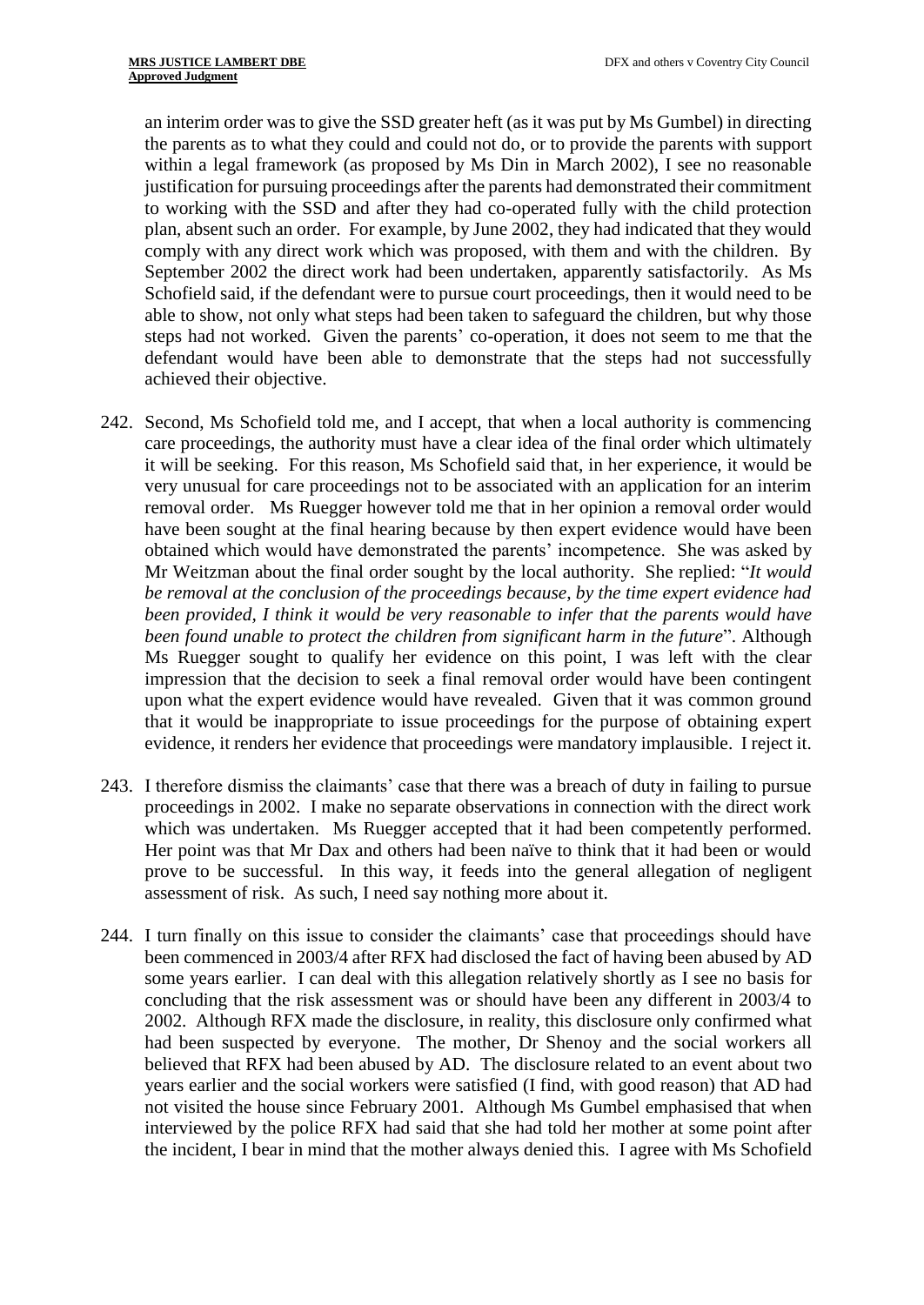that it would be exceptionally odd for the mother to have lied about this given how frequently she had stated her belief that RFX had been abused by AD in 2001.

- 245. I turn finally to the further episode in 2003 and the suspicion that RFX had been subjected to physical abuse (rather than sexual abuse) at the hands of her father. The incident was investigated by the police and all of the children were medically examined. I accept that there is an element of ambiguity in the medical report of Dr Roberts, in that it states that the majority of the bruising around the knees was accidental. However, any ambiguity is removed when the report is read in the context of the police running record and the record maintained by the social worker both of which confirm that the medical opinion was that the knee bruising was accidental. I note that the police recommended that the report should be filed. In these circumstances, to the extent that it is submitted, I do not accept that this episode altered or should have altered the risk assessment in any material way.
- 246. For all of these reasons, I dismiss the claimants' case on breach of duty. I find that throughout its involvement the social workers' risk assessments and decisions were reasonable. With hindsight it goes without saying that it is regrettable that care proceedings were not commenced earlier. The SSD were however faced with what was, at times, a fast-changing situation which they were required to manage within the structure of the 1989 Act and the related guidance. In these circumstances they did a difficult job reasonably.
- 247. This conclusion is not only determinative of the claimants' case in negligence but also of the claim under the 1998 Act. Although limitation and the extent to which the claimants were at risk of imminent harm were both in issue, I do not need to make findings on those matters. Even if I were with the claimants on both, the operational failures mirror the allegations of negligence. Given my findings above, the claim under the 1998 Act must also fail.

# **Issue 3: Causation**

- 248. However, although I have found against the claimants on issues one and two (and four), I nonetheless deal with Ms Gumbel's case on causation. Again, I find I can do so fairly shortly.
- 249. Ms Gumbel's case on causation is a straightforward one. She does not advance an argument that the claimants have suffered a "loss of a chance" of their being removed from the family home. She submits simply and clearly that, had proceedings had been started in either 2002 or 2003/4 then, as she expresses it, it is "inconceivable that the court would have refused to make full care orders removing the claimants from the family". It follows that the standard of proof which I should apply is the balance of probabilities.
- 250. In her evidence to me, Ms Ruegger underscored the importance to the court's evaluation of risk of the psychological assessments of the parents and the children which would have been directed by the court. It is clear from a reading of Judge Cleary's rulings that the expert evidence, in particular that of Ms Howes was critical to his decision-making. In this context, Ms Gumbel submitted that the conclusions of the expert assessments in 2002 or 2003/4 would have been similar to those obtained in 2009. Although I was not provided with a detailed analysis of the Howes reports by Ms Gumbel, she draws my attention to Ms Howes' conclusion that the parents could not meet the children's needs and that this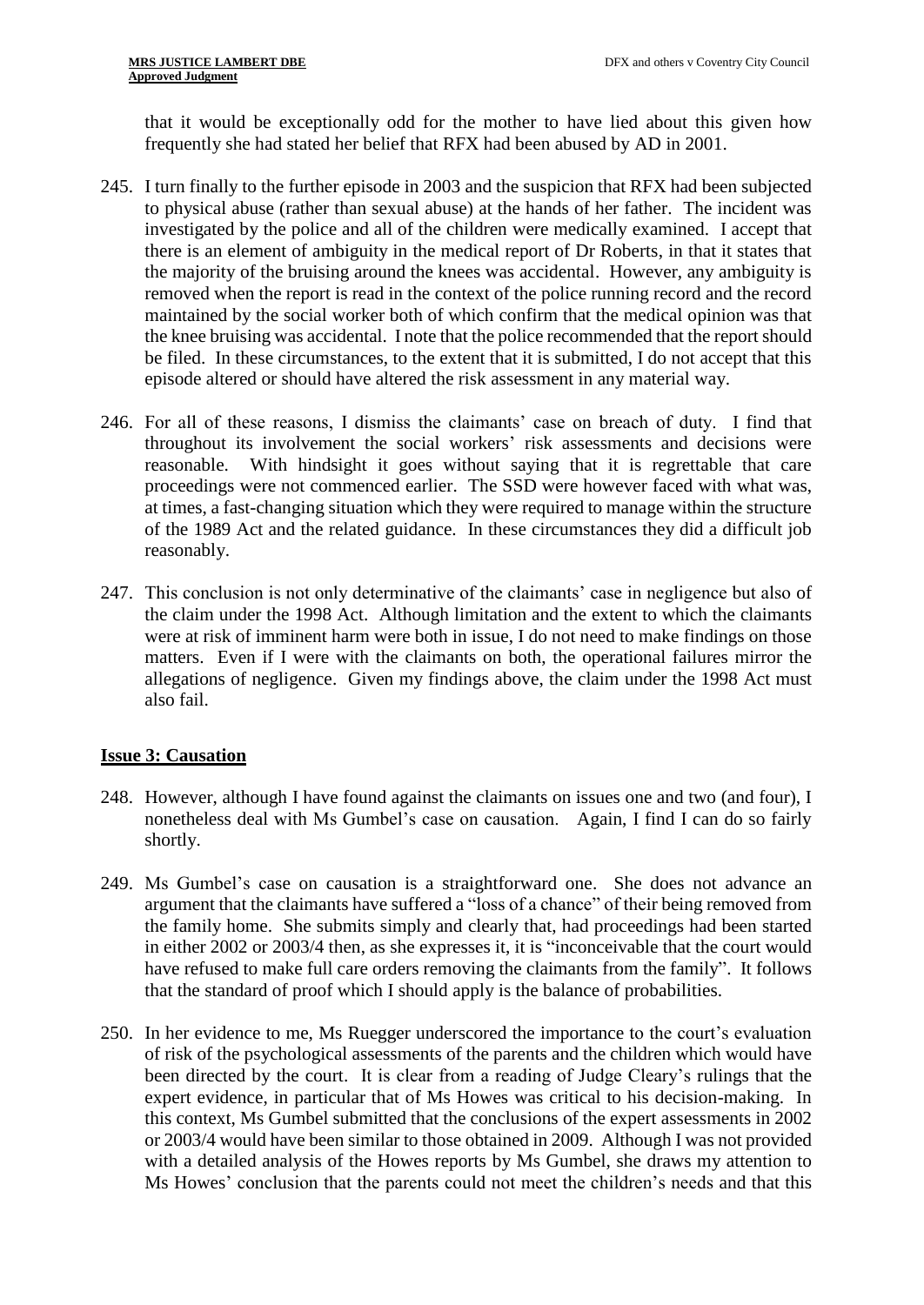deficiency was influenced by their own childhood experiences; that in her view the parents did not appear to be able to co-operate with professionals because they did not understand the basis for the professionals' concerns.

- 251. I reject the claimants' case on causation. Ms Gumbel's submission overlooks the dramatic difference in the family circumstances in 2009 (compared with 2002/4) and the acute deterioration in the functioning of the family in the months directly preceding the application to the court. I have already set out the series of disclosures of a sexual nature in paragraphs 130 and 131 above, including disclosures suggesting that the father had sexually abused his daughters. Those disclosures led to the father being asked to leave the family home. In April 2009, having found notes suggesting that DFX may have been sexually abused by the father, RFX was prevented from giving this information to the SSD by the mother. The mother was (for the first time) reported to be drinking very large quantities of alcohol leading to concerns for the welfare of her unborn twins. When the twins were born, she did not bond with them and after leaving hospital went to stay with the father rather than returning to the family home. Having returned home, she was unable to cope and, notwithstanding attempts by the defendant to provide a support structure for the family, matters deteriorated very quickly and chaos reigned. The mother became depressed but refused medical help. This deterioration in circumstances was the impetus for care proceedings (see Ms Beckett in her (hearsay) witness statement for the trial and by Mr Iqbal Ghag in his agreed witness statement).
- 252. I accept Mr Weitzman's submission that, given these changes in the family circumstances, I cannot be satisfied, even on the balance of probability, that had care proceedings been commenced in 2002/2004 the outcome would have been removal of the children.
- 253. I do not accept on balance that had a psychologist and a social worker been instructed to advise the court on the competence of the parents and the risks to the children, the conclusions would have been similar to those which were available to the court in 2009 and 2010. No doubt some of the points made by the experts would have been similar. For example, part of Ms Howes' assessment was based upon the personal and family histories of the mother and father and to that extent similar information would have been available to her whether she had made the assessment in 2002 or 2009. However, when Ms Howes and Mr McCarthy assessed the parents in 2009, they were doing so in the knowledge that at least two, if not three, of the children had suggested that they had been sexually abused by him and that the mother had actively prevented RFX from reporting her discovery of DFX's diary notes to the SSD. This information would not have formed part of any assessment made in 2002 or 2003/4. Both experts in 2009 were looking at events from a wholly different perspective from that which would have been available in the early 2000s. Although Ms Gumbel invites me to infer that the assessment would have been similar, I find that this is an inference too far. It is one which I cannot make.
- 254. Given the importance of the expert evidence to the court's determination in care proceedings and given that I am unable to infer what the expert conclusions would have been, I therefore reject the claimants' case on causation also.

# **Conclusion:**